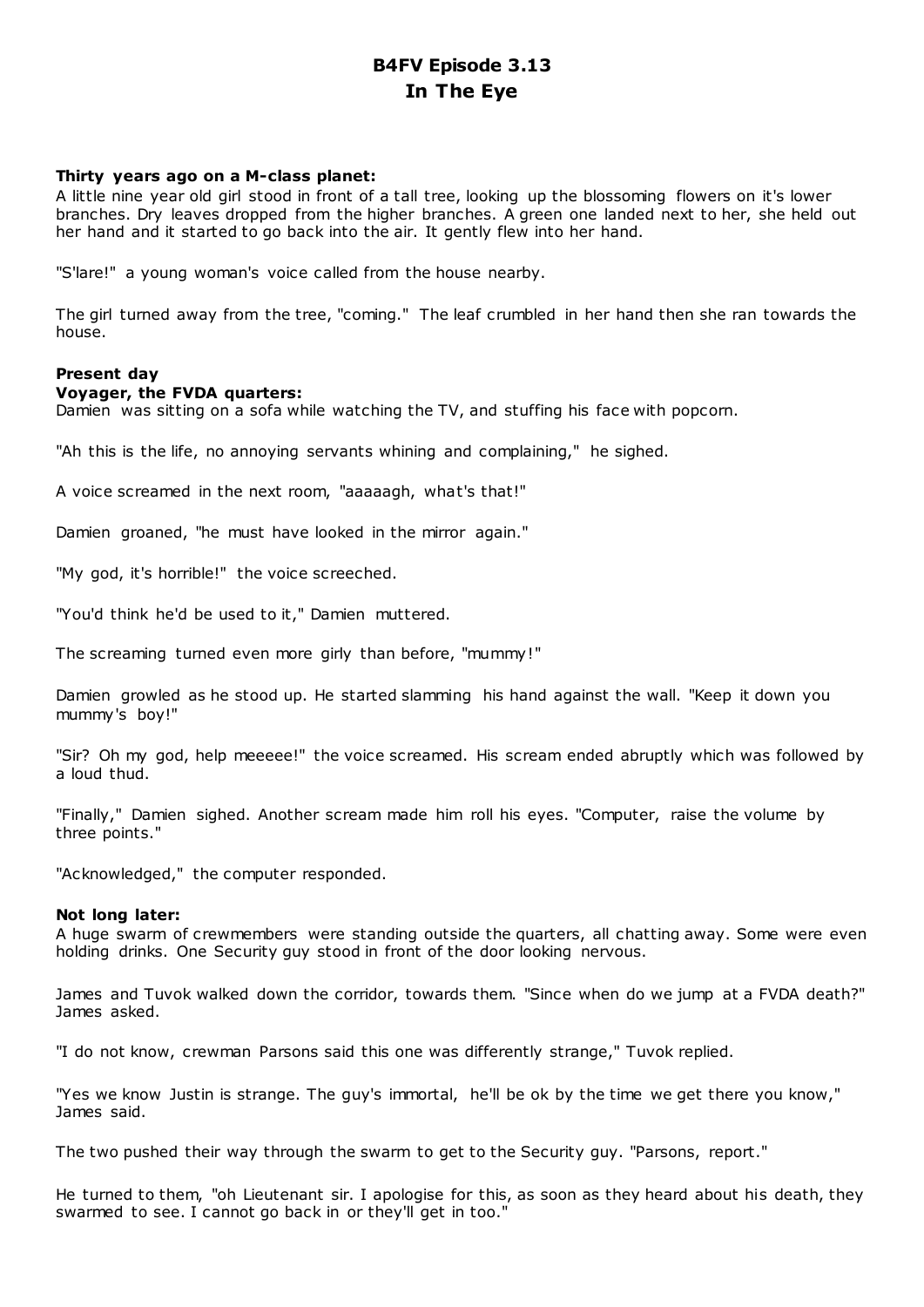"You did the right thing," Tuvok said.

"I guess, but what's so different about him? He died just yesterday," James said.

Tuvok raised an eyebrow, "he did?"

James glanced away, "well some guy hit him over the head, with a tray. I'm still trying to find suspects."

"Indeed," Tuvok said, looking suspicious.

"I'm warning you sir, it's not a pleasant sight in there," Parsons said. "There seemed to be a struggle as furniture was damaged and overturned. But he doesn't have any physical wounds."

"Interesting," Tuvok said.

"We know it's not a pleasant sight. I've seen a clip of that video he did where there was clones of him. Now that's scarier than Janeway on fifty cups of coffee," James said.

"Indeed," Tuvok nodded in agreement.

"Eugh, if it's worse than this, I do not want to see it," Parsons said. He stepped out of the way. James and Tuvok walked in to the quarters. Parsons quickly blocked the door again.

"Oh, that is interesting," James commented, raising an eyebrow.

Tuvok managed to raise both of his.

#### **The morgue:**

James and Tuvok followed Matthews out of the office. "It's really strange, but what isn't on this ship, huh?" he said. They all stopped next to a body with a sheet covering it.

"What can you tell us?" Tuvok asked.

Matthews raised a PADD so he could read it. "The only wounds he sustained were an odd few bruises, but those couldn't have killed him. I believe they happened when he fell to the ground. He obviously died before the fall."

"So what did kill him?" Tuvok asked.

"His heart just stopped sir. I did an autopsy and there's no reason why it should have done so," Matthews replied. "Actually it seems like it happened a few times."

"That will be his so called immortality kicking in," James said.

Matthews shrugged his shoulders, "obviously he ran out of lives."

"So what happened to him?" Tuvok questioned.

"Isn't it obvious, he must have looked in the mirror while getting changed," James replied. He lifted the cover to reveal Justin's traumatised, pale face. "Or he accidentally got a video of Janeway showering."

"Or his monitor screen got stuck on a late night Big Brother 'Live' show," Matthews said. "Seriously though, I've never seen anyone suffer a heart attack just because they were scared before."

"I take it that clown episode didn't happen in this series's timeline," Tuvok said.

"No thank god," James said.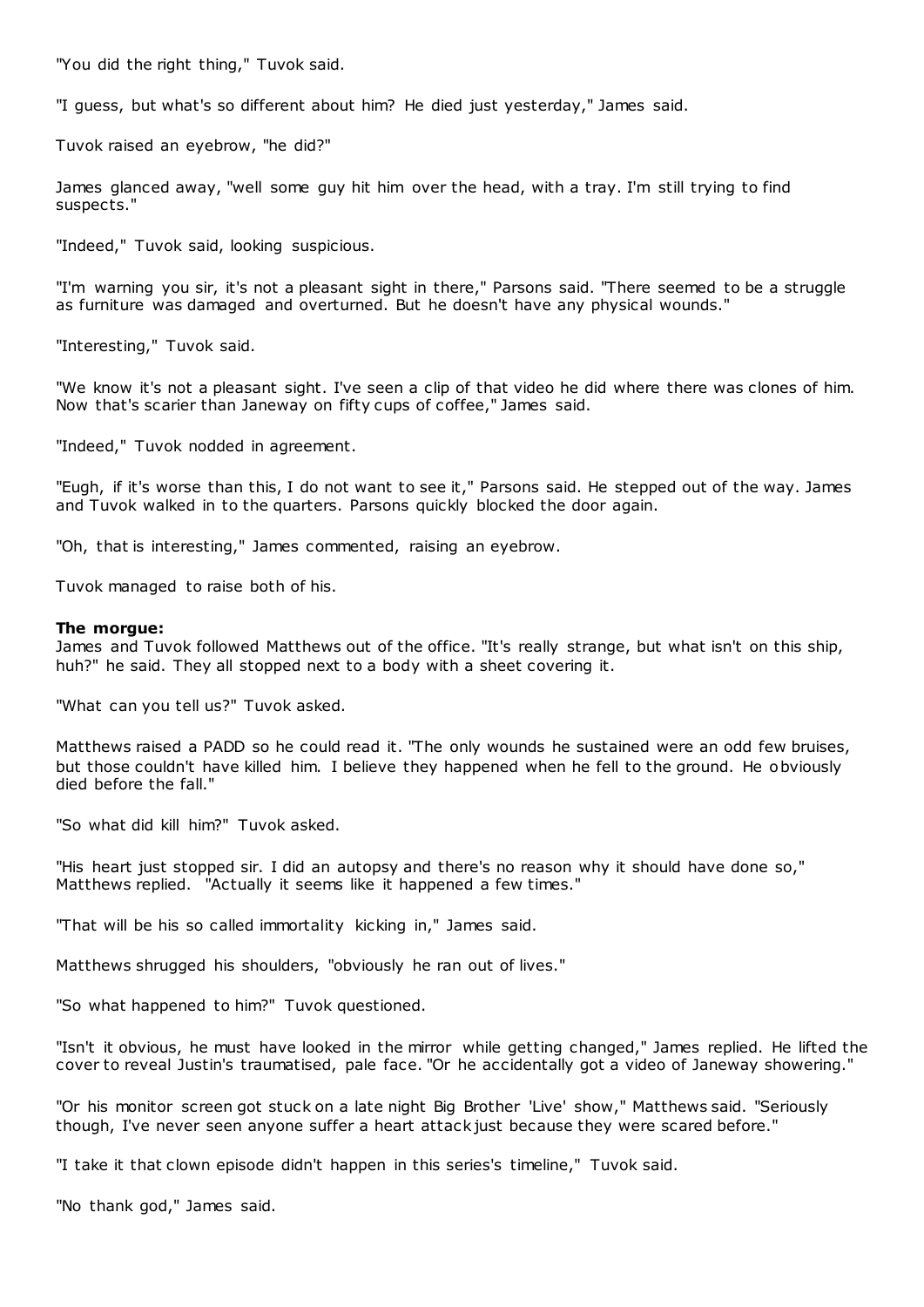"This wasn't a usual heart attack though, yes his readings show he died terrified but that doesn't explain the heart stopping," Matthews said.

James raised an eyebrow, "didn't he plug McDonalds once, surely he ate too much of that stuff."

"Mr Taylor, please take this seriously," Tuvok muttered.

"Not if he had those new baguette things or the salads," Matthews said.

"Nah, he was taken in 2003, they weren't around then, I think," James said.

Tuvok shook his head, "please get started on this investigation, I will be on the bridge." He headed towards the exit.

"It's always me," James muttered. "Anyway everyone knows those baguette things have fatty meat in them, or mayonnaise. It wouldn't surprise me if they coated the salads with meat juice."

Matthews sighed, "I guess, but his cholesterol levels were low. Something else did this."

"Let's hope it wasn't that damn clown after all. We really need some original episodes," James said.

## **An hour or so later, FVDA quarters:**

The remaining FVDA crewmembers were having a little party. Music was playing in the background, everybody was either dancing or stuffing their faces.

"I can't believe it, who knew he just had lots of lives like a computer game," Gareth said.

Damien nodded, "if I knew that before, I would have hit him more times." He groaned as his stomach made a rumbling sound, "ugh I feel sick, what was in that cup cake?" He walked into the bathroom.

Myleene ran over to Johnny and his clone, "this is a wicked party, ey?"

"Yeah, it's bitching," Johnny said.

Johnny Junior groaned, "would you stop it with that accent."

"Aaaw, somebody's cranky," Myleene giggled.

"Don't get me wrong, I'm happy that squealers dead, but aren't you guys worried that whatever killed him is related?" Johnny Junior said.

"Don't be silly, he dies all the time. Just because he died properly doesn't mean the way he died had any meaning," Johnny said.

"Related? A family member killed him?" Myleene said. The two Johnny's stared blankly at her.

"Bimbo," Johnny Junior muttered. "Nobody's explained how it happened, aren't you worried?"

"No, he probably just found that video of Neelix streaking down the corridor that I found," Johnny replied. He shuddered and was forced to put down his cup cake. "Boy we sure found some screwy video files that day, didn't we?"

"I guess," Johnny Junior said. The TV behind him swit ched itself on, but it only showed static .

"Ugh that damn thing's been playing up for a week," Johnny grumbled. He walked over to it and switched it off.

"I don't blame it, showing something that dodgy probably made even it feel sick," Johnny Junior said.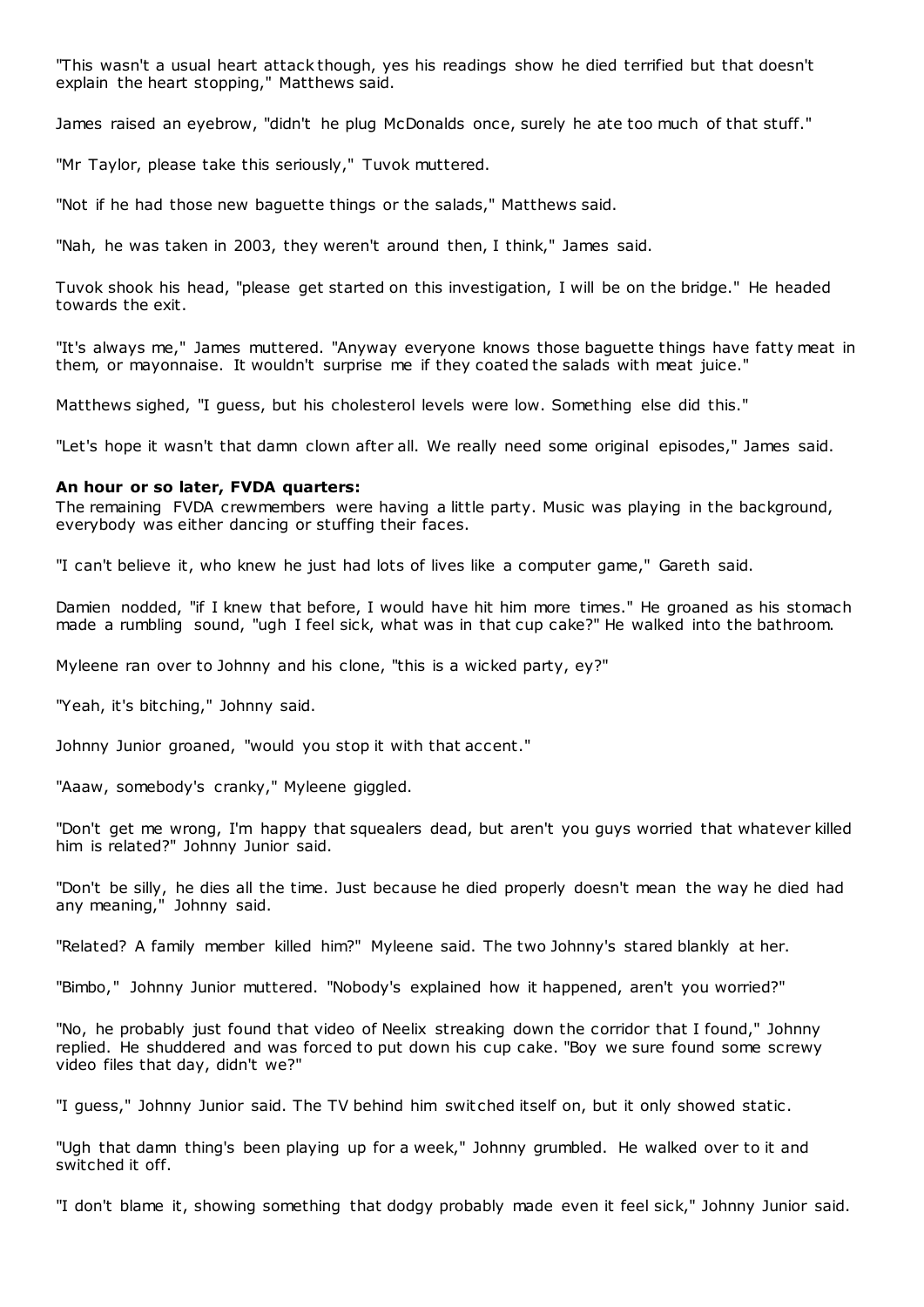Damien stepped out, holding his stomach. "All right, who made those cup cakes?"

Myleene raised her hand, "I did, nice aren't they?" Everybody put their own cup cakes down. Damien rushed back into the bathroom.

## **Meanwhile**

#### **The Security Office:**

"Ok, why on earth was one of those guys watching that Pokémon movie?" James questioned as he worked on the computer. On its screen there was a list of video files. "Well it could have been the sixth one, that's the worst." He frowned as he read further down the list. "Why did they watch Deck two footage from a fortnight ago?"

Kathryn strolled in holding a cup of coffee. James didn't notice her, he played the video file. His eyes widened in panic, he pushed the computer to the side but it fell off the table and smashed on impact.

"Oh my, what did it do?" Kathryn asked.

James jumped in shock as he turned to her, "don't do that, especially after watching a horror movie."

"Horror movie? Ooh which one, I love scary movies," Kathryn giggled. She sat down on the chair opposite him.

"Oh just Neelix running down the corridor, waving his pants above his head and... eugh, dancing," James replied, still with his eyes really wide. "What are you doing here?"

"I was just wondering if anyone else has reported anything strange recently," Kathryn replied.

"What besides Justin dying for no reason and the timeloop just over a week ago?" James said.

"Yes," Kathryn replied. "Oh you know what, never mind, it's nothing."

"No, what is it?" James asked.

"It doesn't matter really, it's silly," Kathryn replied as she got out of her chair.

"No you scared me before, so sit," James muttered.

Kathryn stared blankly at him, she sat back down. "Chakotay mentioned those two men who were the victims in the timeloop, they had a feeling that something was watching them."

"Yeah, are you getting it then?" James said.

Kathryn looked nervous, "no somebody else is, lemme see, Harry yes."

"Ok well tell Harry that no one else has had this feeling for a week," James said. "When that girl died, the demons went back to wherever they came from."

"See, I told you it was silly," Kathryn said, smiling nervously. "So how's the mystery going?"

"Well I think I solved it," James replied. "Last week the FVDA people were watching a lot of video files, one was the Neelix streaking one. Justin must have accidentally played it a second time, and got so scared he died."

"Why would he? Nobody else died," Kathryn asked.

"I dunno, there is no other explanation. Nobody could have done this to him so it was obviously an accident. Unless Damien switched the video on from the next room," James replied.

"Damien? He was in the next room?" Kathryn questioned.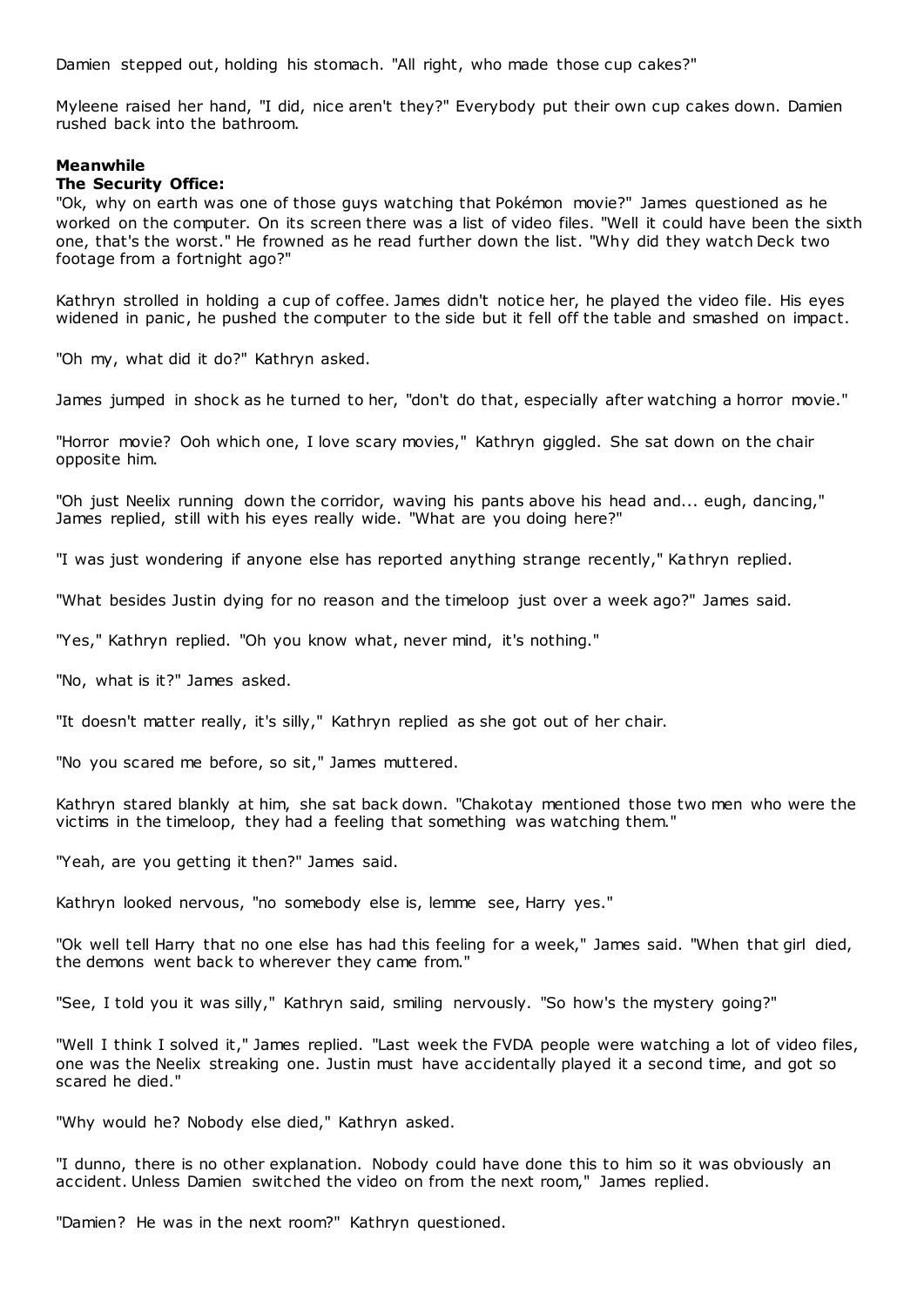"Yeah, he was the one who found him," James replied. "I know I should question him but he's more of a pest than Tom."

Kathryn raised an eyebrow, "James, you have to start being professional some time."

"Why, it's a punishment job," James said.

Kathryn smiled as she folded her arms on the desk, "you should think about taking it up properly. I think you're better at this than sharing that station with Jessie on the bridge. Frankly it doesn't need two people."

James pulled a face, "well actually..."

The intercom interrupted him: "Damien to Security."

"Great, excuse me," James muttered. He tapped his commbadge. "Taylor here, what's the matter?"

In: "I think everyone at the party ate too much of Myleene's cup cakes."

James pulled another face, "why tell me this?"

In: "That doctor creeps me out."

"Ok, so what do you mean then, are they sick?" James asked.

In: "No I am, I went into the bathroom to..."

"Yeah too much info," James said. Kathryn nodded her head.

In: "Eugh, to be sick you imbecile."

"Ok," James muttered, not looking too happy.

In: "I heard something in the next room, so when I was finally able to go back into the main room, I found them all on the floor."

"Are you saying they're dead or just complaining too much?" James asked.

In: "Dead, can I still keep these quarters?"

Kathryn smiled, "I see your concern for your crew is showing."

"Yeah um, I'll be right there. Don't tell anyone else, we don't want a crowd like last time," James said. He climbed out of his chair while tapping his commbadge again.

"This is interesting," Kathryn muttered.

"What?" James said.

"All of the FVDA but Damien have died in the space of what, two weeks? Suspicious, no?" Kathryn said.

"He did say he wanted to get rid of them," James said. "Told you he must have played that video file for Justin." He stepped out of the room.

#### **The FVDA's quarters:**

Damien stood nearby the main door with his arms folded, he was trying to avoid looking at the mess on the floor. The mess was in fact Johnny, Myleene and Gareth lying on the ground with the same traumatised looks on their faces, lying completely still.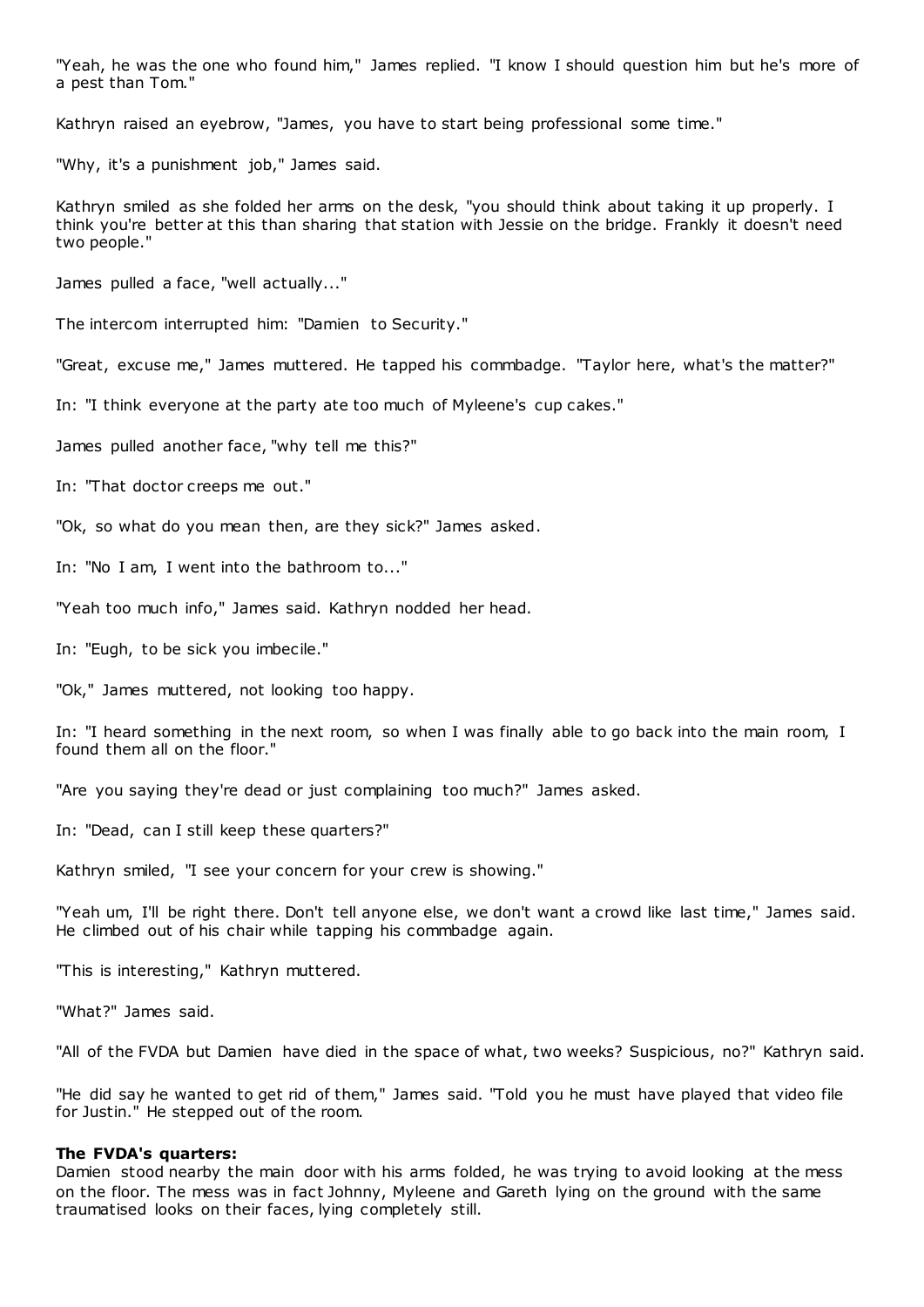"Come on, come out," he grumbled.

"It's coming, coming," Johnny Junior's voice stuttered.

"What's coming?" Damien asked.

The main door opened, James, Foster, Sid and Thompson walked in. Foster and Thompson's eyes widened in horror as they looked at the bodies. Sid just tilted his head to the side and pulled a face.

James sighed, "just like Justin."

"I know, why do I keep finding them?" Damien grumbled.

"Are they catatonic, or just dead?" Sid asked. Everyone ignored him.

"All right, is there anything else you can tell me?" James asked.

Damien shrugged, "no I told you, I just came in and they were like this. Oh but Johnny's clone is hiding in that closet." He pointed at the cupboard in the corner next to the window.

"Foster, Sid," James said. Sid ran over to the cupboard while Foster edged there, very slowly.

"He's still alive," Damien said.

"Oh, thank god," Foster muttered, he joined Sid at the cupboard. He opened it. Johnny Junior sat in there, shaking madly with his arms around his legs.

"Who made you the boss anyway?" Thompson asked huffily.

"Tuvok, he told me to investigate," James replied.

Thompson clicked his fingers, "damn, is this a good time to tell you that I'm allergic to uh... dead bodies."

Damien raised an eyebrow, "so much for joining Security, it seems to me that the basic requirements are be a nutcase or a big wimp."

"Don't you fall into both of those categories?" James muttered, narrowing his eyes at him.

Foster pouted, then shook his head. He knelt down, "hey Johnny, it's ok. Nothing's going to hurt you."

"Yes, if something tries I'll jump in front of you, or behind depending on how it attacks," Sid said.

Johnny Junior looked at Foster then Sid, "it doesn't matter, it gets you no matter what."

"All right, what does?" Foster asked.

James looked around the room as he went over to the closest body, which was Gareth's. Thompson remained near the door with Damien.

"I'm sure I'll figure something out," Sid said.

Foster rolled his eyes, "what did this to them?"

James took out a tricorder and started to scan Gareth's body. "Foster it's ok, give him time."

"Yeah good idea," Foster said. He glanced in Damien's direction. "Did he witness the whole thing?"

"No doubt," Damien replied.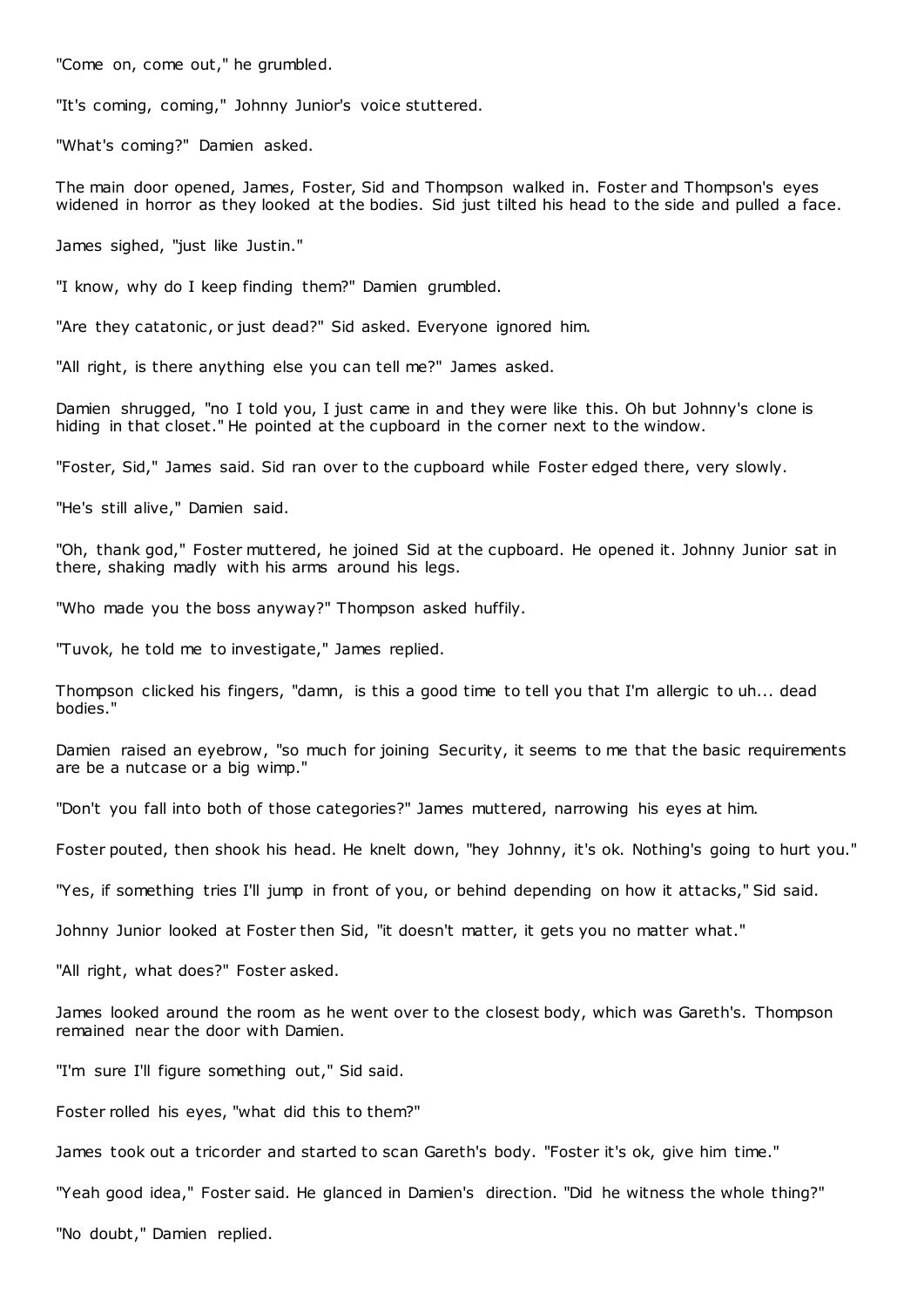"Then when he's recovered we'll have to talk to him again, he's the only one who knows what happened," Foster said.

James stood back up, "well we have a better idea already." Everyone but Johnny Junior glanced at him. "I detected telepathic activity, it was fading. No doubt Justin's was gone by t he time he had the autopsy."

"Explain to me how telepathy stops someone's heart, and makes them die with weird looks on their faces," Thompson muttered. "And freaks out one of the victim's teenaged clone."

"I didn't say that I solved the whole mystery, idiot," James said.

"For now we should get them to the morgue, and Junior to Sickbay," Foster said.

"Good good," Damien said. He cleared his throat, "so can I join Security?" Everyone but Johnny turned to stare at him. "What, you can't get yogurts on this ship without a replicator, can you? Jeez I need the rations."

## **The Conference Room:**

All of the senior staff had found themselves a place to sit around the table.

"So in conclusion, what has everyone learned?" Kathryn questioned. Chakotay stared at her impatiently, drumming his fingers.

"Chakotay's a number of things, like an idiot, lame brain, fat ape," B'Elanna said, rolling her eyes.

Kathryn grinned, "exactly. Now onto more important business."

Tuvok nodded, "thank you Captain. The mysterious death..."

Kathryn slammed her hand on the table, "no no, the matter of the coffee. I can't even get decaf anymore, what's up with that?"

"I think four deaths in the space of a day is more important," Tom muttered.

"Exactly, even if it is those annoying celebrities who should have been dead centuries ago," Harry added on.

"All right fine, let's talk about that," Kathryn groaned.

"Each of the recent victims had telepathic activity in their brains," James said. "Also according to Damien, they all died screaming."

"So murder one then," Tom commented.

"Probably, maybe the last three wouldn't have died if Damien had checked on Justin when he heard him," Chakotay said.

"I think you're avoiding the obvious," B'Elanna muttered. "The only one around was Damien for all of the murders. The only witness is a scared teenager who won't talk. Damien did tell James he wanted rid of them all."

"Maybe but how did he do it exactly?" James asked.

Kes nodded her head, "I highly doubt Damien could have made their hearts stop with no contact or drugs. All of their tests came out clean, their hearts were perfectly healthy."

"What about the 'they were so scared' theory?" Harry asked.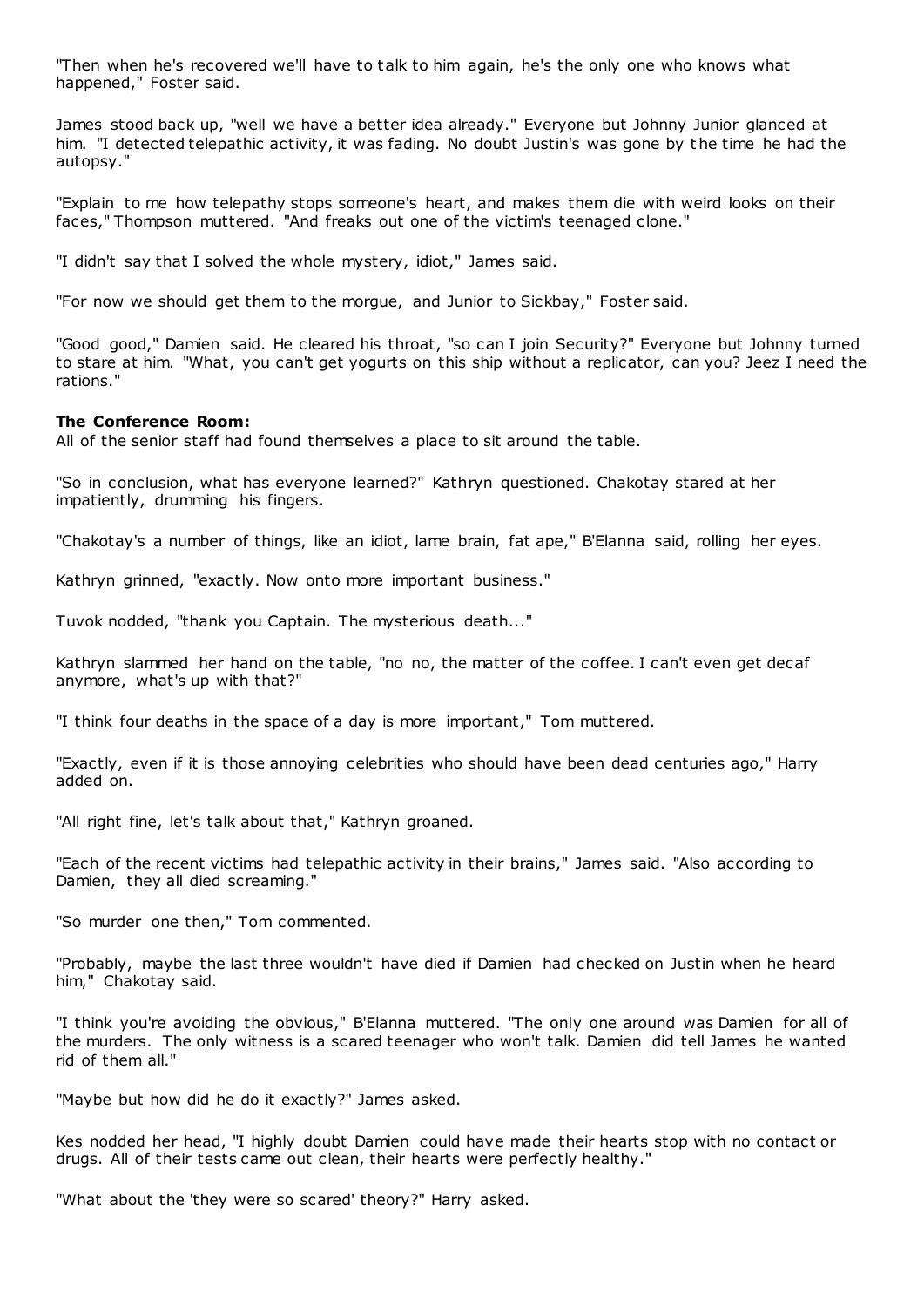"It's the closest theory we have, but what on earth could have scared them so much?" Chakotay replied. Everyone but Tuvok was about to say something. "No one say stupid videos of Neelix streaking or Janeway showering!"

Kathryn looked appalled, "what, that's not very nice."

Jessie raised her hand a little, "what about a little program where they can see possible offspring of crewmembers, like say Neelix or Janeway."

Tom shuddered, "why would anyone abuse a program like that."

Kathryn glared at them both. Neelix was close to tears at this point.

"There's a program like that, I'll have to have a look at it," James said.

Tom grinned, "me too, I can see what a Tom and B'E... er Bertha kid looks like." B'Elanna started glaring at him too.

Chakotay groaned, "we're going off track again. Can't we have one meeting where we don't?" Everyone but the ones glaring shook their heads.

"I'd have you know that my children would be beautiful," Kathryn muttered.

"What, even the boys?" Jessie giggled.

"No, girls would inherit my beauty and be strong like me. The boys would be handsome like their dads, but would have to have my eyes and most of my personality," Kathryn said. Most of the room started sniggering.

Chakotay glanced at her with a smile, "that's nice of you to say." He then raised an eyebrow and frowned. "Wait, are you saying Peter Taylor is? Or are you saying he isn't and James unfortunately got his looks." he whispered.

Kathryn shrugged and tried to look innocent, "he wasn't that bad looking."

Chakotay shuddered, "thanks for sharing."

Kathryn smiled at him, "I'm kidding, you're much better looking. Besides James looks more like me anyway, that's why he is easy on the eyes."

"What are you two talking about?" Tom asked. The two blushed.

"Nothing," they replied.

#### **Sickbay:**

The Doctor and James made their way out of the office, and over to Johnny Junior's biobed. "He's still a little shaken up but at least he's calmer than before," the Doctor said.

"Has he said anything to you yet?" James asked.

"Nothing relevant. He keeps muttering to himself 'not enough time' though," the Doctor replied.

"Right thanks," James said. The Doctor walked back towards his office. James stopped next to Johnny Junior. "The doc said you're ready to talk now."

He nodded, "it came."

"What did?" James questioned.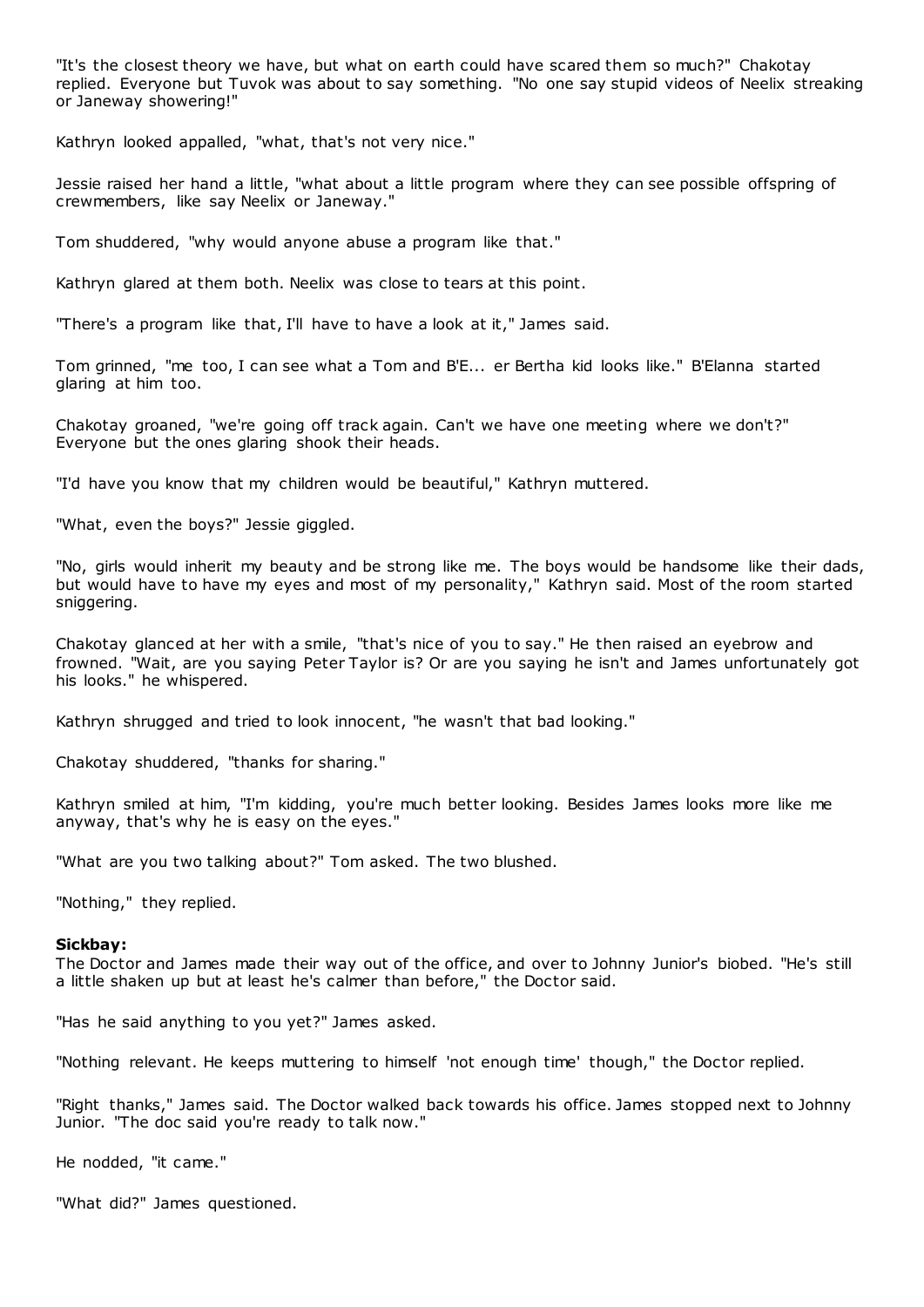"It came like it said it would," Johnny Junior stuttered. He slowly looked up, shaking a little. "Seven days."

"I'm sorry I don't understand. Something did this to them, what was it and where did it go?" James questioned.

"I don't know, I was hiding," Johnny Junior replied. "I'd never seen anything like it before."

"You said it told you," James said.

Johnny Junior nodded, "seven days ago. I only heard it."

"Did everyone else hear it?" James asked.

"I don't know, probably. I watched it on my own," Johnny Junior replied.

"Watched what?" James asked.

"A video file Justin got a copy of, he saw it and showed it to the others, and then me," Johnny Junior replied.

"Do you know what it was under? I did get access to a video list your quarters played in the last few weeks," James said.

Johnny Junior's eyes widened, "no you can't watch it."

"I don't get how a video file is linked to their deaths," James said.

"If you watch it you'll figure it out," Johnny Junior muttered. "I wouldn't though, it must be deleted. Please, you have to."

"All right fine, but what was the file's name?" James asked.

Johnny Junior shrugged, "I don't know."

"Ok last question I promise," James said. "Where did Justin get a copy?"

"That planet we stopped at for supplies last week," Johnny Junior replied. "Please just get rid of it, maybe then we'll be safe."

#### **The Bridge:**

"Affirmative. Mr Timberlake did join one of the teams that went to the surface. He got separated for an hour," Tuvok said.

"Something must have happened to him then. He probably was infected with a virus," Kathryn said.

Chakotay nodded, "it's a possibility. Some viruses can hide themselves pretty well."

"Ok but what about what Junior said? He mentioned that something got them," James said.

Jessie sighed, "yeah and you can't forget the fact that they died screaming, they looked terrified and Junior was traumatised because he witnessed it."

"Well it would help if the boy could tell us what happened exactly," Chakotay said.

"I don't think even he knows," James said. "And I'm sure he thinks he's next."

"What ever gave him that idea?" Chakotay asked. "If it's because he's a FVDA then we know what's happened, Damien infected them with something and set up this alibi."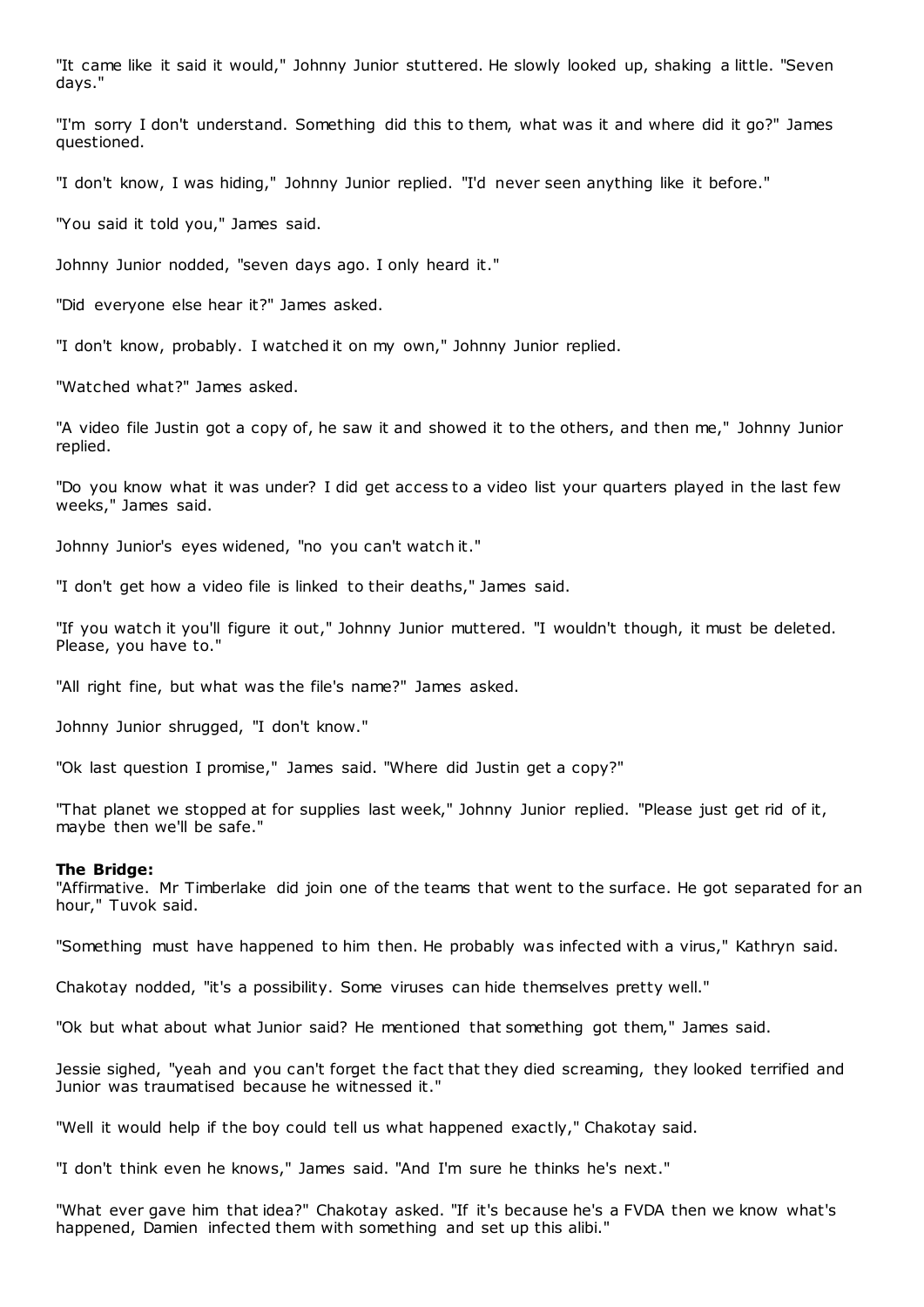"We're not going to solve this by playing guessing games," Kathryn grumbled. "Chakotay and I will take two teams to the surface, we'll find out what we can."

"Somebody should keep an eye on Damien, just in case," Chakotay said.

Kathryn nodded, "agreed, he'll join a team."

"That wasn't what I meant," Chakotay muttered.

"The video file," James said quietly. Everyone looked at him. "Junior mentioned that all of them watched a file Justin got a copy of."

"And, how will that help?" Chakotay questioned.

"It can't hurt to find it and delete any copies. Come on, we've had stranger things than that, right?" James replied.

"How will you know which one is the one he's talking about?" Kathryn asked.

"A few things, it should say it's a copy for one thing," James replied.

Jessie narrowed her eyes at him, "just don't watch it."

"I won't," James said. "For safety reasons I suggest after it's deleted, the computer systems should get a thorough virus scan."

"When I mentioned viruses, I didn't mean computer ones," Kathryn said.

"You can't seriously be suggesting that a video file infected with a virus killed him, are you?" Chakotay asked.

"No but it might have had something to do with it," James replied.

Jessie clicked her fingers, "ah ha, the video file is probably home made, and the creators are not happy about it being distributed."

"Maybe," Kathryn muttered like she didn't mean it. "Fine, check the file and delete it."

"Um check the file? Does that mean watch it?" Jessie stuttered.

"No not really. We need to know more about it, we can't just delete it as soon as it's found," Kathryn said.

"I'll run it through a virus scan but that's all I'm really going to do," James said.

Chakotay shook his head, "this is ridiculous. Somebody let me know when a sane theory comes along." He walked away.

## **Later**

#### **The Security Office:**

James was now working at the computer on the desk. On the screen there were a long list of video files. One of the files was selected. He narrowed his eyes as he read the name, which was just a bunch of symbols and accented letters.

"Computer, run a virus scan on the selected file."

The computer responded, "virus scan completed. There are no virus within this file. However there is a sector of the file that cannot be scanned."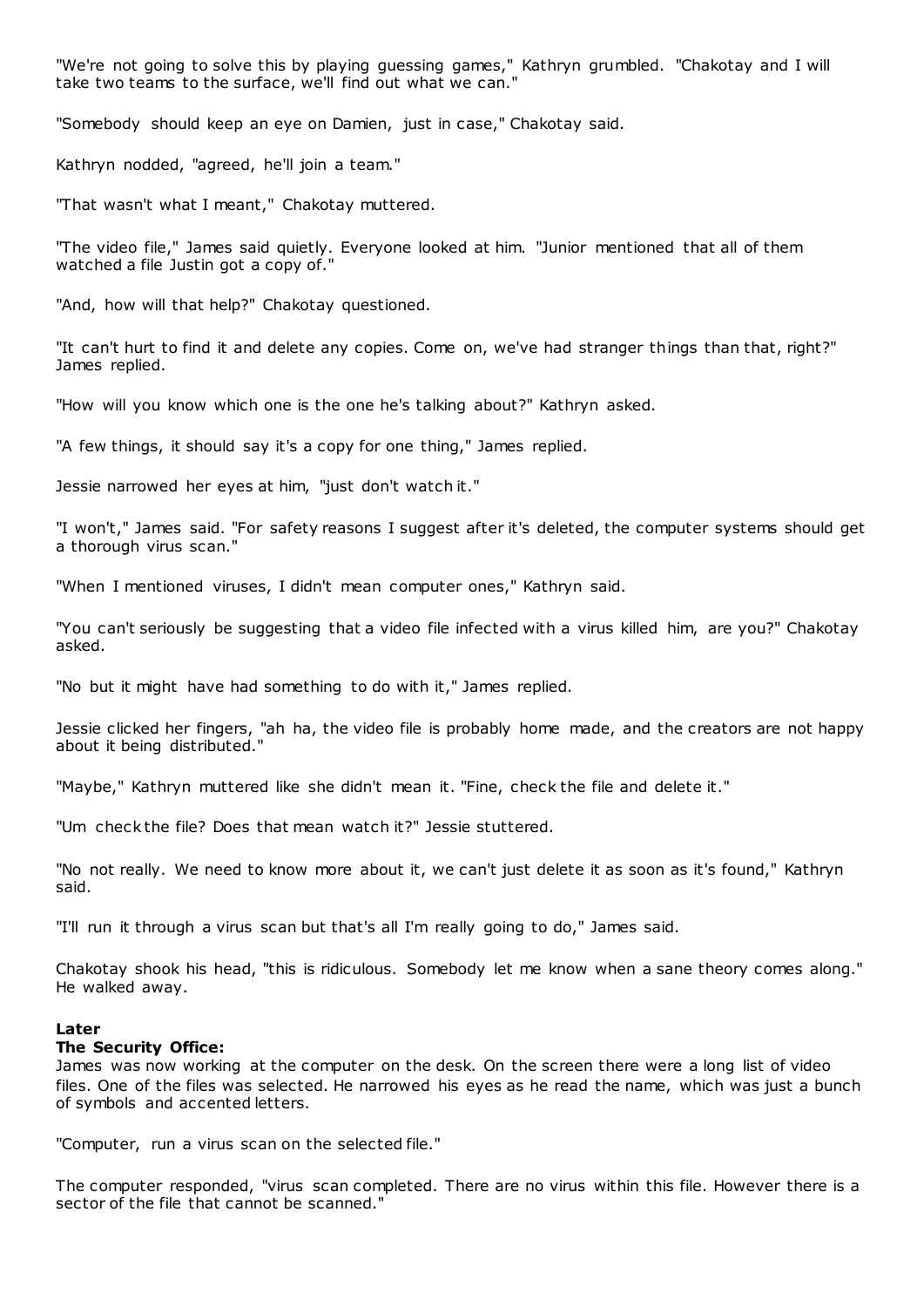"Great," James muttered. He keyed in a few commands, "scan again." He got up and headed over to the replicator.

The computer started to make a noise that sounded like a modem continuously trying to connect, and failing. He turned to stare at it after picking up a cup, then rushed back over to it. The noise stopped when he pressed one button.

"What the hell was that," he muttered, sitting back down. He pressed another button, a details page came up, but instead of the usual writing the screen started filling up with similar writing to the file name.

James looked at the top right hand corner of the screen, which was clear of letters. Instead a reflection of a girl stood far behind his own there. He quickly turned his chair around, but nothing was there. "Computer, how long is this file?"

"Thirty two point three seconds," the computer replied.

"Play the first ten," James said.

In: "Parsens to Taylor."

He tapped his commbadge, "what is it now?"

#### **Sickbay:**

Tuvok, James and Parsens stood over Johnny Junior's stiff body, which was in a similar state to the other victims. "The Doctor went offline for ten minutes, when he came back he was like this," Parsens said.

"Who turned him off?" Tuvok asked.

"The computer seemed to do it on its own," Parsens replied.

"I should have deleted it, damn it," James muttered.

"Ensign, deleting that file couldn't have saved his life," Tuvok said.

James glanced at him briefly, "I wouldn't be so sure about that." He stepped back out.

## **The Transporter Room:**

Kathryn and Chakotay stood with two teams, in front of the transporter pad.

"Why should I get him?" Kathryn moaned.

"Because you were the one who said he should come," Chakotay replied.

Damien smiled as he folded his arms, "they're arguing over me."

Jessie and Faye stared at him blankly. "Not in a good way you know," Jessie pointed out.

Damien's face dropped, "don't ruin it."

"Come on, I don't want to be late for lunch or I'll be too weak to do anything," Lee moaned.

"But when I picked you up you were eating eggs, beans and chips, besides you're eating now," Chakotay said.

Lee took a bite out of a burger, "that was my brunch, this is my lunch pre-appetiser."

"Wow, I thought James ate a lot," Jessie commented.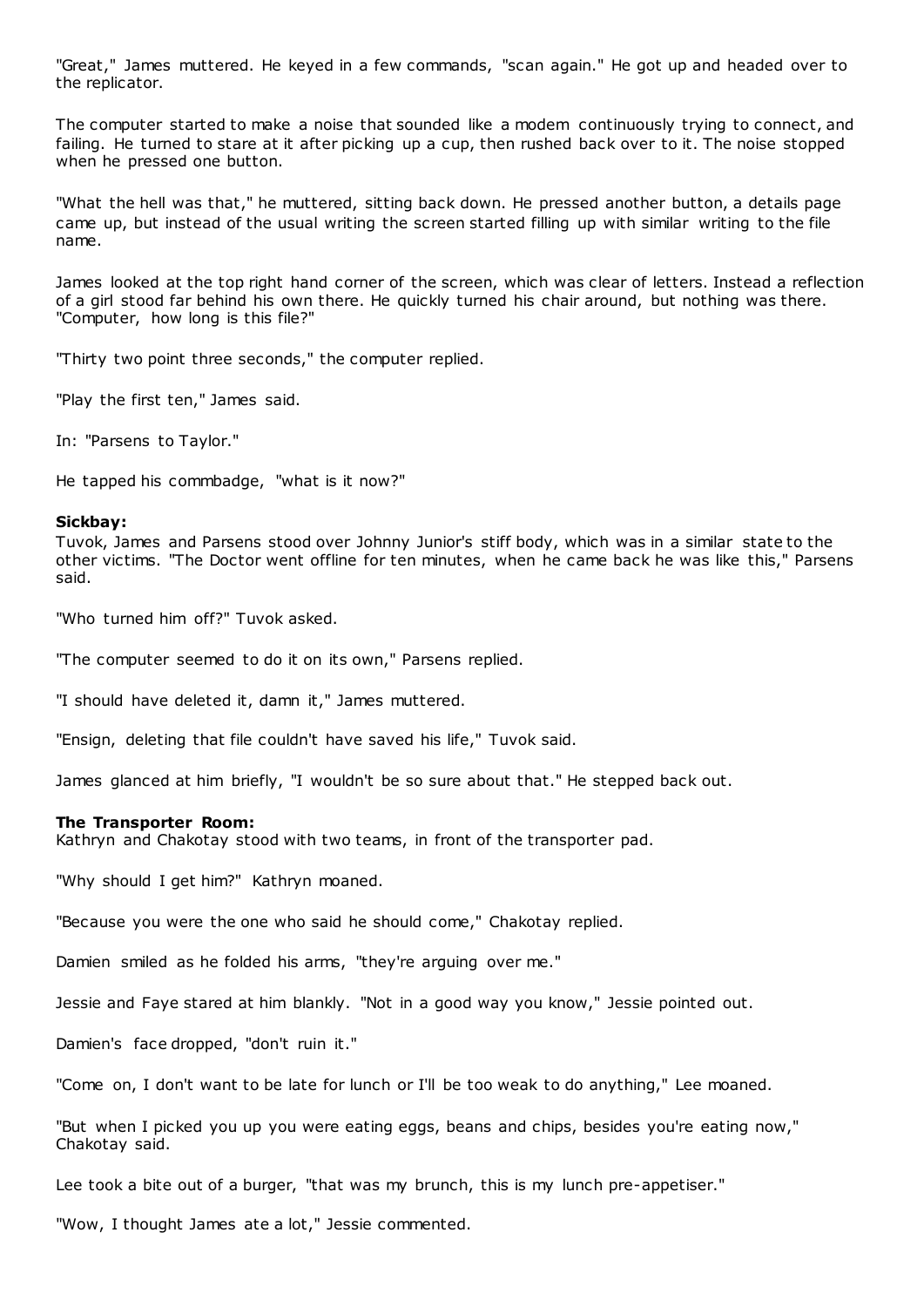Danny developed a smirk on her face, "so uh, what are we doing today? Getting supplies or begging to go through someone's space?"

"Actually we're going back to a planet to solve a murder mystery," Kathryn replied. "Well we think it's murder."

Lisa pulled a face, "eugh I don't want to do that."

"It's not like you have a choice," Kathryn muttered.

## **The planet:**

The two teams rematerialised in the quietest part of a busy market place. "Ok split up," Kathryn said.

"Yes ma'am, come on," Chakotay said. Lisa, Lee and Danny followed him, Lee was snacking on another burger.

Jessie, Faye and Damien turned to stare at Kathryn. "Ahem," Faye muttered.

Kathryn glanced at them, "huh, oh sorry, why don't we meet back here later." She ran off towards a market stall filled with coffee jars and other little things.

"Well where should we look first?" Jessie asked.

"Justin mentioned he got the video file from a rental store," Damien replied.

"Ok, where's that?" Faye asked.

"I don't know, I didn't hang with him," Damien replied, shaking his head. He walked away. The two followed him not looking too sure about it.

Chakotay's team meanwhile split up into two groups.

"Find the video store, why the hell do they have a store that sells files anyway," Danny muttered as she walked along the street with Lee by her side. Her eyes rested on a cosy little café on the corner. "Oh screw that," she said and headed towards it.

"But Danny, we're supposed to trace Justin's movements, we shouldn't take a..." Lee said, but then he noticed where she was heading. "Oh but lunch always comes first."

They both rushed into the café.

"We should try asking around while Danny and Lee find the store he went into," Chakotay said. He glanced to the right, then the left, both sides of him were clear so he stopped. "Lisa?" He turned back around and found her chatting to a tall dark man. She was clearly flirting with him, twirling her long hair in between her fingers. "Lisa!"

She turned her head, "what? I'm asking for info."

Chakotay marched over to her, "yeah right."

The man smiled, "I did see your friend actually miss. He wandered the market, visited a café down the street."

"How do you know this?" Chakotay asked.

"I remember he asked for directions, I was on my way there at the time," the man replied.

"Did he have anything with him?" Lisa asked, smiling sweetly at him.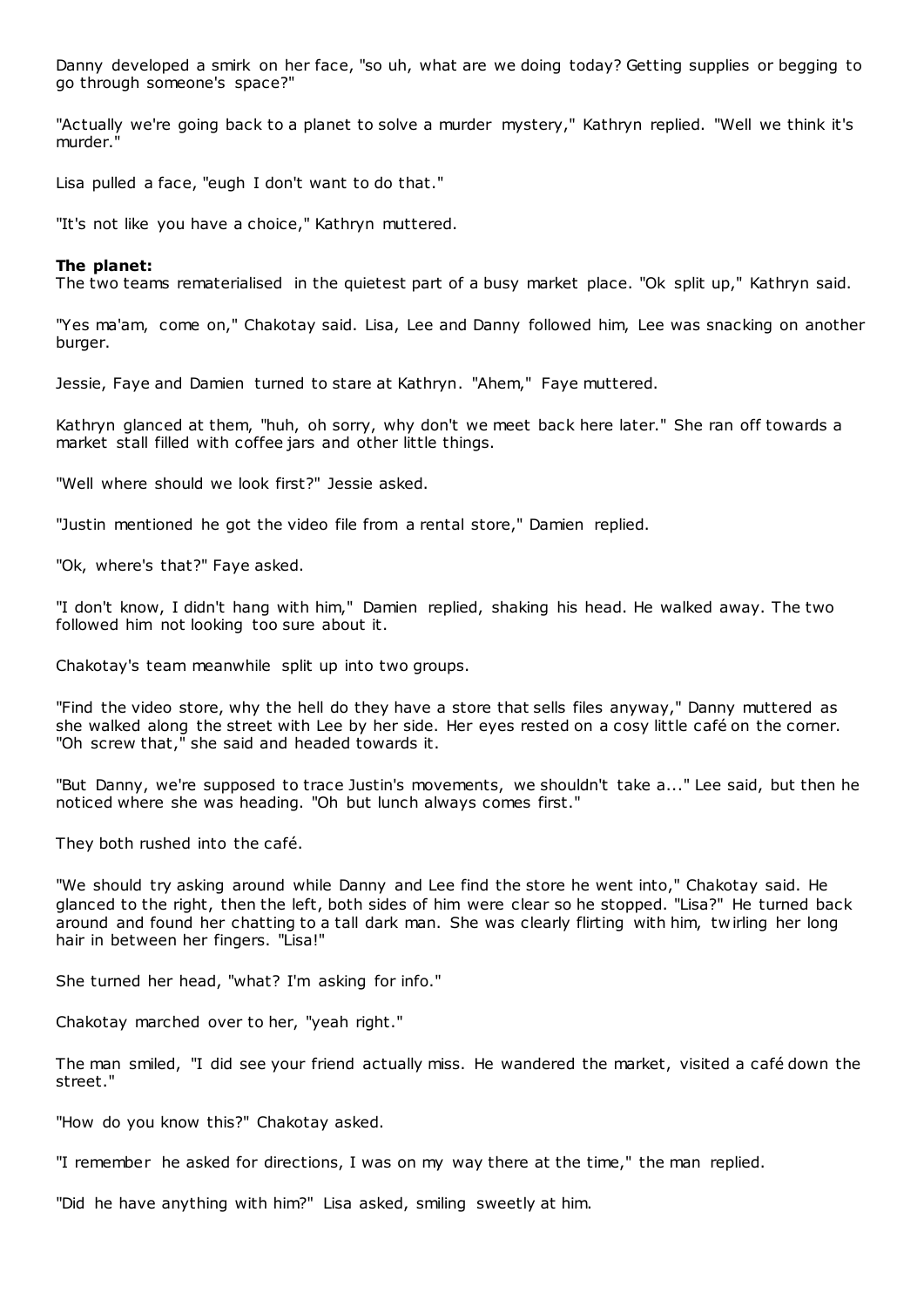"Yes, he had a little carrier bag," the man replied.

"Thanks, well at least we've got a head start on the others," Lisa said.

"Is he missing or something?" the man asked.

"No he died, we're investigating," Lisa replied.

Chakotay cleared his throat, "Lisa, enough."

"Let me guess, heart stopped for no reason and no motive for murder?" the man questioned.

Chakotay and Lisa burst out laughing. "Oh that's a good one," Lisa giggled into her hand.

"Oh he was a pain in the arse, but yes you were right about the heart stopping. How did you...?" Chakotay said.

"Wow, you two have been out of the loop for a while haven't you?" the man muttered. "Four people died last week because of the same thing. I thought everyone knew."

Chakotay groaned, "I see you can only successfully flirt with dumb guys." He turned back to the guy, "we're not from your planet, we don't even look like you."

The man raised an eyebrow, "I know, but your ship was here over a week ago, right? I'm surprised it wasn't even mentioned as the officials have been warning all visitors of an 'epidemic'."

"I wasn't told about this," Chakotay said.

"Tell us more about this uh, 'epidemic'," Lisa said.

## **Meanwhile:**

Jessie and Faye were standing at a video store's counter, while Damien was browsing through all the small boxes on the shelves.

"Yeah he was really ugly, shaved bald head, annoying voice," Jessie was saying.

The woman at the counter nodded, "yes I remember him. He rented a file just last week."

"Which one?" Faye asked. The woman pulled a puzzled face at her. "He kept going on and on about a movie he saw, and wouldn't tell us the title."

"That file was an old cast off, it didn't have a title," the woman said. "It was dropped off by some teens, I was skeptical about renting it without even seeing it first but what could I do?"

"He hasn't returned it huh, shame," Jessie said.

"No he did," the woman said with a smile. She turned around to pick a black box off one of the shelves behind her. She placed it onto the counter, "I don't see what the big deal about it is though."

"You saw it?" Jessie questioned.

Damien snorted as he walked over to them, "I bet it was a porn video, Justin was a bit dodgy."

"Yes I watched it. It was only thirty odd seconds long and seemed badly home made," the woman replied.

"See told you, it was probably his porn home movie of him getting off with a hologram," Damien commented.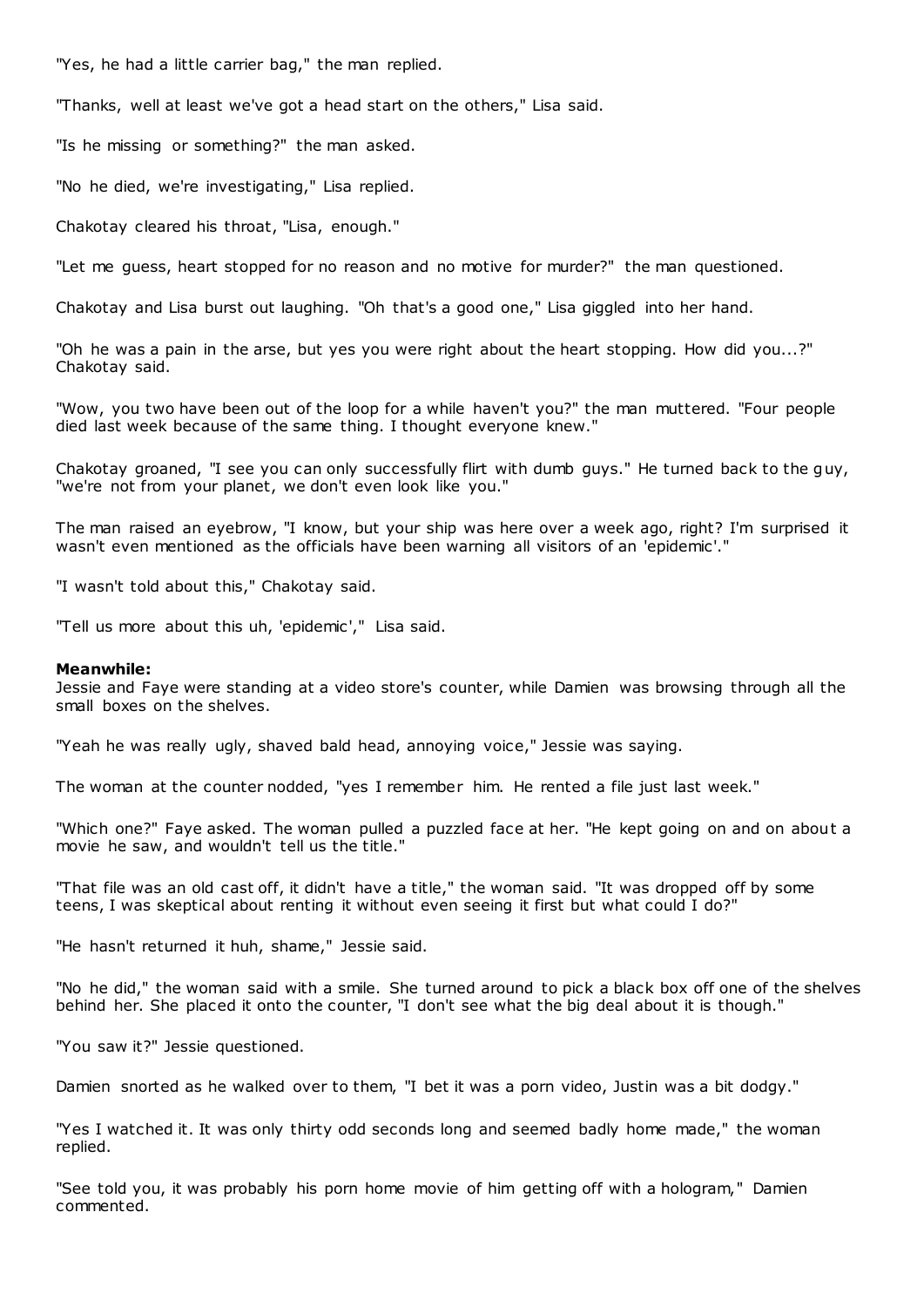Jessie and Faye looked disgusted. "Eew, I don't want to see that," Faye moaned.

"Like she said, it'll be over before you know what's hit you. Lucky hologram," Damien said. He pulled a face, "actually no it's not, I hope he deleted it."

"I said a group of teens dropped it off, er... sir," the woman muttered. "It wasn't porn, if it was I wouldn't still have it."

"Then what is it then?" Jessie asked.

"I'm not sure, it's probably an unfinished documentary for school or something," the woman replied.

"Hmm, we'll take it," Damien said.

"Uh, why?" Jessie muttered.

Damien shrugged, "I don't know, maybe it'll help us solve what happened to Justina and the others."

"In thirty seconds of crappy film making? Right," Jessie said. "Look James has the idea that this actually responsible, so I don't think so."

"Oh if he told you that Janeway quit coffee voluntarily or Voyager flies on pixie dust, you'd believe him," Damien said.

"Would not," Jessie said with a pout.

Faye giggled, "pixie dust."

"Yeah um, we'll take it," Damien said.

"All right, but I'll give you a discount as it's short. One seventy," the woman said. She handed over the box to him, he glanced at Faye then Jessie.

"Money girls," he said.

"Ugh, I'm paying for my own funeral and gravestone here," Jessie muttered as she fished some alien currency out of her bag. She handed it to the woman.

"What kind of cheap funeral are you having?" Damien asked as he headed for the exit. Jessie pulled a face and followed him.

Faye giggled again, "pixie dust, that would be cool."

"I don't see why we had to get a second copy," Jessie muttered quietly.

Damien opened the exit door, "Slayer boy was going to delete it right, we're going to need it." He left the store, shortly followed by Jessie then Faye. As the door closed behind them the TV hanging up from the ceiling changed to show static .

The woman sighed as she looked up at it, "not again."

#### **Meanwhile again:**

Chakotay and Lisa walked into the corner café. They failed to notice Lee and Danny at one of the tables. The two were sitting on a sofa that was resting against a long divider, the counter was on the other side.

"Why do we have to come in here?" Lisa moaned.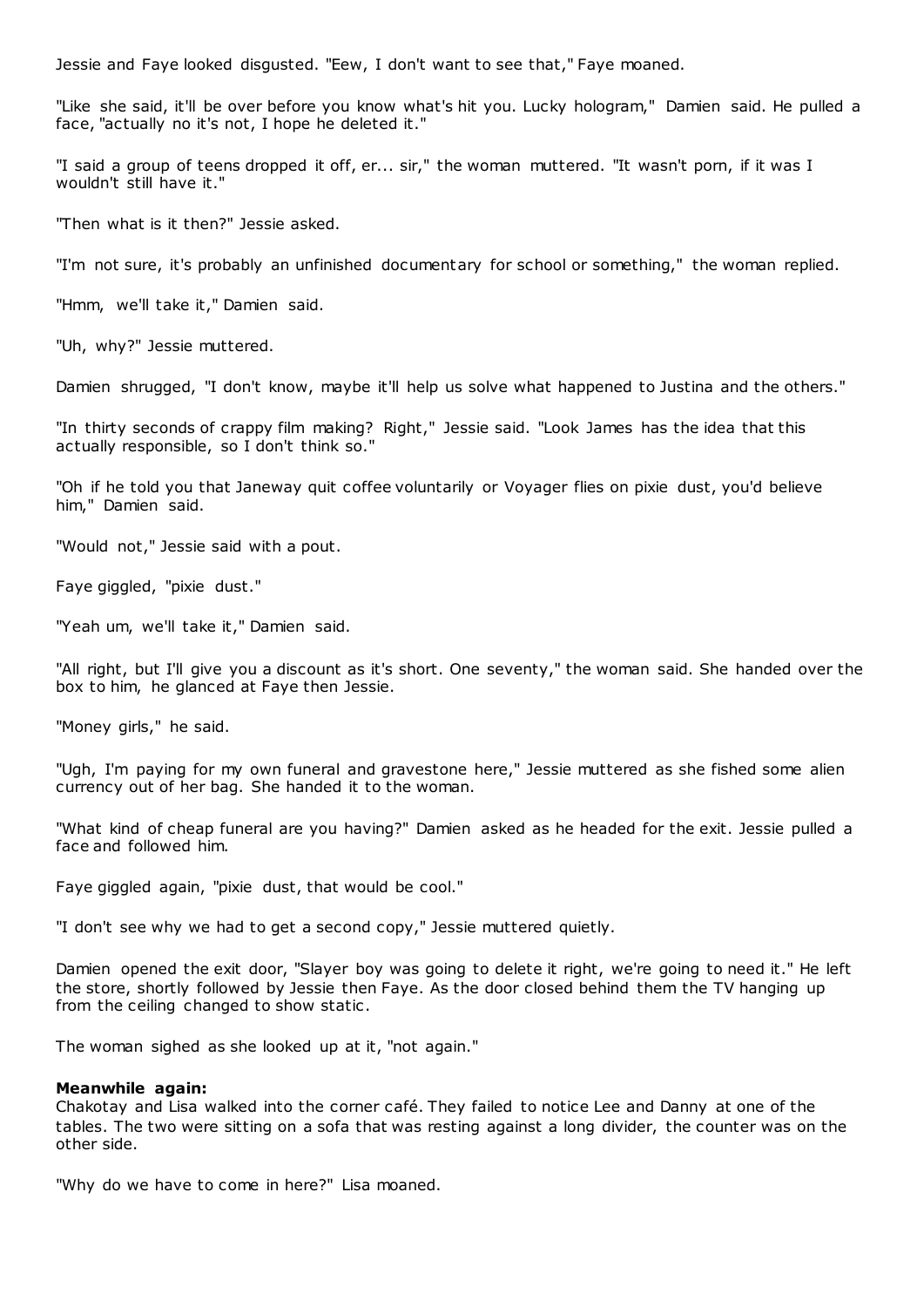"We need to find out more about this," Chakotay replied. He stopped next to the counter, behind it stood a young man washing a few glasses. "Excuse me."

The man looked surprised, "oh a customer? Um what can I get you sir?"

"Sorry we're just here for information," Chakotay replied.

"Oh I'm sorry, I've already spoken to security," the man stuttered. He turned away to put away some glasses.

"We're not apart of Security, we are investigating a supposed murder mystery," Chakotay said.

The man sighed and turned back, "I'll tell you what I told security yesterday, I only saw them, I don't know anything else."

"Oh dear, you saw the bodies," Lisa said in a sympathetic voice. She leaned on the counter, batting her eyelids, "that must have been so traumatising."

"Yes I guess it was," the man muttered uncomfortably. "That's why I don't want to talk about it. The guy who did find them wasn't so lucky."

Chakotay frowned, "what do you mean?"

The man sighed, "he's in hospital."

"Did you see the four teens before they died?" Lisa asked.

"We both did yes," the man replied. He made his way around the counter to stand next to them, then pointed at the divider. "They came in, asked for a few drinks round about closing time. Georg served them, I had to deal with supplies in the back. When I came back, he had already found them dead."

"That's weird, wasn't there anybody else around?" Chakotay muttered.

The man shrugged, "no, it was closing time remember. Look if you want to find out what happened, why don't you ask Georg."

"Which hospital is he in?" Lisa asked. "Oh and where exactly were they?"

The man again pointed at the divider, "the table behind that, which has a sofa in front of it. And Hishanten hospital on the hills." He walked away.

"Ok, if the guy who didn't find them and just caught a glimpse is this avoidy, what's the finder going to be like?" Lisa muttered.

"Something must have happened to him if he's in hospital. Or something happened after the incident," Chakotay said. "Maybe he can tell us something more."

"If you say so," Lisa groaned. She headed over to the divider, then leaned on it, "no wonder this place is deserted, I wouldn't wanna eat at a place where four kids dropped dead."

Danny looked up at her, "what did you say?"

Lisa looked confused, she looked down at Danny who was sitting on the sofa. "Oh, didn't see you there."

"Did you say kids died here?" Danny questioned.

"Um yeah, right where you're sitting," Lisa replied.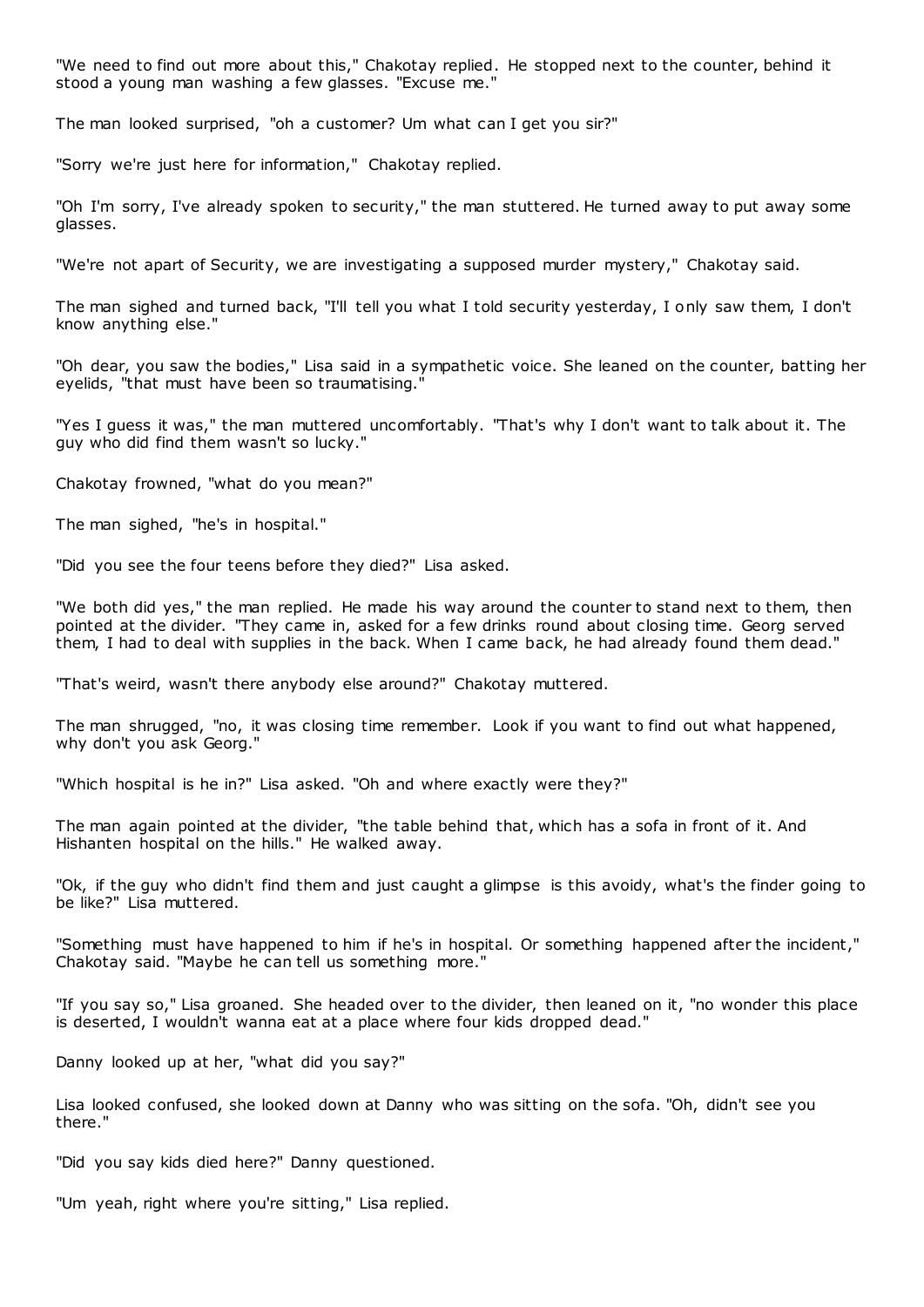Danny's eyes widened, she scrambled away from the table and got about a metre away from it. "They should have a sign or something."

"Oh supposedly everybody knows about this," Chakotay muttered.

"Yep, they died the same way as our *friends* did," Lisa said.

"Great, that's all you found out?" Danny said.

"So far yes, if everyone knows about this I'm sure the other team will have gotten more information," Chakotay said. "And we have a name of a potential witness."

"First name and location actually," Lisa said.

"Great, you two sort that out and I'll go back to the ship," Danny said.

"Mmm, that's good meat," Lee mumbled with a mouth full of food. He finished off a plate, and pushed it aside. "Ok, so dead kids huh."

Lisa pulled a face, "yeah, right there."

"So? Everyone dies," Lee muttered.

Danny put one hand on her hip, "hey, that was my lunch."

Lee shrugged, "what, you weren't going to eat it." Everyone groaned.

#### **Voyager:**

Kes sat down in front of the desk, then folded her arms on it. "How's it going?"

"I'm not sure," James muttered in response. "I found the file Junior was talking about but..."

"But it has no clues in it," Kes said.

"That's the thing, I don't know," James said. "I haven't watched it, I wasn't going to at first but when I was about to, I saw something."

Kes frowned, "like what?"

"Well it was a reflection of something that didn't seem to be there," James replied.

"Eugh, creepy," Kes muttered. "What do you think then?"

"Some people would say either a ghost or overactive imagination, I'm going with the second one," James replied.

"Really, why?" Kes asked.

"Ok one, you really shouldn't see ghosts at all. Two, my head's been playing a lot of tricks on me lately," James replied.

"Yeah but all of the stuff you've hallucinated about, dreamt about that you've mentioned has been based on reality," Kes said.

"Maybe," James muttered. "This file is at the very least related to what happened. Whether it's just as simple as somebody not being happy about people watching it, or as strange and complicated as I dunno, a ghost or a virus hidden in the file, I've still got to find out."

"So you're going to watch it?" Kes questioned.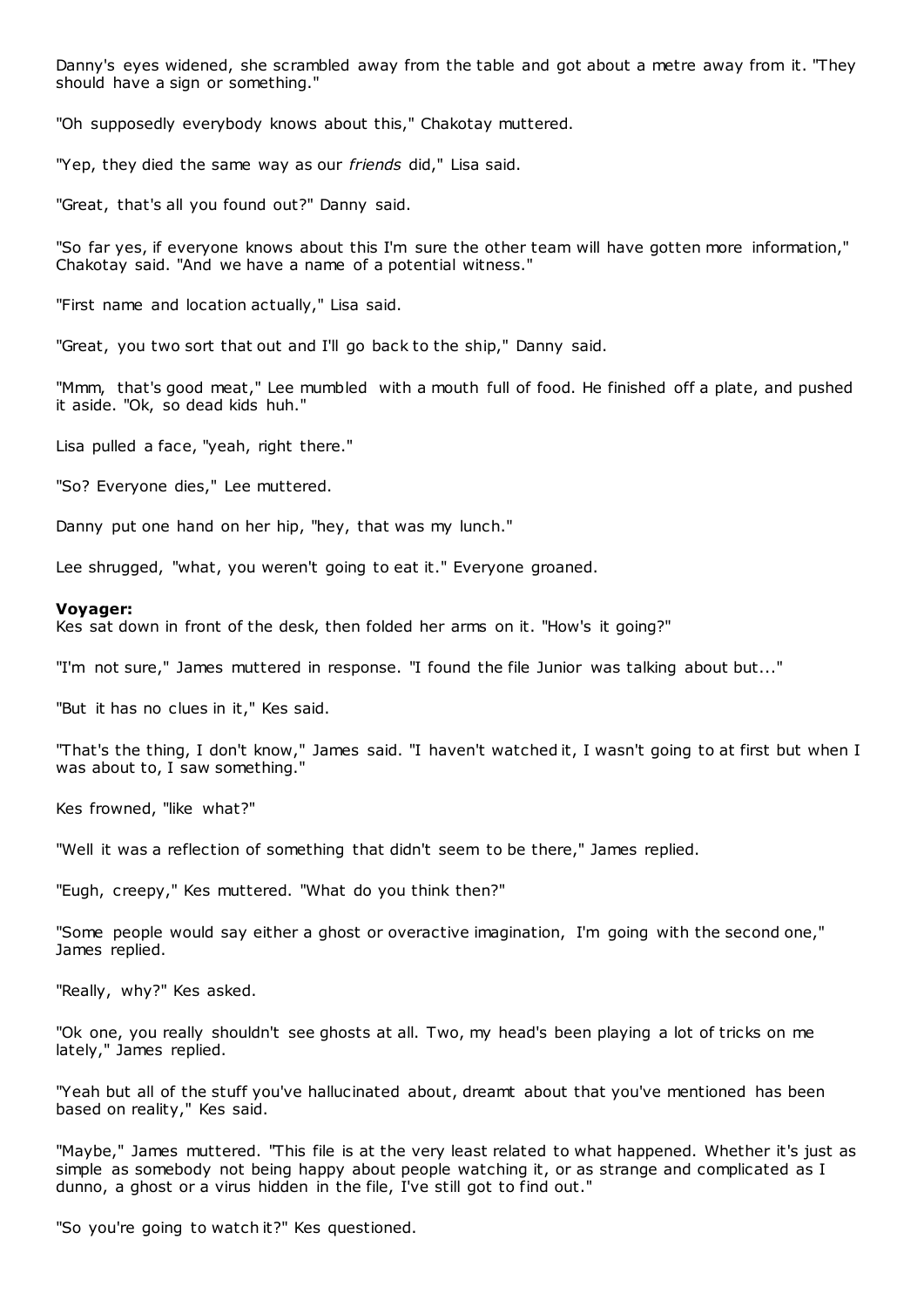"I told Jess that I wouldn't, I'll probably just watch the beginning to get the gist of it," James replied.

"And then what?" Kes said.

"Then like Junior said, I'll be able to figure it out," James said.

"Let's say it is responsible, would that mean you'd only have a week to figure it out before it kills you?" Kes asked.

"Well then I'll be more determined to find out," James replied.

"What if it isn't? What do you expect to find?" Kes asked.

"I feel like I'm being interrogated, what's with all the questions?" James asked.

"I'm just curious," Kes replied.

James sat back in the chair, "ok so I'll let you know when I find anything else."

Kes sighed and did the same. "Ok."

"Actually I was going to watch it, I'd rather do that alone," James said.

"Ok but if it's the first one, it shouldn't be a problem fending off who made it," Kes said. "The second one, get to Sickbay in case you have a virus or uh, I don't know."

"Believe me I don't know either. My experience with ghosts is leave them to it, and they'll go away," James said. Kes looked a little confused. "Don't ask."

"All right, maybe later," Kes sighed. She climbed out of her chair, then walked out.

James keyed in a few commands on the computer. "Computer, capture images from the current file every five seconds, then display one by one on the screen as a slideshow."

"Acknowledged," the computer responded. He took a drink from the coffee cup in his hand, watching the screen intently. "Image capturing complete."

The screen turned into static for five seconds. It then changed to a distorted black screen that looked like it was on a TV in bad reception area. An oval with a light blue glowing edge appeared in the dead centre.

#### **Meanwhile:**

Jessie, Faye and Damien were in the corner of a large library, inside a cubicle that had a large flatscreen TV attached to the wall.

"Oh come on girls, if I was really trying to kill you two would I be here watching this stupid thing with you?" Damien muttered.

"No but..." Jessie said.

"Ok so we're all agreed," Damien said cheerfully. He picked up a remote.

"Hang on, we may as well check how James is doing first," Jessie said.

"Suit yourself," Damien groaned. He sat down on the chair next to Faye, she was looking pretty nervous. "These things are shoddy," he muttered as he played around with the remote.

"Do I have to watch it, I don't really care about what's going on?" Faye stuttered.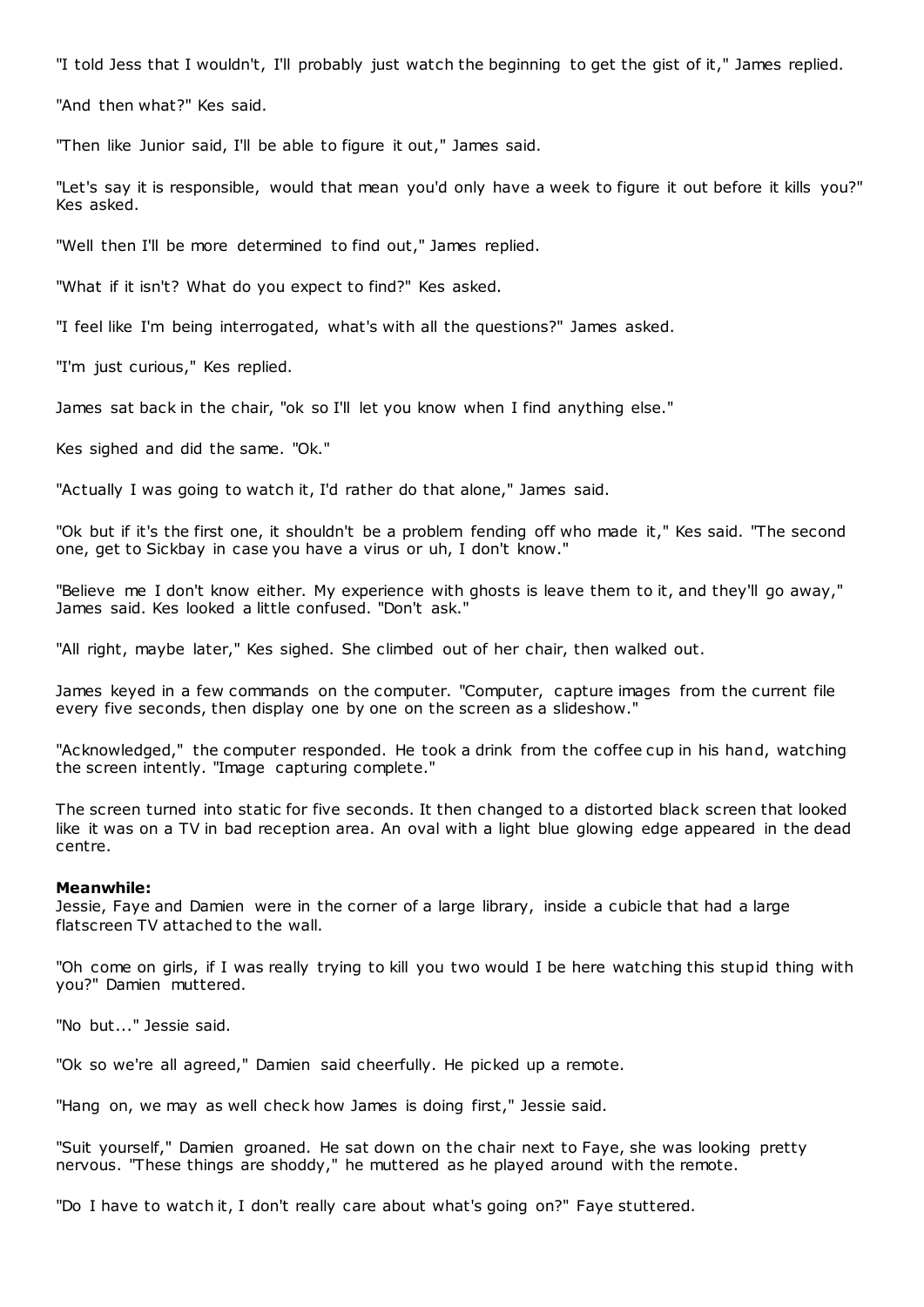Damien shrugged, "hell, neither do I. I just wanted to see what the fuss about this file was."

## **Voyager:**

James was staring at the computer screen, it showed a black and white picture of a small dead forest. The screen changed to show the static again. He pressed a button on the computer, it changed back to the file information screen. He saw the reflection of the girl on the left side of it, her hand reaching out toward him.

He turned his head slowly to the left, he saw something in the corner of his eye. Then he felt something brush against his shoulder as he looked back at the computer. The girl's hand looked like it was pressed against the screen.

"Computer delete the file," he quickly said. The screen changed back to the video file list, the reflection disappeared.

In: "Rex to Taylor."

James sighed then tapped his commbadge, "Taylor here."

In: "How's it going?"

"I'm not entirely sure," James replied.

## **The planet:**

"Screw this," Damien muttered. He pressed a button on the video, the television switched on.

"You're playing it now?" Faye stuttered.

Damien shrugged, "actually I just wanted to watch a blue video screen, of course I am!" He pressed another button, the blue screen changed to the static one.

"I told you to wait," Jessie grumbled. She turned away.

In: "What, what's going on?"

"Oh Damien's playing the copy of the file Justin rented. He thinks it'll have clues or stuff," Jessie replied. Behind her the blue oval-ring had appeared. Damien was pulling a disgusted face while Faye was squinting her eyes and squirming.

## **Voyager:**

James more or less leapt out of his chair, knocking the desk in front of him a metre and a half way. "No Jess, you have to stop it."

In: "But you said you weren't sure."

"I'm sure of something, you shouldn't be watching that," James stuttered.

#### **The planet:**

"I'm not, James calm down, it can't be that bad surely," Jessie said.

"Well at least it's better than Justin's home video," Damien commented. The screen changed to show a black and white picture of a blood stained shovel falling to the ground.

"Is it over yet?" Faye asked, still squinting her eyes.

In: "Oh it's that bad, trust me. Just stop the damn thing and don't look."

Jessie nervously turned back, covering her eyes with her hands. "Guys, stop the video now!"

"Why, it'll be nearly finished soon surely," Damien said. He glanced at Faye. "What are you doing?"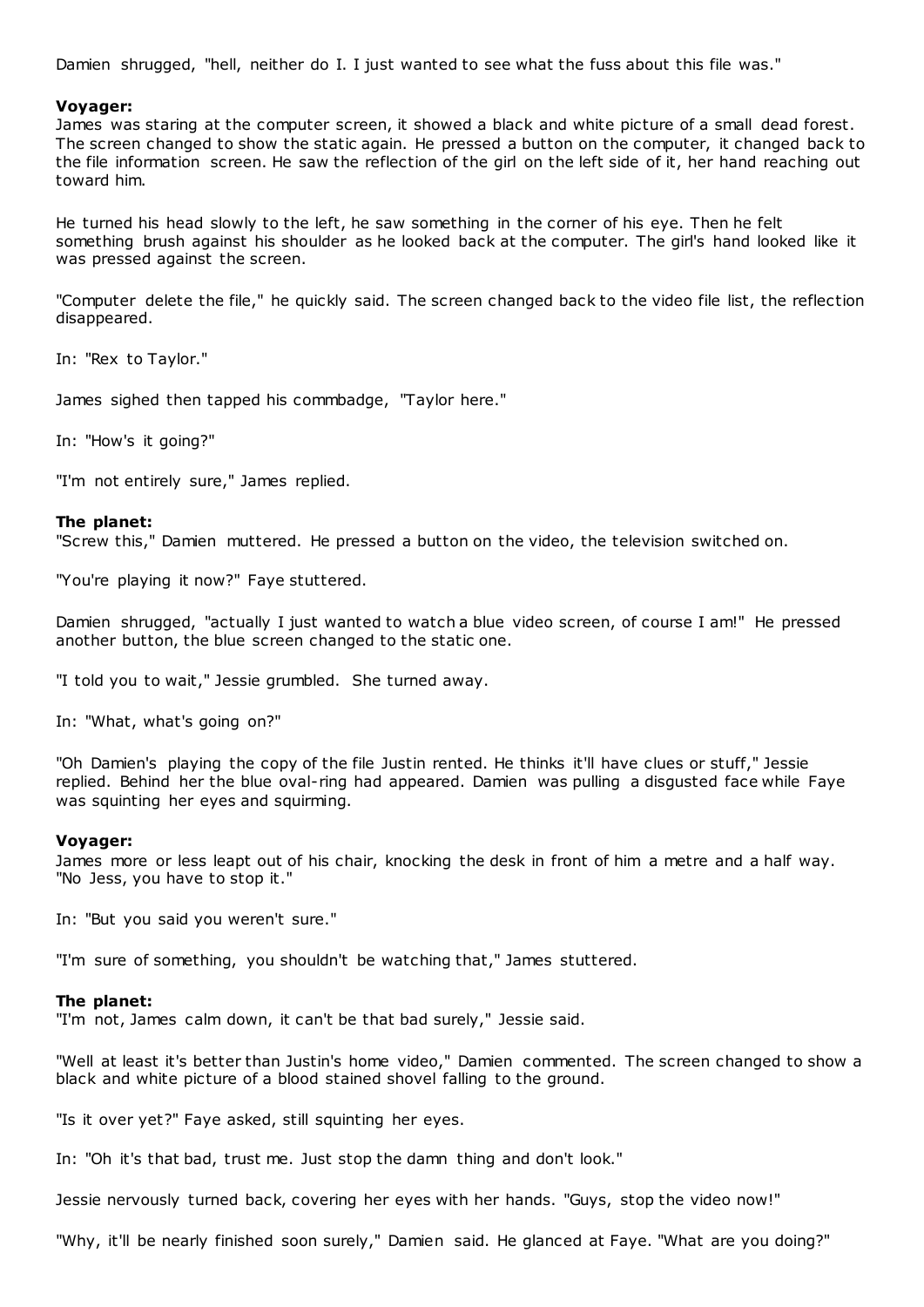"I won't see as much this way," she said.

"I'm really serious, stop it now!" Jessie screamed at Damien.

Damien's eyes widened as he glanced back at her. As he did the screen changed to show the dead forest. "Again with the believing everything he says. All right." He turned back around to pick up the remote. It just got to the static part, then switched itself off. "See, told you it would finish first."

Faye shuddered as a gentle but cold breeze surrounded her, "what's that?" She looked around nervously, "do you guys feel that?"

Jessie uncovered her eyes, shaking a little. She slapped Damien across the head. "You idiot, if you had listened to me."

"What's your problem? What harm can a little crappy video file do?" he asked, rubbing his head.

"Your crew died because their hearts stopped, for no good reason other than fear. Junior saw something that creeped him out, and that video started it all. If something happens to me and my..." Jessie snapped. Her commbadge started making a buzzing noise. She took it off, "James, can you still hear me?" The buzzing sound started crackling. She quickly tapped it.

Faye looked in their direction, "guys, there's..."

"Listen you silly bint. The only harm a file like that can do is infect your computer with a virus. What's your problem?" Damien asked, shaking his head.

Jessie was about to respond but was interrupted by her and Faye's commbadges making the sound when someone's contacting them.

"I don't like this," Faye stuttered, t rembling. Jessie nodded, she re-tapped the commbadge. "There's something else here." She felt a clammy hand brush against her arm.

"Who's there?" Jessie said into her commbadge. "James if that's you, this isn't funny."

Damien smirked, "nothing like a little prank to keep the fire alive."

Jessie's commbadge started to hiss and crackle. A harsh cold female voice whispered through it, "seven days."

Faye looked down at her arm, a white hand had a hold of it. She screeched and pulled away, then ran over to where Jessie was standing. "Something is there, it's uh." She pointed at where she was before.

Damien followed her finger, "there's nothing there. The voice was probably James'."

"Right, that female voice was James," Jessie muttered, rolling her eyes. She turned to Faye, "what is it?" She leaned on the chair to look over it. Faye screeched again then hid behind her. "Faye what's the matter?"

"Don't you see it?" Faye stuttered.

## **Meanwhile:**

Kathryn walked down the street, carrying a plastic bag humming to herself. She spotted a huge crowd dead ahead, all surrounding a corner shop. She picked up speed to get to it. "What's going on?" she asked a woman.

"Supposedly someone found the woman who owned this place, dead," she replied.

"Oh," Kathryn stuttered. A hand touched her shoulder.

"Kathryn, where's your team?" Chakotay asked, he stood by her side.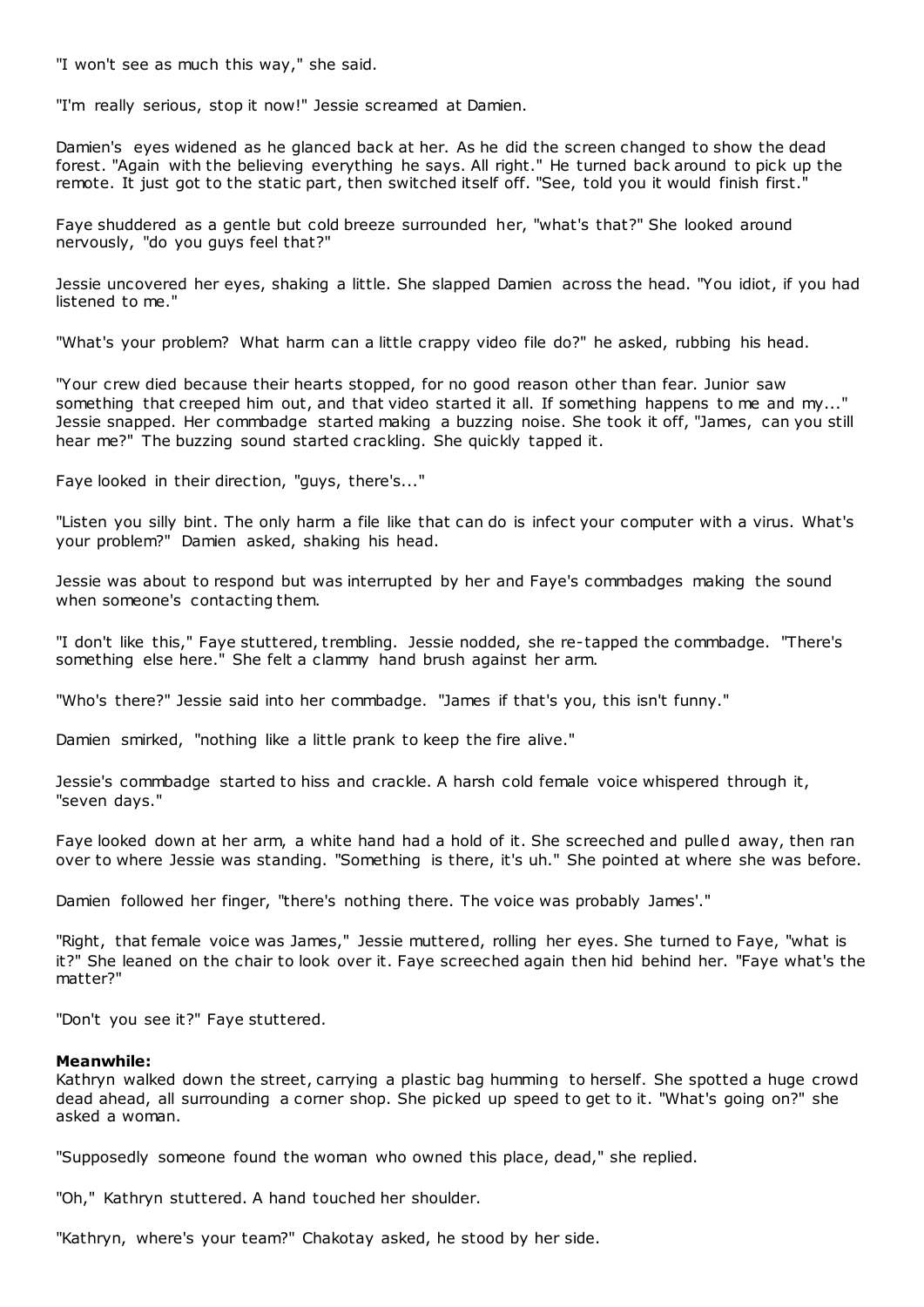"We split up," Kathryn replied.

"Um, what's going on? Is that the video file store you sent the others too?" Lisa questioned.

Kathryn nodded her head, "I haven't seen any other stores like this."

"Let's check this out," Chakotay muttered quietly. The group made their way around to the back street. A shuttle was parked on the path, the back exit was open, and security officers were carrying a stretcher with a body bag on it. Three other officers were standing together, talking to two civilians who looked pretty freaked out.

"You say that three people left the store just minutes before you found the body?" officer 1 asked.

One girl nodded lightly, "they were aliens sir. Pink skin, flat heads."

"Yeah, two girls and a guy. One girl had dark hair, the other was ginger and guy looked really creepy," the second girl said.

"That's your team," Chakotay whispered.

Kathryn nodded, "we should meet up with them, maybe they know something."

Chakotay turned away and tapped his commbadge. "Chakotay to Rex." All he got was a light crackling noise from it. "Chakotay to O'Tani." Same again.

"That's weird," Kathryn said. She tapped her own commbadge, "Janeway to Voyager."

In: "Voyager here."

"Lieutenant can you try to contact Jessie, Faye or even Damien. We've had trouble contacting them," Kathryn said.

In: "Acknowledged Captain."

#### **The alien library:**

Faye frantically ran out of the cubicle, continuously glancing around her with her eyes wide. Jessie followed her, she took a hold of her arm. This made her jump a mile.

"Don't do that!" she screeched. Everybody in the library started staring at her. She quickly covered her eyes with her shaking hands.

"Faye, what are you seeing?" Jessie asked nervously.

"I dunno, it's playing, it's in my head," Faye stuttered.

"What is?" Jessie asked. She glanced briefly at a few people looking their way. "Ok, why don't we..." She guided Faye to the girls toilets nearby. As soon as they were inside, she stood in front of her. "What are you seeing?"

Faye jumped again and uncovered her eyes. "Oh god, I can't even hide from it."

"Ok we should get back to Voyager, this is getting too creepy for my taste," Jessie said. She turned away, tapping her commbadge. "Rex to Voyager." Again all she got was the crackling sound.

"This is getting ridiculous," she muttered. She froze as she looked straight forward into the large mirror, standing behind her against the wall was a pale, creepy looking girl. She had a soggy, tattered dress on her and had her straggly, long and drenched black hair covering her face. Jessie quickly turned around but saw nothing actually standing behind her.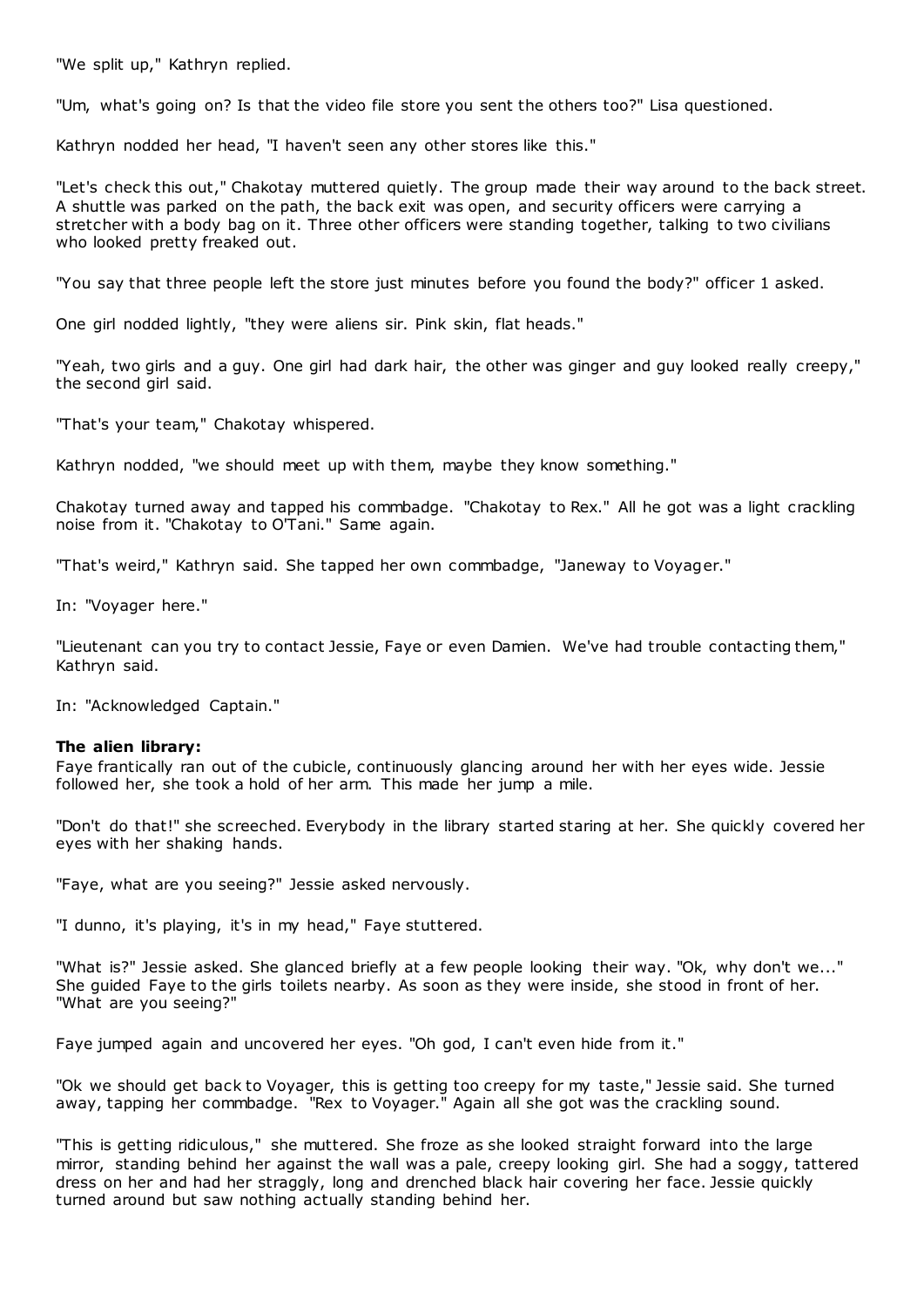Faye backed into the wall the mirror was on, pressing her hands against both sides of her face. "Oh god," she stuttered before sliding down the wall.

Jessie turned back to the mirror, the girl was staggering closer to her, one hand reaching out for her. "Faye, let's get out of here," she stuttered, then scrambled for the door. Faye still sat there, rocking her head back and forth with her hands across her face. "Faye, come on!"

A familiar voice yelled through the door, "Jessie, are you in there?"

"James?" Jessie stuttered, she tried to pull the door open but it wouldn't budge. "Crap, it's stuck." She turned back to see the girl pressing her hands against the mirror surface, her hair a little more parted revealing her pale white face. Her large black eye was staring right at her. Jessie rushed over to where Faye was and knelt down beside it, "snap out of it, come on."

A loud thud startled them as the door crashed onto the ground. James stepped through the doorway, "this is the last time I go in a girl's toilets." He rushed over to the two. "What's the matter with Faye?"

Jessie looked up at him, shaking and looking paler than before. "That file, something's here, don't you see it?" she said, pointing at the mirror without even looking.

James turned his head to look towards it, but it seemed normal to him. "No, but it's ok, I believe you." He held out both of his hands, Jessie took a hold of one but Faye was still covering her face. Jessie stood back up. "What was it?"

"A little girl, pale and wet. It was like she was trying to get out of the mir..." Jessie replied. A scratching noise behind her interrupted her. "What's that?"

"What's what?" James asked.

Jessie slowly looked behind her. The girl had moved to stand near her, and was running her nails down the mirror's surface. Jessie quickly turned back to James, "I didn't watch it, why is it doing this?"

James put an arm around her, "it's all right, we'll figure this out."

#### **The Ready Room:**

Kathryn sat down behind her desk, cradling a new cup of c offee. Chakotay stood nearby, looking a little worried. James and Jessie were sitting opposite Kathryn, Jessie still looked a little shaken up and was glancing down at her knees.

"So the video file store clerk said she saw the file?" Kathryn questioned. Jessie nodded her head. "And now she's dead, like the others."

"This doesn't make any sense, how can a mere file do something like this?" Chakotay said.

"Well we know it's linked, everyone who's died has seen it," Kathryn replied.

"Where is the file that was rented anyway?" Chakotay asked.

"I was told that Damien said he'd take it back but the store's closed off," James replied.

Chakotay groaned, "great, we'd better get it off him before he does any damage with it."

#### **Meanwhile:**

Damien had set up a little stall in the Mess Hall, he had lots of junk sitting on it. A few crewmembers who were standing in front of it looked more amused than interested.

"Come on over and get your hands on genuine lucky charms," he said. He picked up a small mirror, it had lots of finger prints and lip prints on it. "My old crewmember Johnny always got lucky with this, until he died." He put it back down, and picked up the file's box. "And this, oh yes, this is my best item. Here is the file that'll change your life."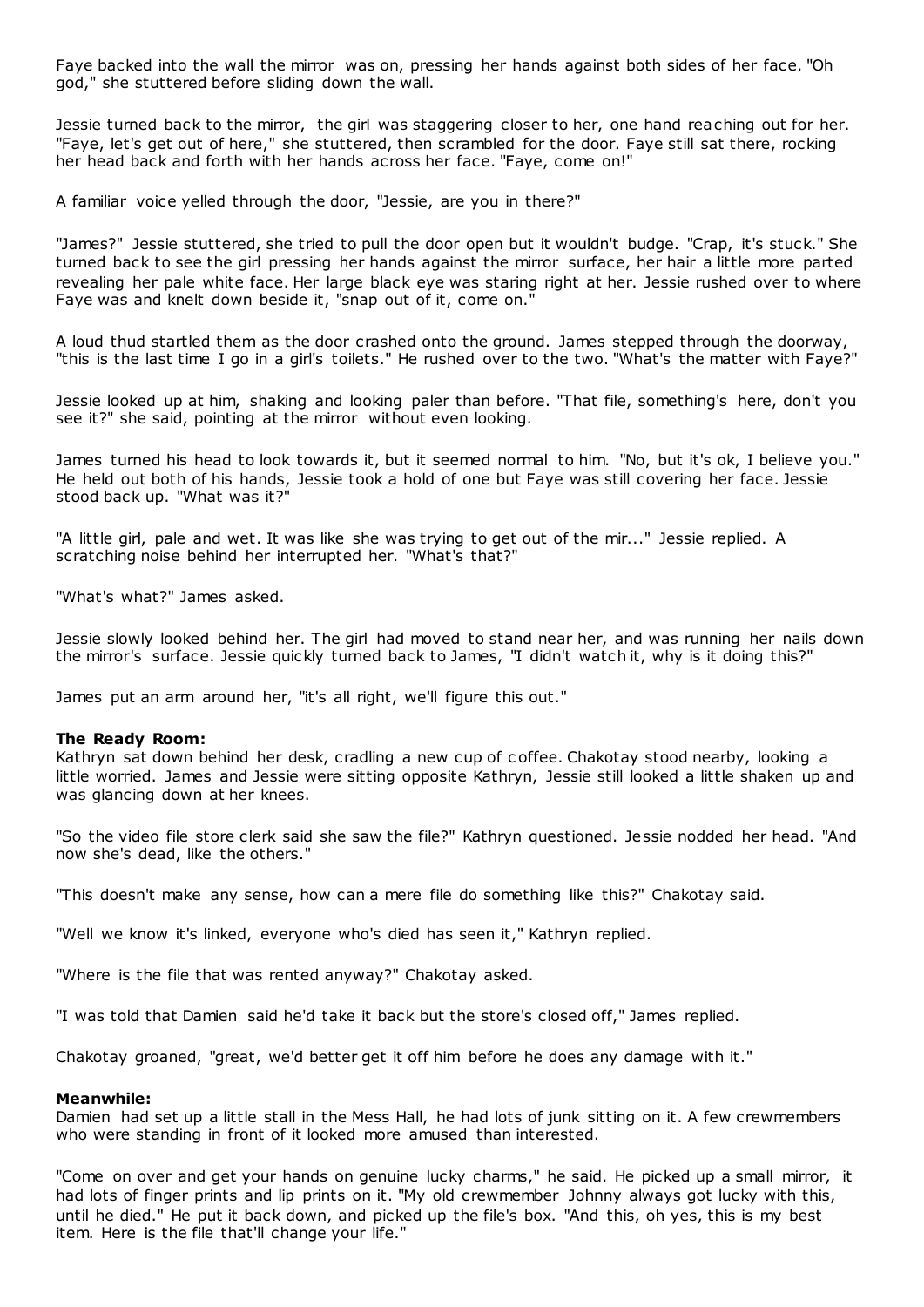"Oh brother," one crewmember groaned.

"Just watch it and you'll be lucky lucky for seven whole days. Why today I just watched it and I've already found old stuff I thought I lost," Damien said. "Think you haven't got time to watch this file, what are you too uptight and special to spare thirty seconds and get lucky fast?"

"My god, how dumb do you think the morons on this ship are?" another crewmember commented.

Damien ignored him, "just trade two day's ration and this baby's all yours. Copy and play to your hearts content, this thing will not ever run dry."

"How gullible do you think people are?" another crewmember grumbled. Almost everyone walked away, only one guy was left behind.

"Two day's rations you say?" Tom said.

#### **The Ready Room:**

"Nobody on the crew would be stupid enough to take a file chip off Damien," Kathryn said.

"True. James, did you find anything?" Chakotay sighed.

"I didn't watch it, but I programmed the computer to take images," James replied.

Jessie abruptly looked up, "what? What if that counts?"

"That doesn't really matter does it," James replied. "You were around when it was playing, besides we have seven days to solve it."

"Oh that's ok then," Jessie sarcastically said.

Kathryn looked uncomfortable, "let's hope that neither are you were counted as victims. We still only have seven days, we know that for sure. What kind of images did you get?"

"Forget the pictures, I didn't get the point of any of them. The one that got me was the reflection of the girl," James replied.

Jessie's eyes widened, "you saw it too."

"Yeah, it was like it was trying to get out," James said. Kathryn and Chakotay stared blankly at him. "Out of the screen. That was the second time, and I did feel something behind me. The first time I was just doing a virus scan, it or she was just standing still."

Chakotay rubbed his forehead, "you're trying to tell me that you saw something reflected in the computer, that wasn't there."

"And it was trying to get out yeah," James said.

Jessie looked back down at her knees, "it was in the mirror, coming closer."

Kathryn climbed out of her chair and leaned on the desk, "all right, there has to be a scientific explanation for this."

"We've already had the doc scan us, we're not hallucinating," James said. "The only thing that this could be is a ghost, or maybe a demon."

Kathryn shook her head, "James I've already had to just accept that vampires exist, witchcraft and invisible demons. That doesn't mean I'm going to believe that a ghost is haunting a video file."

"Kathryn, those situations have just proved that we should have a more open mind about mysteries like this," Chakotay said.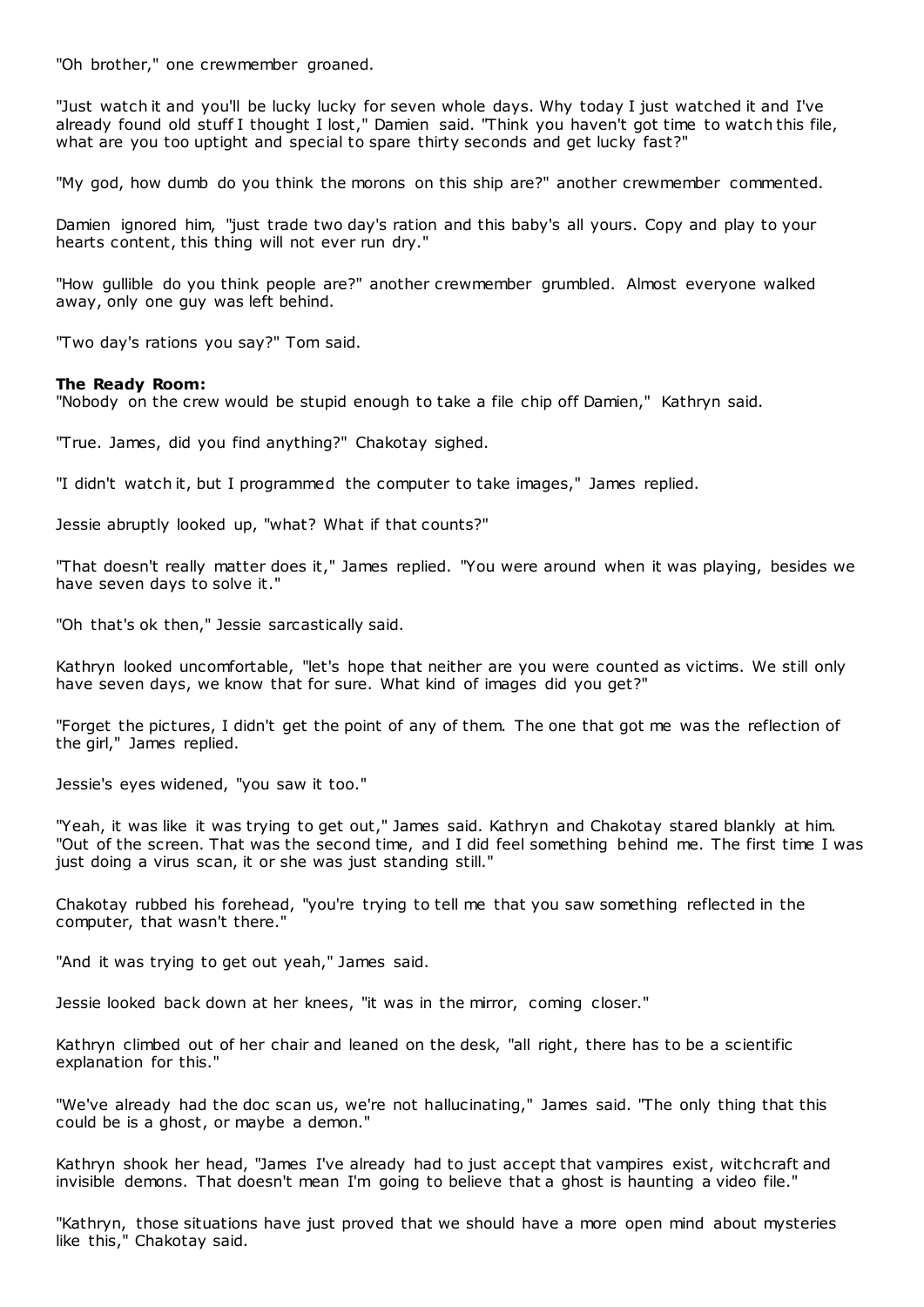"If you say so, but if ghosts do exist, why is this one able to kill people. They should be non-corporeal," Kathryn said.

James groaned, "obviously the most determined ones find a way."

## **Tom's Quarters:**

"Ookay," Tom raised his eyebrow. The computer in front of him remained on a static screen. "Looks more like a cheap student horror film."

The intercom beeped. "Seven days," the voice hissed.

"Huh, that seems to have worked," he said with a shrug. He pulled himself out of the chair and walked over to his replicator. On the way he stepped on something small. "What's that?" After one step a small shiny object on the ground caught his eyes. He knelt down to pick up the item, which turned out to be a pip. "Cool," he said, then put it onto his collar.

## **Meanwhile:**

Neelix carried a tray to one of the tables, he put a few left behind glasses onto it.

Harry crawled out from underneath it, "hey Neelix."

Neelix jumped in shock, "Harry? What are you doing under there?"

"Yeah I lost my pip, have you seen it?" Harry asked.

"No but if I do, you'll be the first to know," Neelix replied. He walked away leaving Harry to sulk on his own.

# **Later that night**

## **James/Jessie's Quarters:**

Jessie kept fidgeting as she sat in the bed, with the cover tightly pulled up to her stomach. She relaxed a little when James stepped into the room, working on a PADD.

"You never actually saw your dad when he was um, you know, haunting did you?" Jessie questioned.

"No, I only heard him and that was faintly," James replied. He sat down beside her. "It's got to be something else Jess, we'll figure it out."

"You're still working? I thought you said you were going to bed now," Jessie muttered.

James glanced at her, "I am, not sleeping. I don't want to waste anytime. I'll work outside if you want to."

"No, I'd rather have you here," Jessie said. She lay back to rest her head on the pillow, she moved closer to wrap an arm around his waist. "If I have to rest, you should too. You'll be able to concentrate better in the morning."

"That theory never works out with me. Don't worry I'll be quiet and..." James said. "Computer lower the lights to 5%." The lights dimmed down. "I can work in this light."

"Are you sure? I can stay awake with you, I don't know if I could sleep after that," Jessie said.

James moved the PADD into his left hand, then put his right arm around her shoulders. "You should get some sleep, just try to think of nicer things. Or I could talk about something to bore you to sleep."

"What could I think about that could keep me distracted long enough?" Jessie questioned with a sigh.

"Clothes, make up, hair stuff, I dunno, I know you can do it," James replied.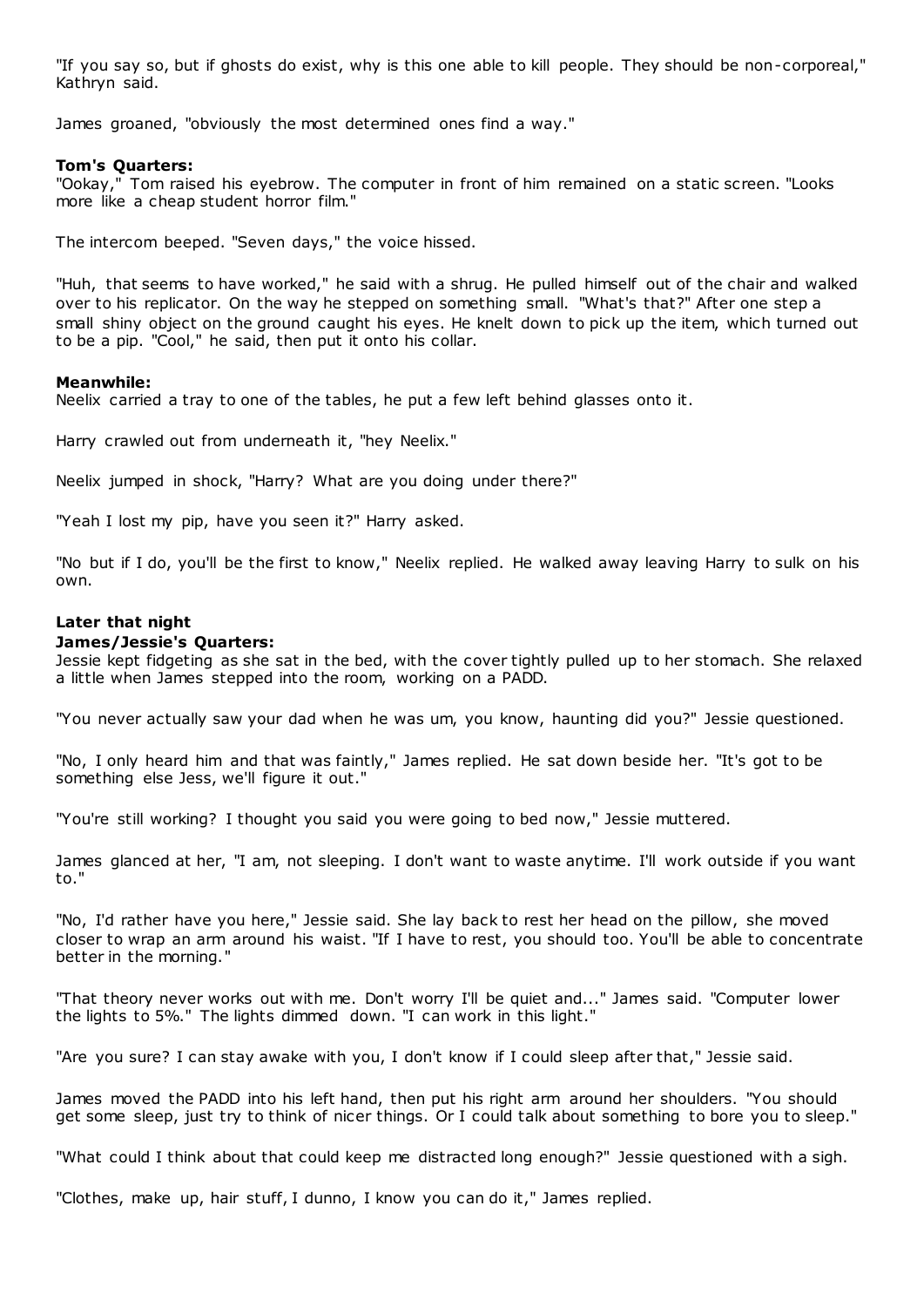Jessie narrowed her eyes and raised an eyebrow, "I'll think of something. Just promise you'll get at least some sleep tonight." She rested her head against him.

"I can't do that, I want to solve this, I don't want anything to happen to you," James said.

"Hmm," Jessie mumbled as she closed her eyes, with a small smile on her face.

"What are you thinking about?" James asked.

"The only thing that would keep me distracted for a while," Jessie replied, smile turning into a smirk.

"Ok, I'll just hope it isn't what I think it is," James muttered. He turned back to his PADD.

"It's not dirty, relax," Jessie said. "You've been hanging with Danny too much."

"Ok good, I'll be quiet now," James said.

#### **An hour or so later:**

Jessie was now fast asleep, still with her arm around him. James was trying his best to fully concentrate on the PADD, but his eyes had other ideas. He shook his head, "god, stay awake you moron."

He climbed out of the bed, then made his way over to the computer on the desk. He groaned and put his hands over his face, "ugh, I need a coffee."

A dim light narrowly shone through the cracks in the door. "That's weird," he muttered, walking closer to it. The door opened for him. His eyes widened as they focused on the computer on the coffee table. It was facing him, it was on and it had the picture of the black and white dead forest on it. Something was different to the one he saw though.

"What the?" he stuttered, walking closer to it. He then noticed it, a hand was sticking out of the ground and was moving. The hand turned into an arm, then another hand and arm pushed it's way out of the soil. A black head pushed it's way out, then finally the whole body. This was when he decided to back away, the way he came.

The body pulled its way up, James recognised then what it was. The girl staggered towards him. She eventually got to the screen, her hands out stretched. Her hands pushed against the screen and came out of the screen itself. She lowered her head, that came through as well.

"Damn," he stuttered. He quickly grabbed a knife he left behind on one of the tables. He slowly stepped closer, holding the knife ready, trembling violently. He heard a bang and Jessie's muffled voice behind him. He quickly turned behind him, "Jessie?" A hand grasped his arm, he turned back to see the girl's hair covered face right in front of him. Her hair moved a little to the side, he could see right into her dark cold eye.

"They'll both die," she hissed at him. "Seven days."

James then found himself sitting in the bed again, he jumped and looked around the room. He looked down at Jessie, who was still sound asleep, then at the door which was normal this time. He sighed, "crap." He pulled himself out of the bed again.

## **Meanwhile**

## **Kathryn's Quarters:**

Kathryn tossed and turned in her bed, then she bolted upright with her eyes wide open. She sighed as she pulled herself out of the bed.

The bedroom door opened for her. She walked over to sit on the sofa. "Computer lights 25%." The room lit up only slightly. She looked back at the window with a frown on her face. A hand slid onto her shoulder, she instinctively grabbed it and turned around. Nothing was there, she looked down at her shoulder.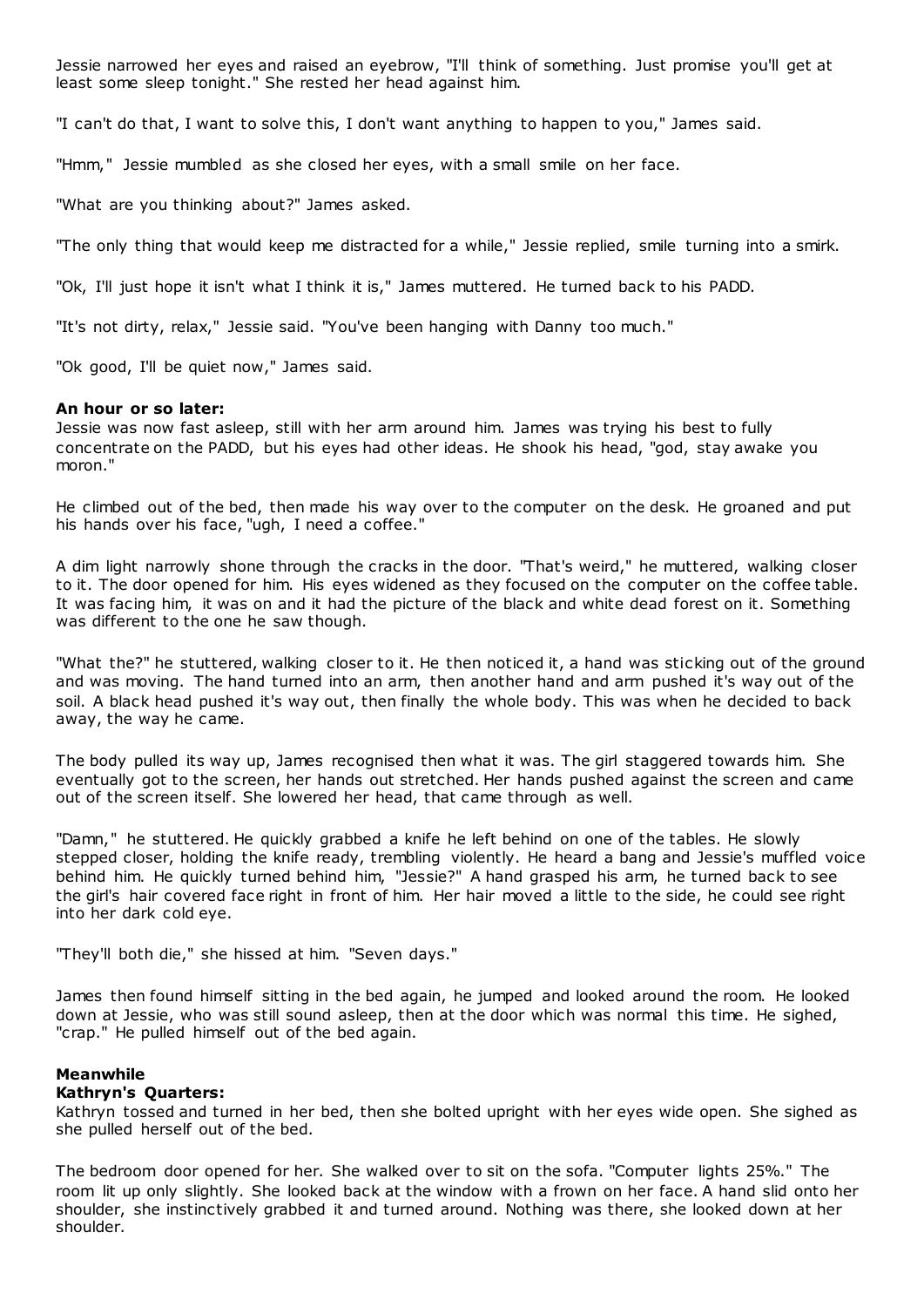"I must be still asleep," she muttered to herself. Then she made her way across the room, to the replicator. "Coffee black."

## **The Mess Hall:**

Kathryn strolled in, "computer lights." The room lit up. She continued on to the kitchen. What she failed to notice was somebody was sitting inside it, cluttering around with a bag, and some cups.

"What's that noise?" she muttered to herself. "Neelix?" She looked over the counter.

Faye jumped a mile, a cup she was holding went flying in Kathryn's direction. She quickly ducked. "Why do people keep doing that?"

"Faye, what are you doing in here and what are..." Kathryn questioned. She then spotted what was in the bag. "Is that my coffee!?"

Faye looked up at her with wide eyes, "the replicator wouldn't let me replicate anymore, it said I had my limit."

"What? It hardly ever tells me that," Kathryn stuttered. "How much have you had?"

"I don't know," Faye stuttered, shaking madly. "A lot, each cup wakes me up but only for a few minutes and then I'm tired again."

"Then that means you should go to bed," Kathryn said.

"I can't, she's in my head all the time, when I'm asleep she can do anything and..." Faye stuttered. She scooped up a bag of coffee granules with her hand. "And when I've had this much coffee I don't really notice her, it's like wooh! Who cares?" She brought her hand to her mouth and started eating the granules.

Kathryn quickly rushed around to where she was sitting, then knelt down next to her. "No stop that, you can't have that much coffee, it's mine for starters. Now who's in your head?"

"The little dead girl," Faye said, she started giggling. "She wants to kill me."

"Um, dead girl you say?" Kathryn said. "I hardly think someone trying to kill you is funny."

"I know, I can't help it," Faye giggled. She scooped up another handful of granules. "I have a few days anyway. Six and a bit days and then bam! She'll go out of my head and kill me. Unless of course I do her that favour she wants."

"What favour?" Kathryn asked.

Faye looked behind her briefly, then back to her. "Oh she doesn't like you, she hates people like you." She ate the granules in her hand.

Kathryn looked in the direction Faye had before, "what, why?"

"You hurt him," Faye said. "She wants you to die too."

Kathryn looked uncomfortable, "ok Faye, what's the favour? And who's he?"

Faye looked behind her again, "uhoh." She stopped shaking, then turned back with no colour in her eyes apart from black. Kathryn quickly backed off a little, Faye leapt forward and grabbed her. She pushed her hard into the counter. "I know what you've done!" she screamed, she dug her nails into Kathryn's face and pulled them down, leaving four deep scratches.

"What, what have I done?" Kathryn questioned.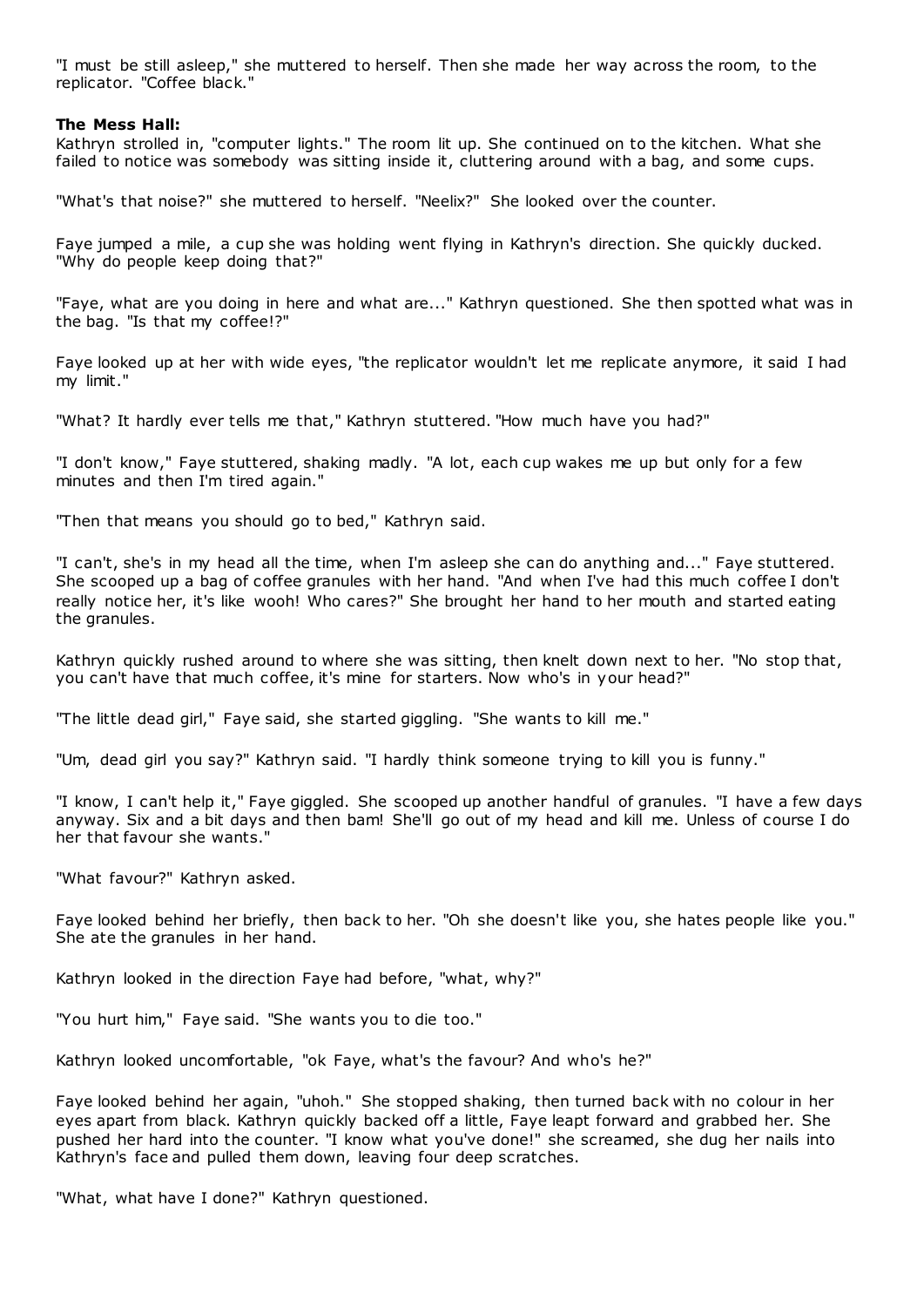Faye was pulled backwards by an invisible force, she landed on her back on the floor. She was shaking again as she sat back up, "see what I mean, I have to. I have to..." More coffee went down her throat.

Kathryn placed her hand on her face, "ok, why don't we go to my office."

## **An hour later:**

Tom, Neelix and Ian were busy talking in the corridor. "Yeah it's really proved lucky for me, try it."

Ian squinted his eyes, "when did you get promoted to Commander?"

"See what I mean. I found one of these babies in my quarters. With these kind I can go up two ranks, neat huh," Tom beamed.

"Cool, I'm going to go watch it now," Neelix giggled. He ran off, "I can finally get Kes back."

"He's going to need more than luck," Tom sniggered.

Ian raised his eyebrow, "seven days of luck?" Tom nodded his head. "Fine I'll give it a go." He walked away.

Tom looked around for his next customers, the next person to come down the corridor was James. "Hey, fancy getting lucky?"

James pulled a face, "eeew no!"

Tom pulled the same face, "that's not what I meant!" He pulled out a small box, "inside this is a lucky charm. If you watch it, a voice says *seven days* and you have a lot of luck for a week. I sure did."

James rolled his eyes, "oh god, did you get that off Damien?"

Tom nodded, "yeah why? It isn't a lucky charm?"

"Well yeah it is, if you think dying a horrible death is better than getting to the age of thirty," James muttered.

Tom turned a few shades paler than usual, "horrible death, what are you talking about? And I'm nowhere near thirty!"

"Yeah right, you'll probably never get there anyway so don't worry about it," James said.

#### **James/Jessie's Quarters:**

Jessie slowly stepped out of the bedroom, then made her way towards the bathroom. She looked at the mirror with fear in her eyes, slowly she walked over to it and turned on the sink's taps. It started to fill up with warm water, she switched the taps back off then washed her face with the water.

Her hand reached out for the hand towel nearby with her eyes closed still. She gently dried her face with it, and turned away from the mirror. The towel was placed back on the towel rack nearby.

The girl appeared in the mirror, she started staggering towards her. Her hands pushed against the mirror surface.

Jessie frowned as she glanced a little to the right. She shook her head. The girl's hands pushed out of the mirror, she placed them on Jessie's shoulders and pulled her towards her. One arm wrapped itself around her neck, she screamed as loud as she could but a hand went across her mouth.

## **About thirty seconds earlier:**

"You haven't sold that to anybody have you?" James asked.

"No," Tom lied, smiling uncomfortably. "I sold copies of it."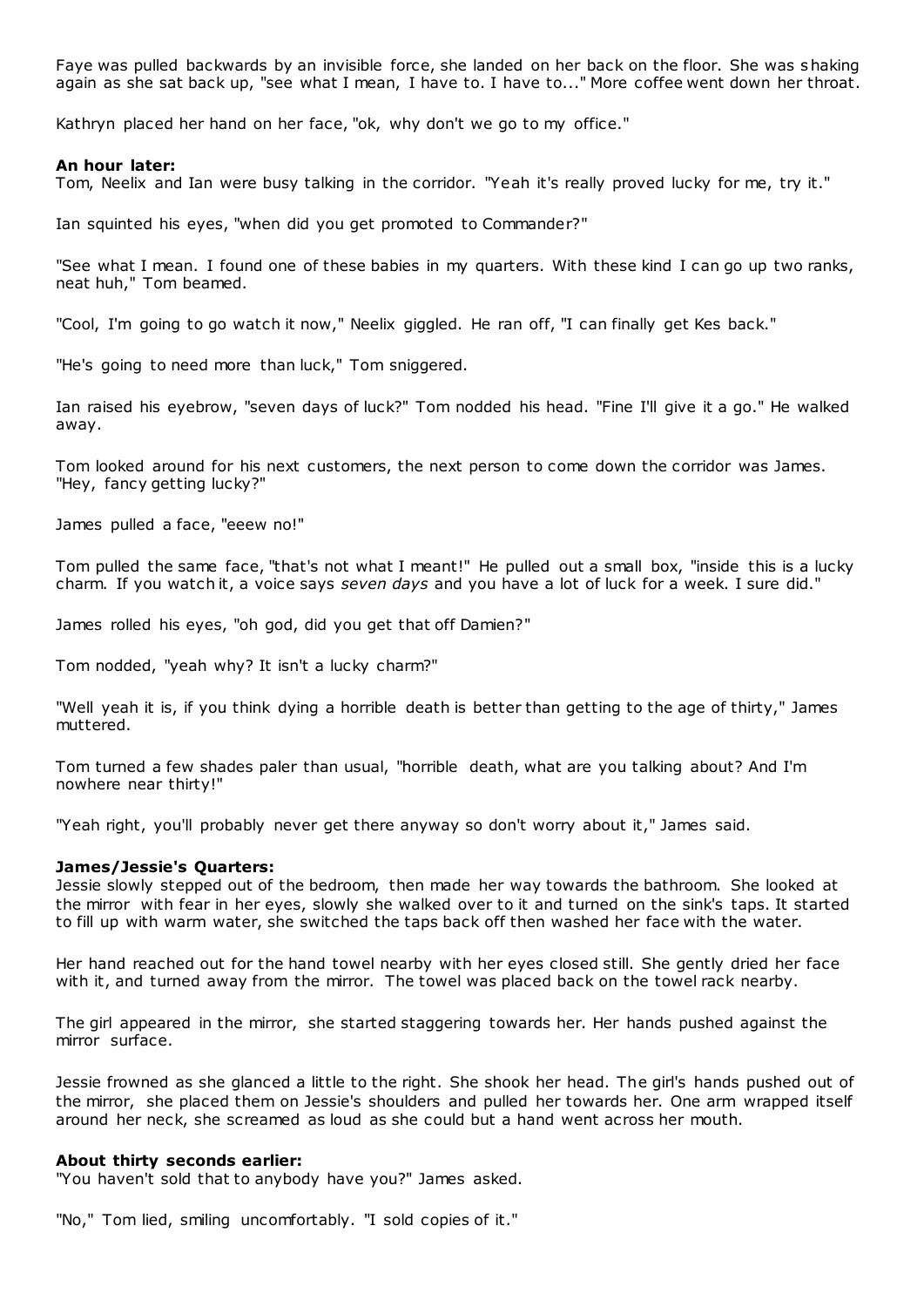"You didn't find anything remotely creepy about it?" James muttered. "God you're a bigger idiot than I thought, and I already thought you were the biggest idiot anybody could ever be."

"No, and I just thought that you can't speak to your superior like that," Tom stuttered. "You will apologise to your Commander right now."

"Commander? Where did you get that extra pip?" James asked.

"I found it, told you it was lucky. Stop trying to freak me out," Tom said.

"I'm not, the thing that'll kill you will do that," James said.

The pair jumped as a loud scream echoed down the corridor. "What was that?" Tom stuttered.

"Crap, Jessie," James muttered, then he ran off.

Tom frowned, "you can tell by a scream?" He ran after him.

#### **James/Jessie's Quarters:**

James ran through the main door, he looked around the room. Another scream got his attention, he ran towards the bathroom. He found Jessie sitting on the ground trembling, her arms around her legs, her face buried in between her knees.

James knelt down next to her and put an arm around her shoulders. "Jess, what happened?"

"I saw it again," she stuttered, looking up at him. "It's real and it's here."

Tom appeared at the doorway. "I'm sorry, I shouldn't have left," James said.

"It's not, I'm going to die, aren't I?" Jessie said.

"No you're not, I won't let anything hurt you," James said. She rested her head on his shoulder. "I promise." He kissed her on the side of her forehead.

Tom bit his lip nervously, "what happened, is she going to be ok?"

James looked up at him, "this is the work of your so called good luck charm."

"You mean you weren't kidding?" Tom stuttered, eyes widening.

"I wish I was," James muttered.

#### **The Conference Room:**

"So what's the theory?" Tom asked nervously.

"A vengeful ghost who's only escape to the real world is through a screwy video file," James replied.

"Yeah it was pretty dull," Tom said.

"And it doesn't have to worry about the whole file being deleted as it has prats like Tom making copies," James said.

Tom pouted, "I thought it was a good luck charm, it seemed to work."

Chakotay raised an eyebrow, "wait a minute, do you have an extra pip."

"Yep, you can't boss me around now, we're both Commanders. Actually I have the Starfleet version so I should outrank you," Tom smugly said.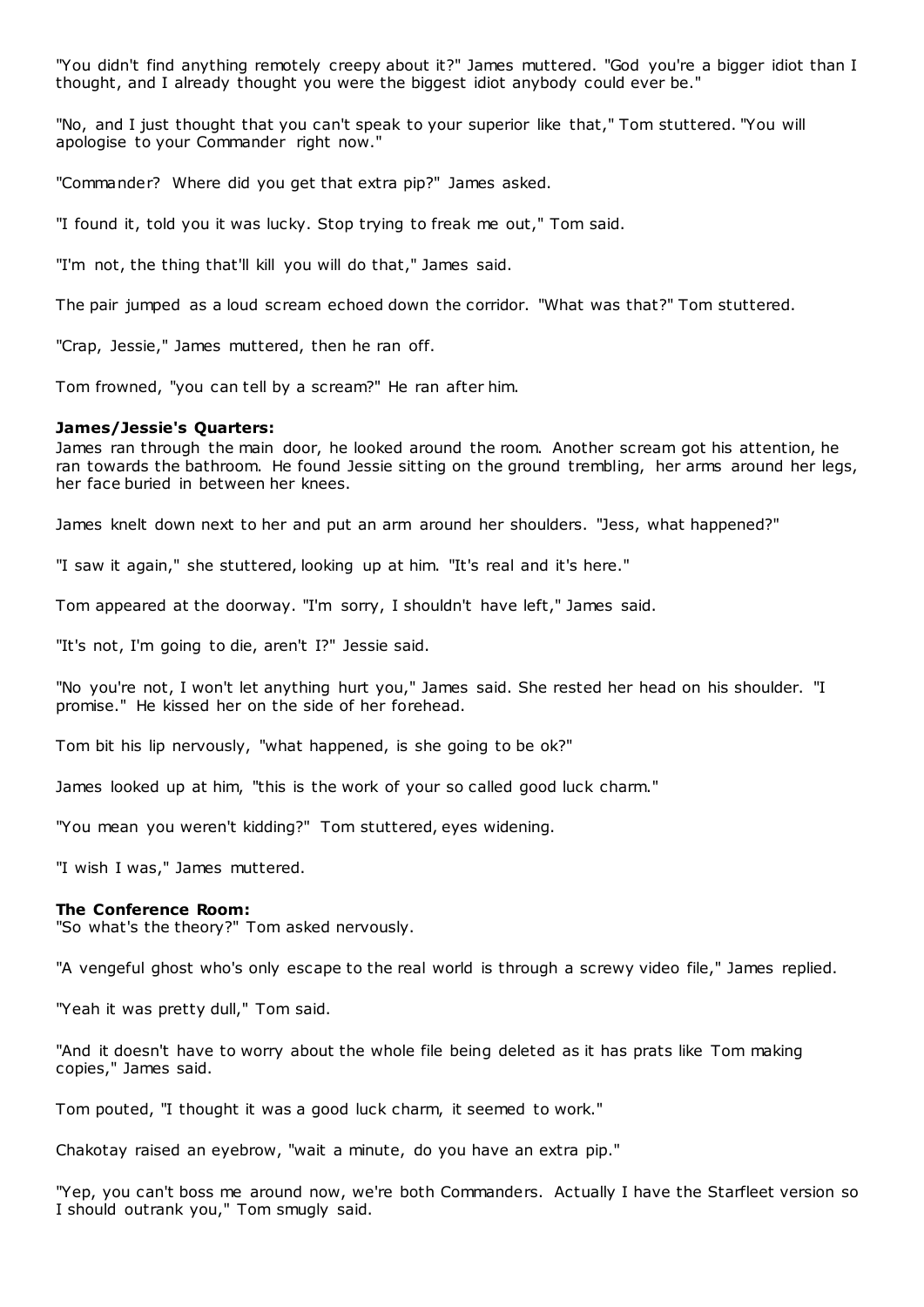"Ugh god," James groaned. He pulled him closer and snatched the pip off him. "I'll have it for now until we find its owner." He put it on his own collar.

"Great, now we're the same rank," Tom moaned.

"Yes that's the biggest problem we have right now," Chakotay muttered sarcastically.

"Yeah, how can a ghost do anything to us anyway? Surely they are supposed to be invisible and unable to touch anything," Tom questioned.

"Oh believe me, some ghosts can touch living people," James replied.

"Not that it matters," Jessie said, still shaking a little. Everyone glanced at her. "The theory is that all victims were scared to death, she probably doesn't even need the ability to touch."

"But she did it to you," James said. "She can do it, but that's obviously not the point."

"No it's not. If Jessie was just scared for fun or something, then I hate to know what the bitch does to scare the victims to death," Tom said.

Jessie's eyes went a little wider as she looked up at James, then she looked back down at her knees.

"Tom, you're not helping," James muttered, glaring at him.

"Sorry but it's true. I'm going to get it too anyway," Tom said.

One of the doors opened, Kathryn walked in. Chakotay glanced at her, eyeing the scratches on her face, "what happened?"

"Faye," she said quietly.

"What, what's Faye?" Tom questioned.

"She's um, sick," Kathryn replied.

"Let me guess, she's seeing a little girl in a white dress," James said.

Kathryn sighed, "no, she seems to talk for her and she attacked me."

"I'm starting to like this girl," Tom said. Chakotay slapped him across the back of the head.

"So you say she's sick, why don't you just admit it?" James muttered.

"All right, if that's what you want. Something strange is going on here," Kathryn said.

"Well it's a start," James said.

### **Tuvok's Quarters:**

Tuvok knelt down in front of Faye, while the Doctor stood anxiously nearby. She sneaked a little bag out of her pocket. Tuvok quickly snatched it off her, "no more coffee."

"But, she'll get me if I don't," Faye stuttered.

"I really doubt that. This'll all be in your mind. We can determine the source by performing a Vulcan mind meld," Tuvok said.

"I already know the source," Faye whispered. She looked briefly to the left, "she's watching."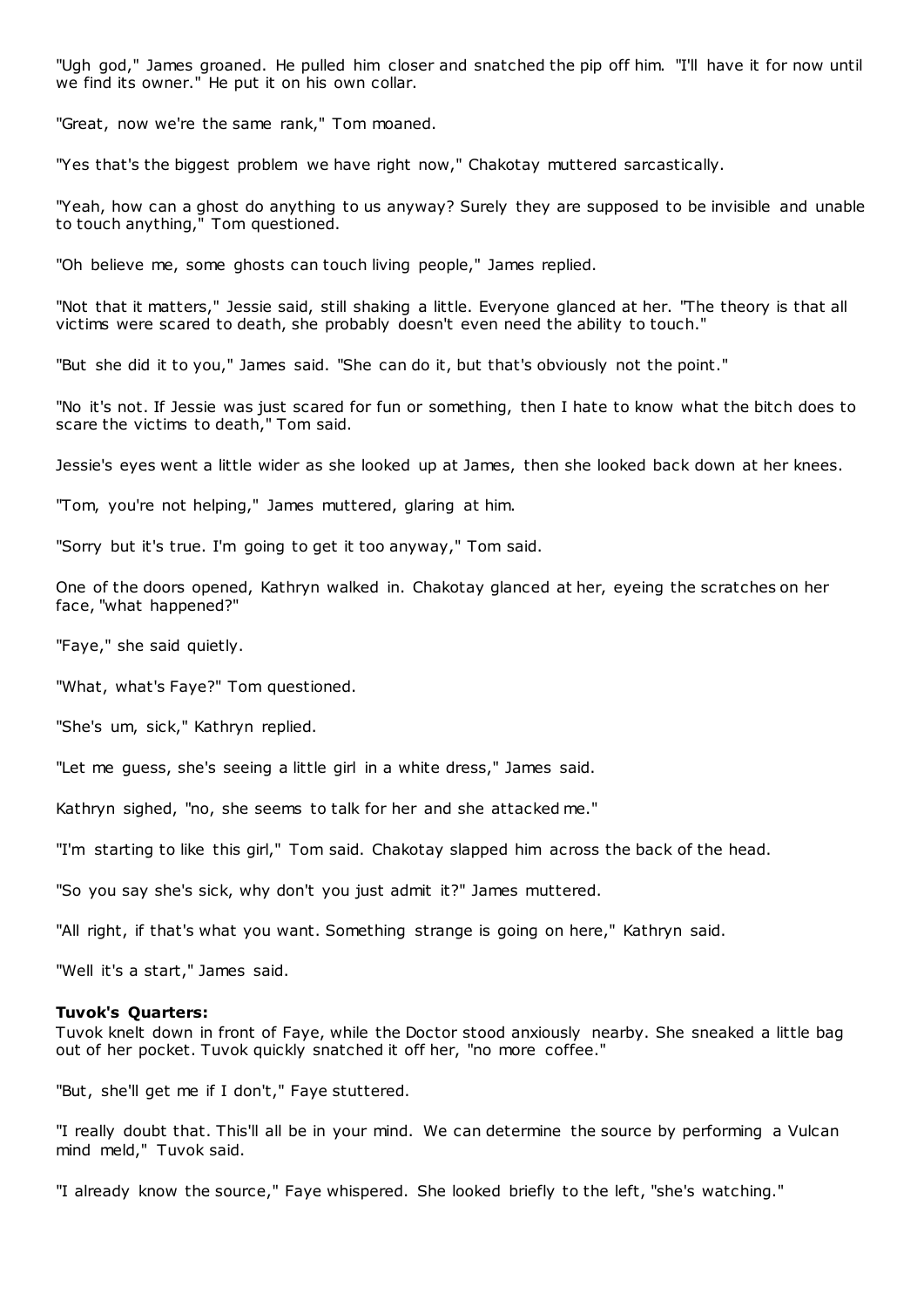Tuvok placed his finger tips across one side of her face. "My mind to your mind. Your thoughts to my thoughts."

"You're only angering her," Faye said.

Tuvok closed his eyes, he repeated the words. Faye's eyes turned black again, she opened her mouth wide and screamed in high pitch. The Doctor quickly knelt down to scan her, his program soon started flickering and then went off.

Tuvok still managed to keep a hold of her like nothing was happening. His eyes twitched and moved like he was dreaming. He opened his eyes to find himself now in a little bedroom, a little girl was sitting with his back to him at the desk. A doll started floating in the air, it flew into the girl's hands.

A young man burst into the room, and went over to the girl. He snatched the doll from her, "I told you to stop doing that."

A brief flash of light blinded Tuvok only for a second. He found himself this time in a school playground. A group of children were throwing insults at the girl and a friend, who was sitting on the grass, minding their own business. The most common words being used was 'freak'.

The boy who was with the girl stood up, "you'd better leave her alone or..."

"Or what, you'll set the little psycho onto us?" one boy sneered. The yelling continued, but was mixed in with a lot of laughing. The boy's laughter was short lived though, he put a hand across his neck as he struggled to breathe. Everyone stopped what they were doing and watched him. He soon collapsed onto the grass. Two of the children screamed and ran away.

# **Meanwhile**

# **The Ready Room:**

Kathryn, Chakotay and Tom were standing around nearby the window, Jessie was sitting nearby not paying any attention. James was busy working on Kathryn's computer, even sitting in her chair.

"I'm sorry but I don't believe it," Kathryn said.

"You're a scientist Kathryn, you should have an open mind. We only know what happens to our bodies when we die, but no one has proved what happens to our souls," Chakotay said.

Tom glanced in between the two. "I'm kinda on his side here, but we won't know for sure what killed them if nobody alive saw it happen."

James frowned as he looked over, he glanced back down on the computer. "Computer play camera footage from Sickbay, time 1350 hours," he said quietly.

"Unable to comply, password authorisation required," the computer responded. James just typed in a few more commands, the screen changed to show Sickbay. Johnny Junior was sitting on the biobed.

"It still could be anything," Kathryn said.

"I suppose but it does seem like a pissed ghost to me after what happened with you, Faye and Jessie," Tom said.

Kathryn rolled her eyes, "that doesn't mean the case is closed." She glanced over at James. "What are you doing?"

James ignored her, he was watching the screen with wide eyes. Everyone heard screaming coming from the computer. He quickly turned the computer off. "Oh god." He stumbled onto his feet, still watching the screen.

"What's the matter with him?" Tom asked.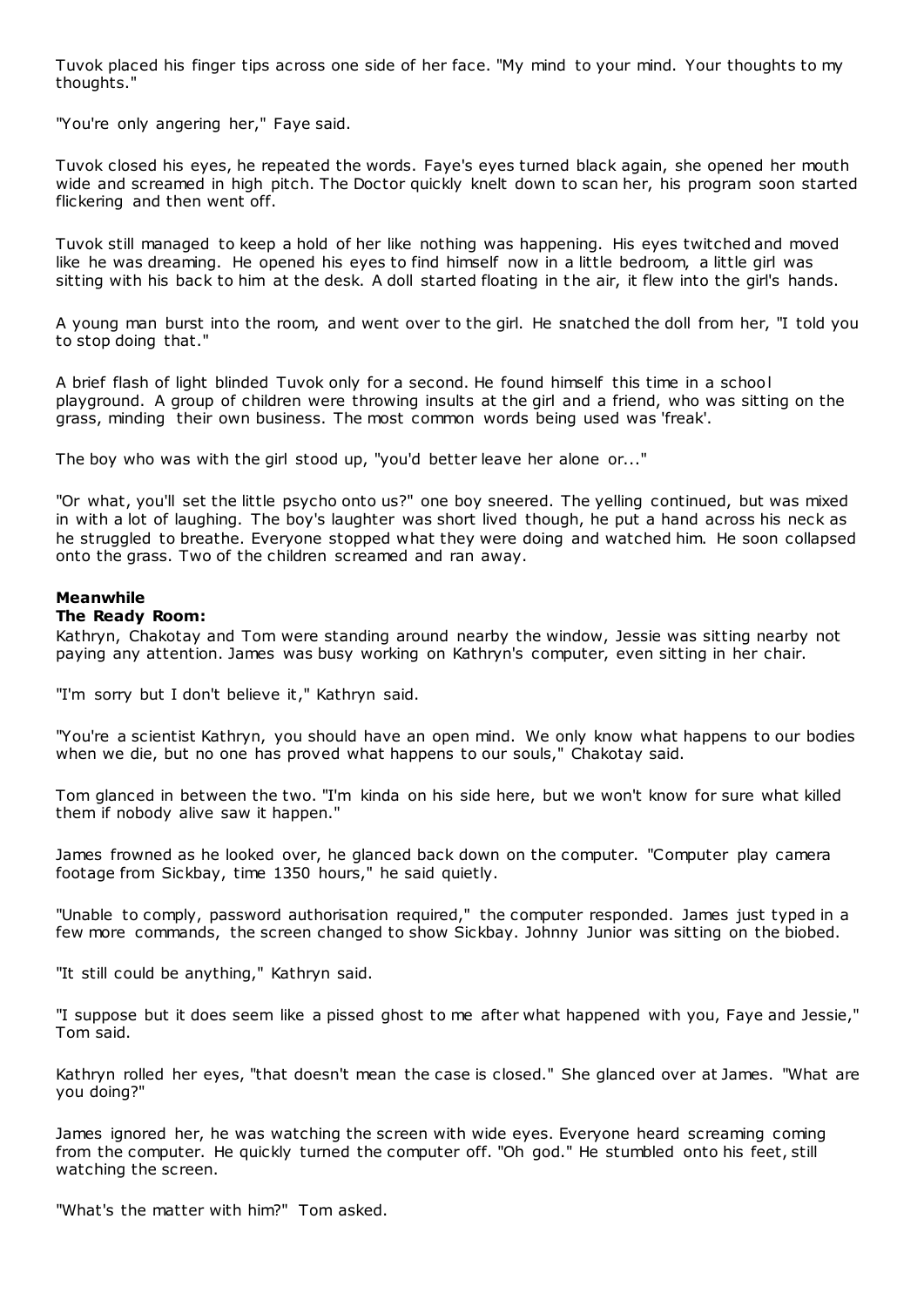Kathryn's mouth dropped slightly as she saw the little girl standing right behind James. He turned around and saw her too. He could see an evil smile coming from behind the mass of hair.

"You cannot save her," she hissed.

James' fear and anxiety quickly turned to anger. He moved forward to grab her but she disappeared.

"Um ok, that was interesting. He's losing it too I take it," Tom commented.

Kathryn shook her head, "no, I saw her. She was there, and she spoke to him."

James turned around still seething, "ok I haven't wanted to hurt a kid since I was one myself."

"So five minutes ago then?" Chakotay commented, smirking slightly.

"Shh, don't engage when he's this pissed," Tom whispered.

James' eyes had narrowed, "I meant psychically, not emotionally and... Oh shut up, I'm not childish."

Kathryn sighed, "all of you stop it, this is serious."

"So you see this thing too, great. I hope I'm right at the back of the week long queue," Tom said.

Kathryn made her way over to James. "What did you do?"

"I checked Tom's old camera system, there was one in Sickbay," James replied. "I know how they die."

Jessie looked up, "how?"

"You don't want to know, I'm sure Tom does though," James replied.

Tom shook his head, "na uh, no thanks. It would spoil the surprise." Chakotay groaned.

#### **Meanwhile again:**

Tuvok appeared in Sickbay. Johnny Junior was nearby, sitting on the biobed. The Doctor was in his office, but his program went offline moments later. The screen on the console went all static . Junior watched it with a look of terror on his face.

"Doctor!" he yelled.

Another flash of light blinded Tuvok. He re-opened his eyes and was now in the FVDA quarters, amongst the party they were having. The party had come to a grinding halt as the big TV had a picture of the dead forest on it.

"Interesting," he said.

He watched the girl pull herself out of the ground, stagger towards the screen and pull herself out of it at a quicker speed than James saw it. The FDA were running around the room screaming, Johnny tried to get the door open but it wouldn't open.

The girl slowly pulled herself onto her feet. Johnny Junior was the closest to her, he screamed and ran away. He crawled underneath one of the tables. The girl set her sights on Myleene first. Another flash of light blinded Tuvok.

Again he was in the FDA quarters but in a different room. The girl was standing by a computer, staring at Justin who was backing off towards the door. "Mummy !" he screamed hysterically. He heard Damien's voice faintly yell at him. "Sir? Oh my god, help meeeee!" he screamed.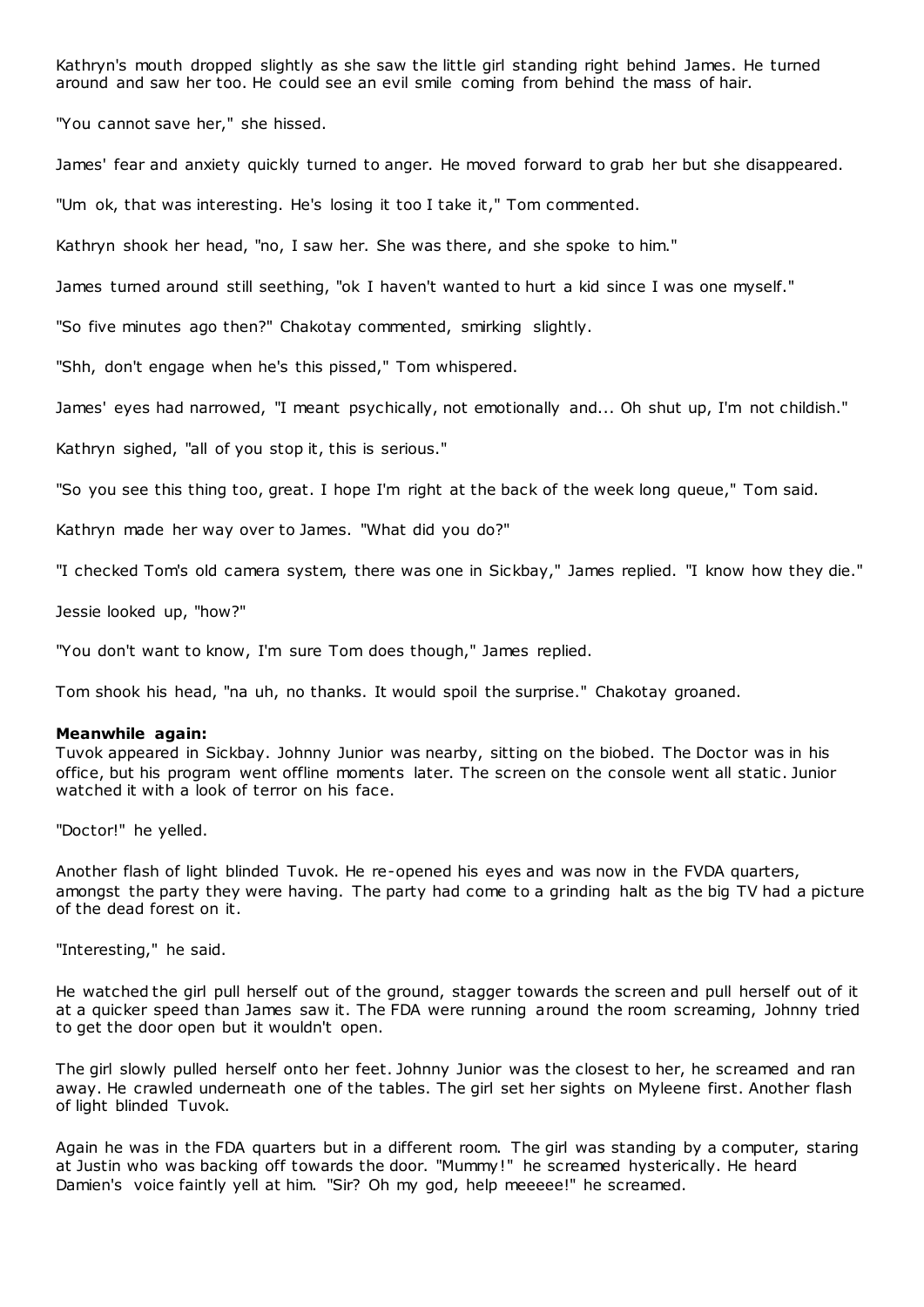The girl showed off her black eye, it got bigger as she stared at him. He fell to the ground. He lay there, with the terrified scream look on his face. Moments later he woke back up.

"Oh god what a nightmare," he muttered. He looked up and saw her again. Again he screamed hysterically. Seconds later he was dead. The girl sighed and started to stagger away.

"Wow, that's one nasty nightmare," Justin muttered, pulling himself back up.

"Aaargh," the girl groaned. She turned back around, causing more screaming. He collapsed again. She waited a while this time before turning and walking away. He started to get up, so she turned back round. "Don't you ever die," she hissed. He collapsed one last time.

Tuvok heard Faye screaming, this brought him back to reality. She still had the black eyes, she pushed him away roughly. The colour in her eyes returned, she fell backwards onto the ground.

#### **Later, in the Mess Hall:**

Tom, Harry, Neelix, Claire and Ian were all sitting at a table, a few of them were looking around them nervously every now and then.

"That's what the Doc said I'm telling you," Tom said.

"So let me get this straight. You take a file from Damien without question," Harry muttered.

"I did a virus scan," Tom said.

"You watch this thirty second file."

"Hey I didn't make it, it's more like six five second clips."

"You hear a voice saying seven days, then discover that it probably came from nowhere."

"Actually I left the static part of the file of the file playing, I thought it was from there."

"So instead of thinking 'that was screwy and pointless, better delete it' you thought, 'hey why not show it to everyone'."

"Well you saw it, it's just a very short horror movie thing."

"And now you're telling us that Damien, Faye and Jessie saw it too, and now the girls are seeing things in mirrors and Faye's going really nuts because of it."

"Well some people can't handle horror movies."

"And this video file is linked to the deaths of the FVDA."

"Rumoured only."

"Damien was told by James how they died as he had video footage of it."

"Yes the victims got a sequel to it, I believe it turned into a 3D presentation. Can't wait to see it for myself."

"Yep I can't wait until you see it too. Something attacked them not long later. The rest we know."

"Are you getting to your point anytime soon?" Everyone at the table stared at him angrily. "Guys relax. I really doubt a video file will start playing again seven days later, and something climbs out into reality to kill us."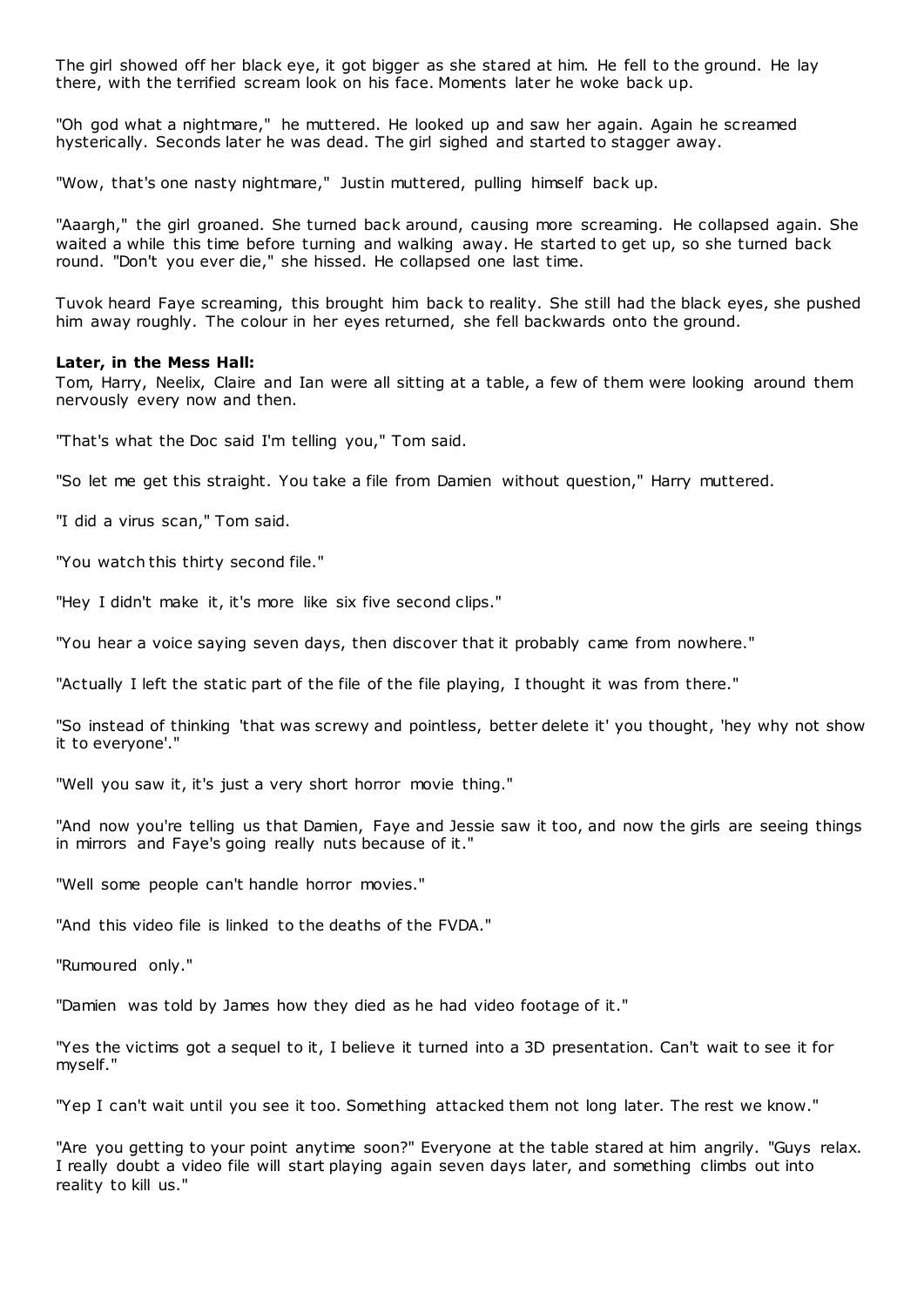"Well if it is then we'll all have that brief moment of happiness when it gets you. Then unspeakable fear settles in when we realise we're next," Ian said.

Claire groaned, "great, I don't know what I want more. Tom dead or to live longer than a week."

Tom pouted his lips, "no need to be cruel." Everyone stared at him again.

"Tom you've just probably killed us. You expect us to be nice about it!" Ian snapped.

Tom cringed, "I guess not."

Neelix sighed, "it's a shame too, I planned to do a barbecue this time next week. That won't happen if I'm dead."

"Suddenly I feel better," Claire commented.

"You know, true or not I've got an idea on how we could have some fun with this," Tom said.

"What have you got in mind?" Harry asked.

Tom looked around the room, he set his sights on Craig. He was sitting on his own, working on a computer. "Watch, and try not to laugh." He climbed out of his chair.

"Ooh a challenge," Ian sarcastically muttered.

Tom pulled a face as he went over to Craig's table. "Hey Craig, how are you doing?" He sat down next to him.

Craig groaned, "for god's sake Tom, no you can't look at the PADD."

"No no, I want to show you something," Tom said. "Do you like horror movies?"

"Is this your lame version of Scream?" Craig muttered.

"I take that as a yes," Tom said. He fiddled with the computer, it loaded up a list of video files. "You see that one?"

"Yeah, it's surveillance footage," Craig said.

"Well that's the supposed haunted file everyone is talking about," Tom said.

Craig raised an eyebrow, "the one that killed the FVA?"

"Oh yes but I don't believe any of it. I watched it," Tom said. "It is very scary and let's face it, you're never going to impress any girls if you're too wussy to watch it, all alone."

"Fine I will later," Craig said.

"Good for you," Tom smiled. "Do you want to know what I heard from James though? He said he saw how they died, wanna know how?"

"Sure, why not," Craig replied.

"It's ridiculous though, I think James made it up to scare me," Tom laughed. "After you see it, a disembodied voice says 'seven days', which I'll admit happened to me. Probably a prank or something." Craig's eyes went a little wide. "Then seven days later the video file switches itself onto a screen near you, on it's own and you can't get rid of it. Then the person in the movie appears looking right at you, edging closer to the screen itself and pulls itself into reality. Then it kills you, funny joke huh."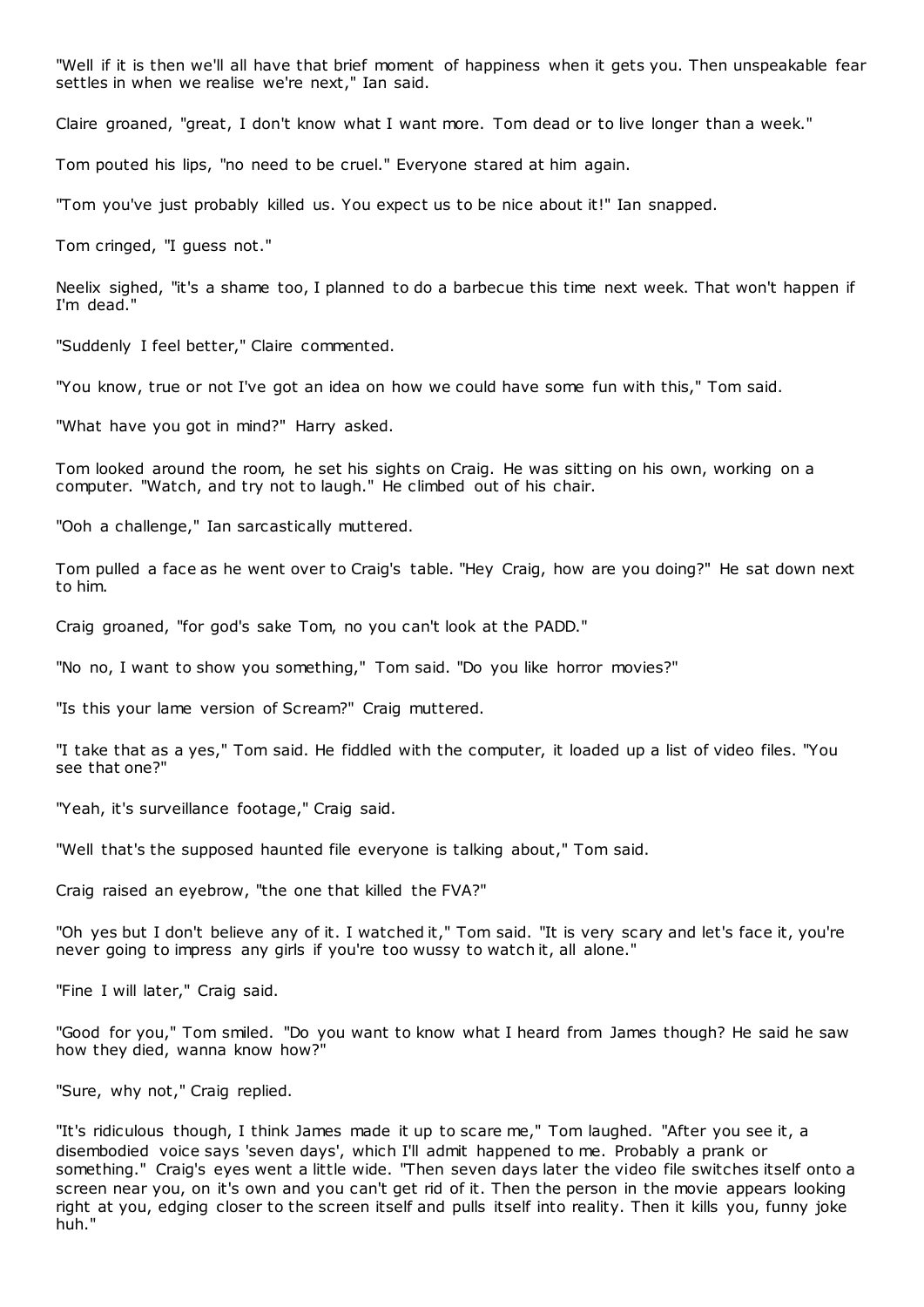Craig was now as white as a sheet, "uh yeah, joke."

Tom patted him on the back, "real men like us don't believe crap like that, right. See you later." He got up and rushed back to his old table.

"What did Craig do to you? Are you planning on killing everybody on board?" Claire asked.

"Ohno, I pointed him to a different file," Tom sniggered.

## **The Conference Room:**

"We're never going to get to the bottom of this by talking about it. We need to return to the planet," Chakotay said.

"For once I'm with monkey boy," James said.

Chakotay frowned, "don't call me that."

Kathryn nodded, "agreed."

Tuvok walked into the room. "Captain."

"Ah Tuvok, how did it go?" Kathryn asked as she headed over to him.

"I have come to the conclusion that she's being manipulated by an alien child. She did take over her body during the meld," Tuvok replied.

"So Faye's been possessed twice by a dead little girl who was trapped in a file, who's also intent on killing everyone," Tom said.

"Yes, apparently so," Chakotay said.

"Good, so glad we're all on the same confusing page. I thought she was supposed to be trapped. How is she doing this?" Tom asked.

"She's obviously restricted to 'haunting' the watchers of the file. The FDA were acting as normal as they ever got, so why is Faye and Jessie so different?" Kathryn questioned.

Tom raised his hand, "second question, why did you and James see her?"

"Yeah and why does she seem to hate you?" James asked. "Scrap that, I answered my question while I was asking it."

Kathryn did her death glare on him, but it obviously didn't have the same effect as the little girl's more literal death glare. "She said I hurt him. I never found out who she meant."

"The answers should be on that planet," Chakotay said.

"Yes, I don't see why Jessie and Faye are being affected this way and I intend to put a stop to it," Kathryn said. "Faye's drinking all my coffee but that's not the reason why I'm doing this, I swear."

"Uh huh," everyone muttered.

"Ok Tuvok, you and I will be the first team. Will you report to the transporter room?" Kathryn said.

"Yes Captain, but I recommend bringing Miss O'Tani with us," Tuvok said. Kathryn reluctantly nodded her head. He walked back out of the room.

"Well I'm going so count me in team two," James said.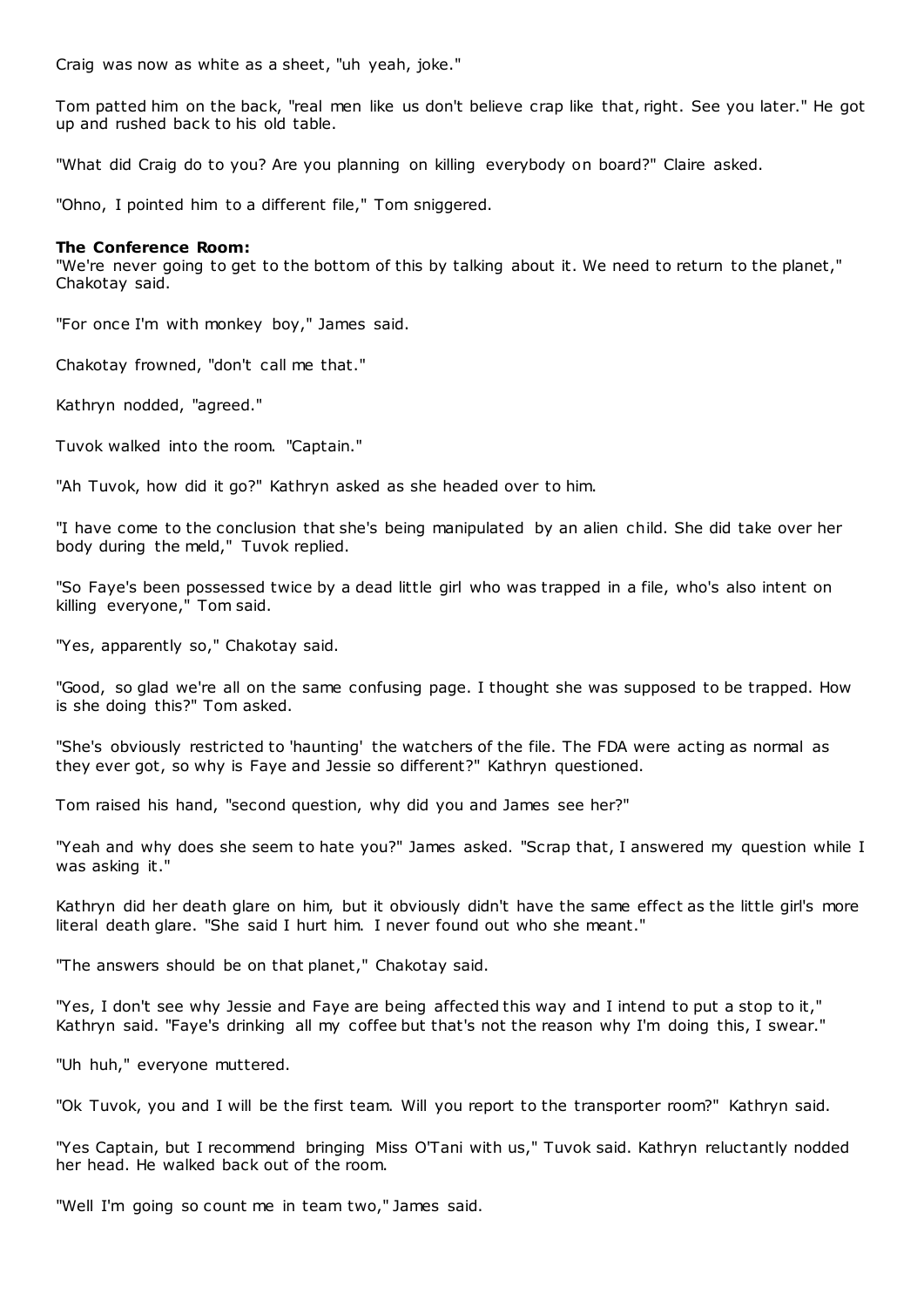Jessie looked up, "can I be on your team?"

"Wouldn't it be less stressful if you stayed out of the investigation?" Tom questioned.

"No, it's too creepy on my own," Jessie replied. She took a hold of James' arm. "Your team?"

"Of course," James replied.

Something beeped in Tom's pocket, "I'll join too, I'll be in the transporter room." He sped out of the room.

"Ugh great," James groaned.

Jessie pulled herself out of the chair she was sitting on. "You'd better not go too far with this, I want you in one piece."

"But Jess, I want you and the baby to be safe. That won't happen if I play it safe," James said.

"Our child needs a parent, I know I'm cursed, you're not," Jessie said.

"You don't know that," James said.

"I do, don't ask me how but I do and you know it too," Jessie said. "You're staying alive, that's another reason why I'm going."

"No we both are, I made a promise," James said.

"Don't worry, that one I won't hold against you. You can't promise as you don't know if you can stop this, be realistic ," Jessie quietly said.

James stared blankly at her, "but Jess, I..."

"If you really want to promise something, promise me this; you'll get our baby out of me and put it in stasis or something an hour before it happens," Jessie said.

"You've still got days left, we've got time to figure this out and stop it," James said.

Jessie took a hold of one of his hands, "please James, promise me."

James sighed and looked down at the ground, "I promise." Jessie smiled, she kissed him on the cheek.

Damien marched in, not looking very happy. "Ok, who did this, it's not funny!"

Everyone stared at him blankly. "Did what?" Chakotay asked.

Damien held up a photograph of himself, his face was all blurred. "They all come out the same."

"Why did you take pictures of yourself?" Kathryn asked.

"Well, I like to look at them sometimes," Damien muttered. "Also I'm sure I saw something in that TV screen, that damn thing's crapped up I tell you."

James looked uneasy, "yeah well it has been through a weird week."

"Anyone like to own up, huh?" Damien demanded.

"It's a ghost, she wants to kill you because you watched that file, and you made two other girls who didn't want to see it, see it," James said.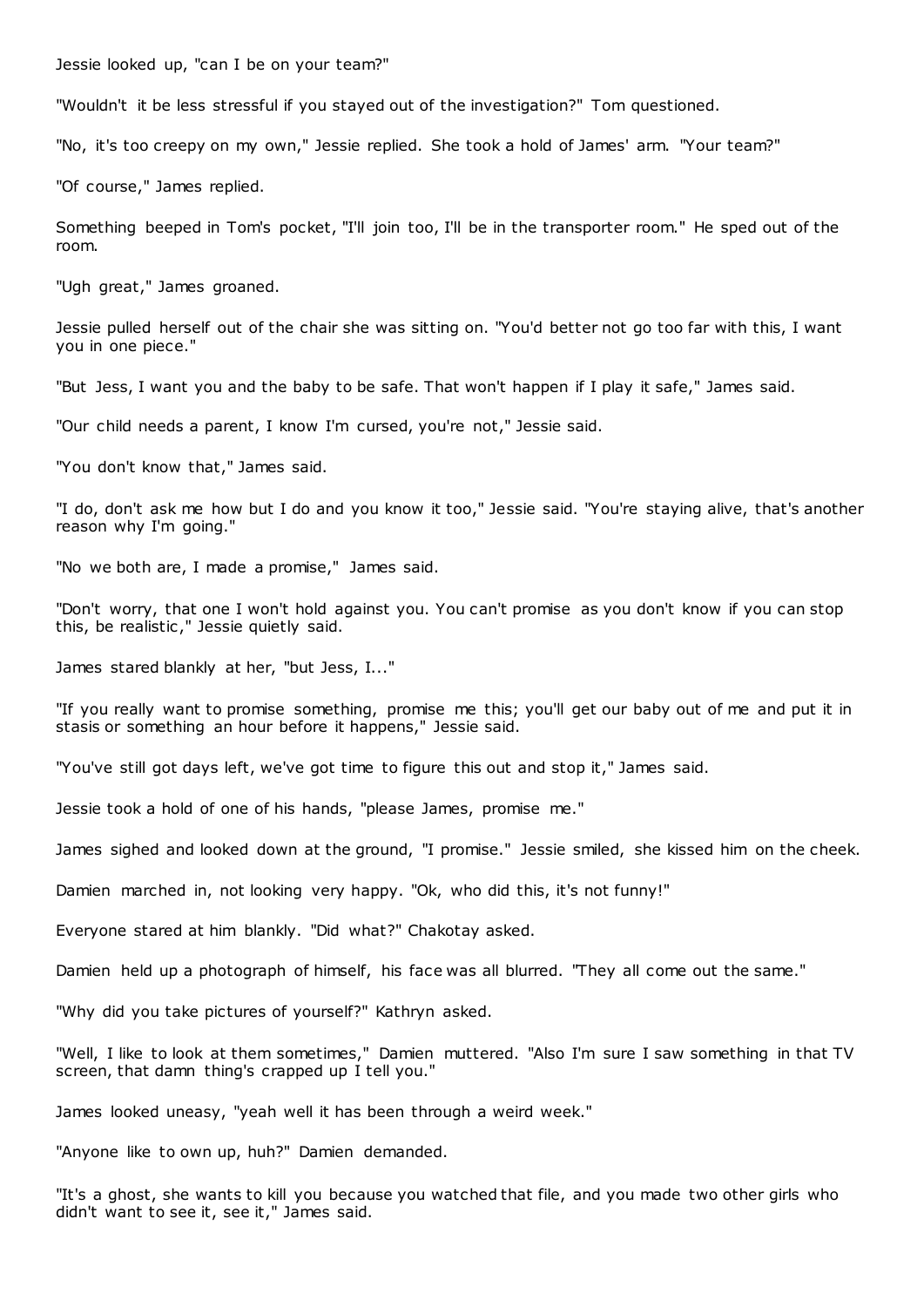Damien nodded casually, "uh huh, interesting. Enough about my problems, do you want any help?"

# **Moments earlier**

# **Craig's Quarters:**

Craig sat down in front of his computer with a nervous look on his face. "There's no way a video can come to life," he stuttered, then reached out to play the file. His eyes quickly widened as he watched the screen.

On it a naked Neelix was running after two girls, waving his pants over his head. The girls ran off screaming. He stopped and turned to look at the camera. "Ooh, hello sexy." He tried to do a belly dance, then the footage turned distorted and went off seconds later.

Craig turned it off, now white as a sheet and trembling. "God I hope not."

Tom's voice came over the intercom, except it was muffled and croaky, "seven days."

"Oh god," Craig stuttered.

# **Meanwhile:**

"I wonder if he fell for it," Tom laughed.

"You're a twat Tom," Harry muttered.

"Oh come on Harry, where's your sense of humour?" Tom said.

"It runs away whenever you're around," Harry muttered.

## **The planet:**

Kathryn, Tuvok and Faye were walking up a sloped path on the hills. Faye was about a metre behind holding a huge flask of coffee, with a straw coming out of it. She was constantly drinking from it.

"I believe she was trying to tell me something," Tuvok was busy saying. "I saw pieces of the girl's childhood, each of them told me the same thing. She was hated because of what she could do."

"And what was that exactly?" Kathryn questioned.

"Telepathy and a good awareness of what was going on around her. However she was filled with hatred, it all got to her," Tuvok replied.

"I see, it doesn't explain the file and why she punishes the watchers," Kathryn said.

"No but at least now we have a good idea what she does," Tuvok said.

The pair stopped outside a building. The sign next to it said 'Hishanten'. Underneath that it said 'mental facility'. "I think we know what happened to that witness, don't we?"

Tuvok raised an eyebrow, "indeed."

## **Meanwhile:**

James, Jessie, Tom and Damien were walking around a housing estate. Damien read from the PADD in his hands, he pointed at one of the houses. "There."

"Good. Two of us should wait outside, we don't want to crowd the parents," Tom said. James, Jessie and Damien quickly pointed at him, he pouted. "Fine, who's staying with me." This time Damien was pointed at.

"Hey, I won't be treated like this. I'm, oh to hell with it, I don't care," Damien muttered. He sat down on a nearby bench.

Tom developed a smirk on his face, "good luck, have fun."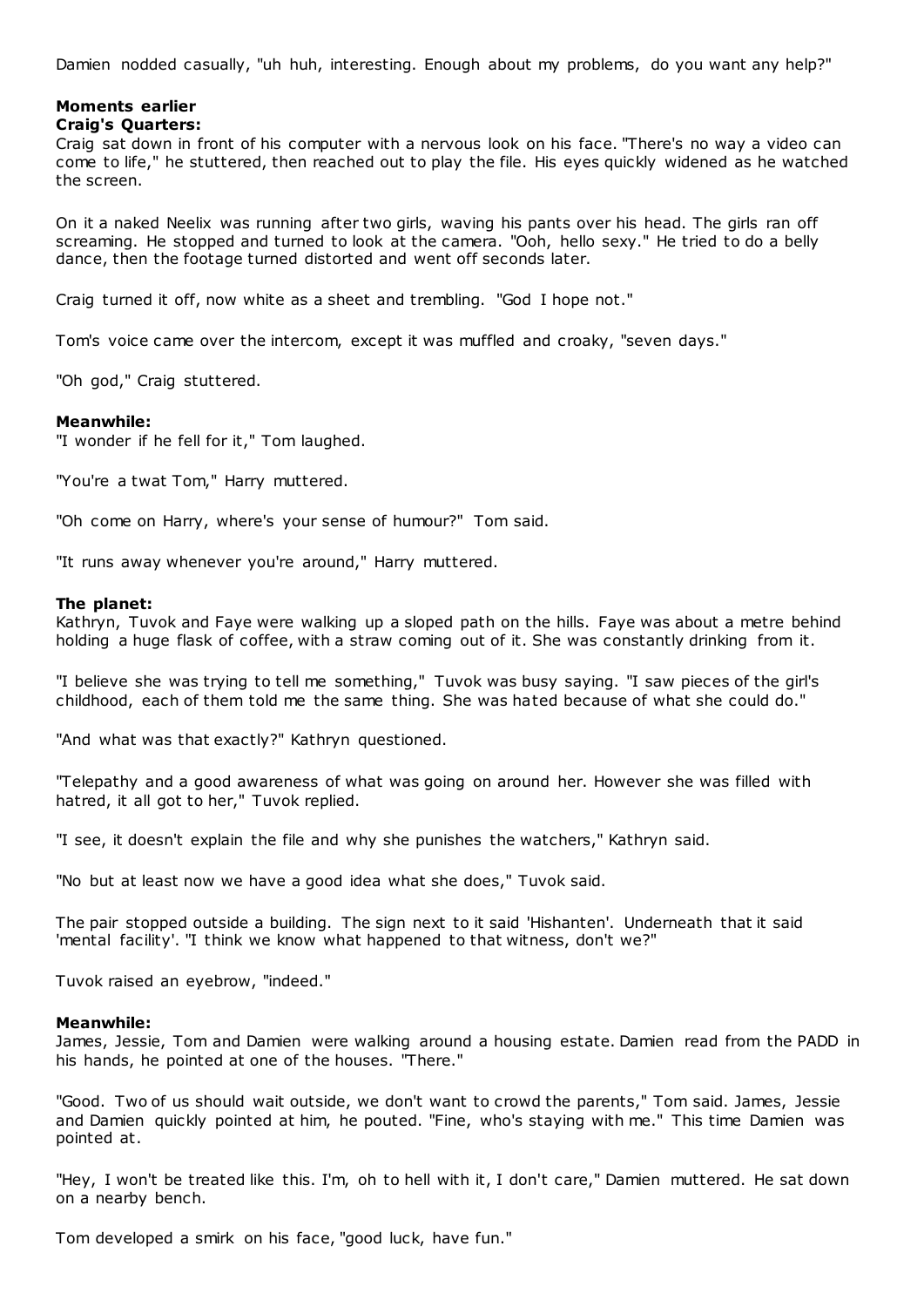James and Jessie glanced at each other before heading for the front door of the house Damien pointed at. James knocked on it. A minute later a woman answered. "Yes?"

"Hi, we're from the ship in orbit. We were wondering if we could talk to you about what happened to your son. We'd really understand if you told us to get lost," James said.

"May I ask first why you want to know about this?" the woman asked.

"We believe that some members of our crew are affected by the same thing," James replied.

"Yeah, is there anything you can tell us?" Jessie asked.

"Only that for a week he seemed distant, and quiet. He and his friends stayed at school until late the night it happened," the woman replied.

"Did he say anything at all?" James asked.

"Nothing relevant," the woman replied. "Wait he did keep replying to everything with 'not enough time'."

Jessie frowned, "wait, where is this school?"

"Oh, it's just in the middle of Ohale Woods," the woman replied.

"Right thank you, sorry about your son," Jessie said. The woman just nodded, then she went back inside.

"You think the school has a clue?" James questioned.

"Yeah, they must have watched the file there thinking it was a school made video. I think we should check it out," Jessie replied.

"All right, what are we waiting for?" James said. He walked away, Jessie followed him.

#### **Meanwhile:**

"Think Faye," Kathryn said as the team sat around the hospital waiting room. "What else did you see in this file?"

"I'd think better on a cup of coffee," Faye said.

Kathryn stared at her in shock, "you finished your flask? Good god."

"Yeah it was nice," Faye giggled. "Um there was an oval thing, it kinda looked like her eyes except it was the wrong shape. It was kinda like 90 degrees wrong way. There was a bloody shovel. Worms wriggling in the soil. I think there was a woman in it. The last bit you all know, the dead forest."

"Is that all, was there anything else?" Kathryn asked.

"Oh yeah, a blurry view of a lighthouse and the sea," Faye replied.

"Blurry?" Tuvok said.

Faye nodded, "yeah, kinda like it was a window view."

"What else was there?" Kathryn asked.

"A man in the garden below, he's staring at you," Faye replied. She glanced to the side, "oh step dad."

"She told you that?" Kathryn said.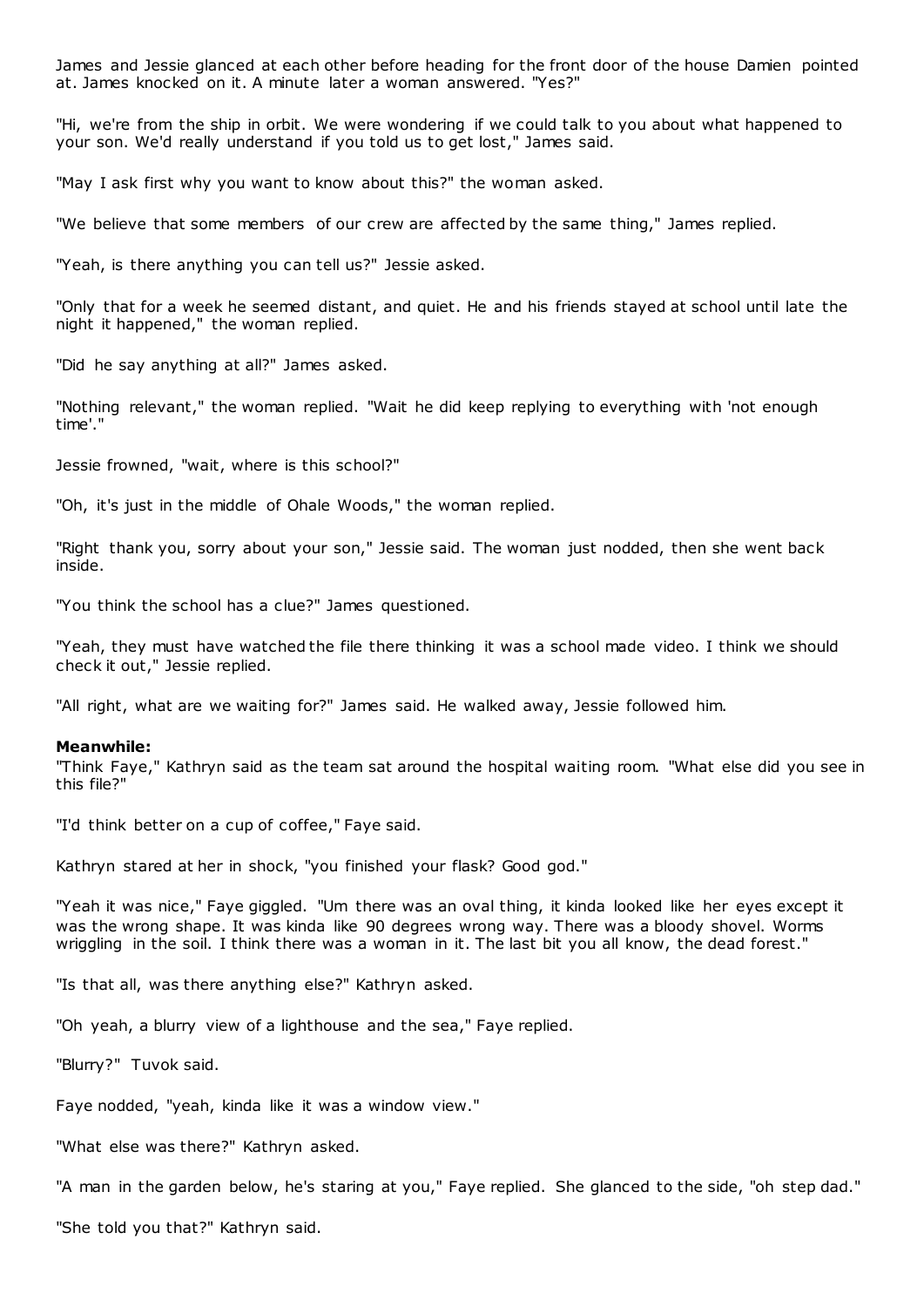"Yeah," Faye shuddered. "Oh that's not good."

"What?" Kathryn questioned.

"She's angry," Faye replied. "The memory brings back some pain."

"Ok, we'd better find this place. It might give us another clue," Kathryn said, standing up.

"It'll only bring pain!" Faye snapped at her. She quickly shook it off, "oh I'm sorry, um coffee?"

"I think you've had enough," Kathryn sighed. "Come on." She and Tuvok walked away. Faye slowly followed.

"Painful, pain," she stuttered.

## **Ohale Woods:**

James, Jessie, Tom and Damien were trudging through a muddy path, surrounded by huge trees. Tom spotted a bit of colour ahead, "I think there's a building." He picked up speed, the others followed suit, more or less.

"Eeew, damn mud's covering my boots and pants," Jessie grunted.

"I know, it's gone through right to my rabbit socks," Damien said. Everyone started sniggering, "oh I didn't say rabbits, oh right. Make fun of the ex villain."

The group entered a school's grounds, it was brand new but old fashion style. Tom stopped in front of a stone well, "hey maybe little Timmy fell down there last semester." He leaned over the edge, "Timmy!"

"Hello?" a voice echoed back at him, making him jump back in shock. "I'm coming up to kill you."

"Oh god, this is getting to be exactly like the Ring," Tom stuttered.

Damien laughed hysterically as he moved away from the well, "I can't believe you didn't notice that was me."

James pulled a face, "exactly like the Ring. Should I ask?"

"No, you don't have the balls for a horror movie like that," Tom replied.

It was Jessie's turn to start sniggering, James stared at her. "I'm sorry, I'm not laughing at that. The Timmy thing. Good one Dam, how did you do that?"

Damien smiled, "it's one of my many talents."

"What, scaring Tom? Anyone can do that. He seems to think a movie about a kid called Timmy climbing up a well is scary," James said.

"Actually it is scary, and it's even more scary cos it's really close to reality right now. Next thing you know the little brat'll climb out of a screen, and scare the crap out of you," Tom said. He looked down the well with his eyes wide.

"What? You're right, that is odd," James said, raising an eyebrow.

"You stay down there ok, I'm too handsome to die with a twisted face," Tom said to the well.

The others groaned and walked away.

"Though if you're the Japanese one, it might not look as bad, but eugh, you're creepier," Tom said.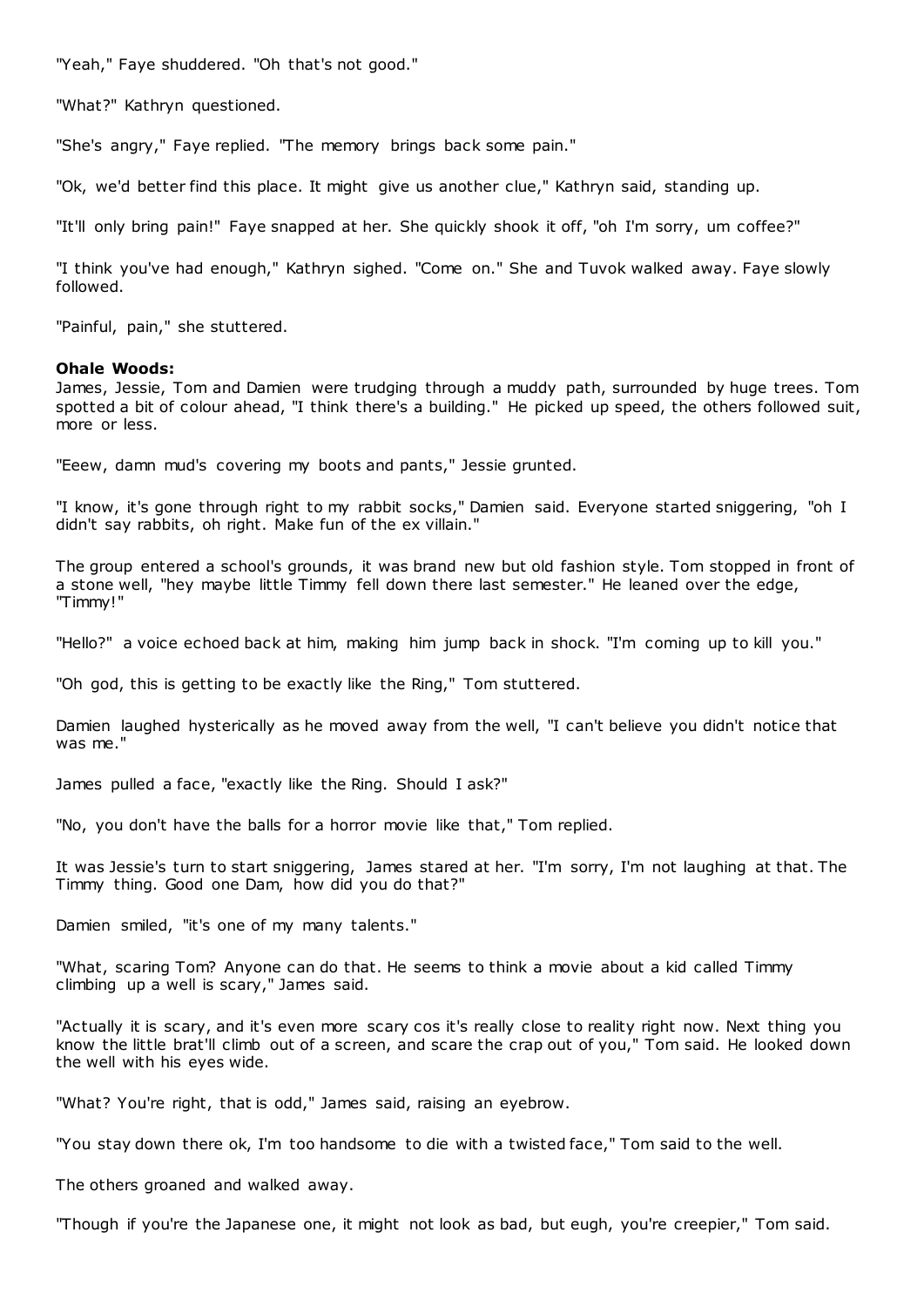## **Meanwhile:**

Kathryn's team were walking along a cliff top, which overlooked the sea. Faye stopped to point at the lighthouse in the distance, "we're here, that's it."

"So where's the building the 'viewer' looks through?" Kathryn questioned.

Faye looked around her, her eyes focused on a large old house sitting on its own behind a few large trees. "That's where she lived."

"Well, why don't we have a nosey around then," Kathryn said. The team headed towards the house.

An elderly man charged out of the house and headed towards them. Faye quickly hid behind Tuvok. "This is private property."

"Oh we're sorry, we didn't know," Kathryn said. "I'm Captain Janeway of the Starship Voyager, and this is..."

Faye pointed at the man, "you, it was you, it was always you."

"Lieutenant," Kathryn said.

"If we don't purify this creature soon, she'll stay like this," Tuvok said.

Kathryn nodded, "I'm sorry sir, but we'd like to ask you a few questions about your step daughter."

"My step daughter?" the man said with a raised eyebrow. "She and her mother moved away decades ago. Why bother her now?"

"We need to know what kind of powers she had, and how to stop it," Kathryn said.

The man laughed, "you can't. She was a very unique girl, very talented. However she didn't use her talent for good. She was an evil little child, nothing like her mother."

Faye's eyes turned black again, but no one noticed it. "What about a video file, it's linked to her," Kathryn questioned.

"I don't know anything about that," the man muttered. "If I were you, I'd leave this girl well enough alone."

"We can't do that, there are lives at risk," Kathryn said.

"More will be at risk if you don't," the man said. "You have to destroy her legacy once and for all, only then would you be free." He shook his head, "but she'd stop you. Evil never stops."

Faye growled, Kathryn and Tuvok glanced back at her. The man started choking like the little boy did. A few minutes later he collapsed.

#### **Ohale Woods:**

James, Jessie and Damien were going through the trees around the school. The ground got drier the further they went in. They passed a few dead large trees. Jessie looked ahead of her with fear in her eyes, "guys."

Damien and James did the same. Right ahead of them was the patch of dead trees and grass. Surrounding it were dead or dying trees like the ones they passed to get to the school. Surrounding that were the big green healthy ones.

"We're here," Jessie stuttered.

James nodded, "yeah, what do we do now?"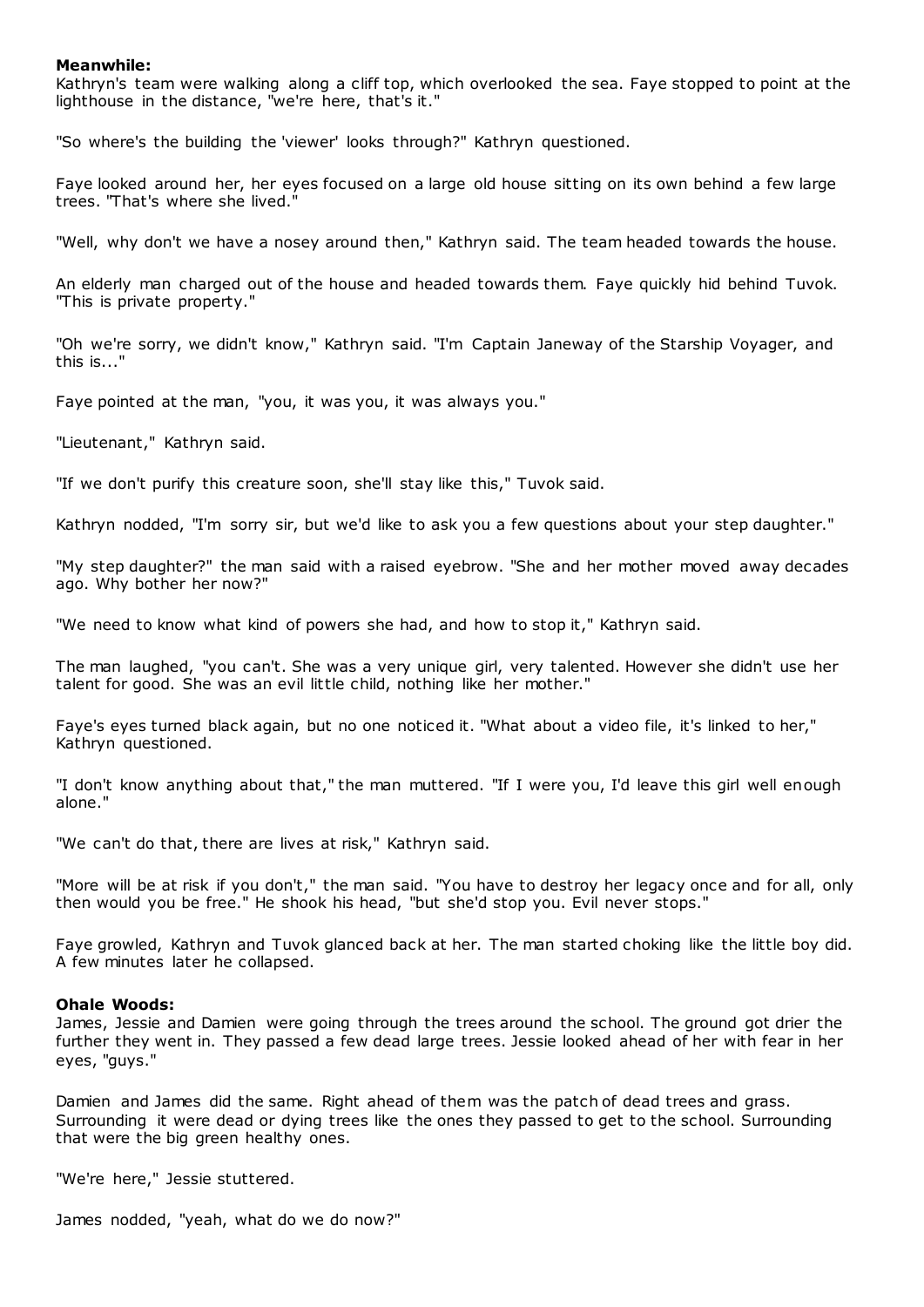Tom ran up to them, a woman was following him. "Guys, don't leave me like that. It's creepy enough as it is without you." He spotted the familiar sight ahead of him. "Oh boy."

"I see you've seen our graveyard," the woman said. Everyone glanced back at her. "No matter what we did, every plant we tried to grow in that circle died. A lot of children have come here and ran back to the playground looking freaked out. This place always seemed to chill everyone to the bone."

"You don't mind me asking but what was this place before the school was built?" James asked.

"Oh a house was built just a few metres from where we are now. It had been empty for thirty years and the owners were long dead," the woman replied.

#### **Meanwhile:**

Tuvok knelt down beside Faye, she had her head buried in between her knees with her arms across the back of her head.

"What happened?" Kathryn asked.

"I do not know," Tuvok replied. He placed a hand on the side of Faye's face. She jumped and finally moved her head fully into sight.

"Oh my god," she stuttered. "How many people has she killed, before she died. She just looked at them and they would drop. Oh god, what did I do."

Kathryn put a hand on her shoulder, "you didn't do anything."

"It sounds like she had telekinesis, a very advanced stage of it t oo. Very impressive for a girl of her age, it's no surprise she abused it," Tuvok said.

"No surprise? Not every child would do the same, I know very few would," Kathryn muttered.

"She suffered a lot before then," Faye stuttered. "She felt isolated."

In: "Paris to Janeway."

Kathryn tapped her commbadge, "Janeway here."

In: "We've found the vocal point of the video file, it's really creepy here."

"Vocal point?" Kathryn said.

In: "The part the video file focuses on at the end. You should get here, I think this is where we should concentrate on."

"Agreed," Kathryn said with a shudder. She tapped her commbadge, "Janeway to Voyager. Transport us to the other team's co-ordinates."

# **Ohale Woods:**

Tom and Damien were busy playing tug of war with a shovel. James meanwhile had his own, he started to dig in the dead centre of the graveyard.

"Are you sure this is a good idea?" Jessie stuttered.

"No, but my good ideas always end up bad so..." James said.

Damien kicked Tom in the leg, he stumbled and Damien snatched the shovel away while he was hopping around. "Ah ha, check mate."

"Ugh, god you're a nerd," Tom groaned.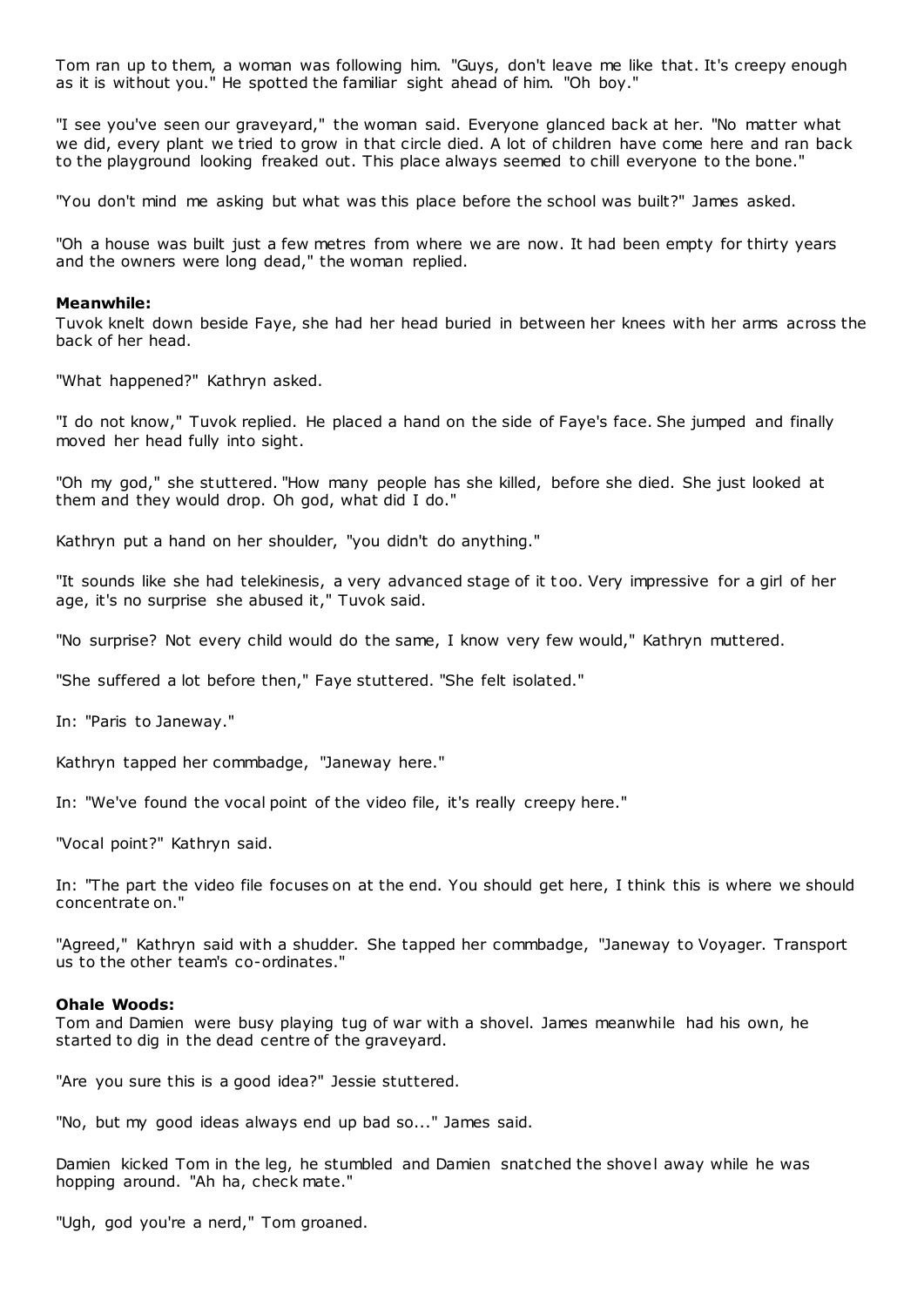"Yeah yeah," Damien muttered. He started digging alongside James.

Kathryn, Tuvok and Faye rematerialised nearby. Faye freaked out as she looked around, "oh my god, this is it, this is where I'm going to die." Kathryn put an arm around her.

"Easy, take deep breaths," she calmly said.

Faye put a hand by the side of her head, "no not again." She fell onto her knees, her head fell forward.

She looked up to see inside the old house. The little girl was standing in the dining room when the step dad walked up behind her. He raised a shovel into the air, then swung. Faye cringed so she didn't see the actual blow, when she opened her eyes she found she was back outside, but it was pouring with rain. The step dad was digging a deep hole. The girl was lying nearby with a blanket over her.

He dumped the shovel, climbed out of the hole and pushed her in a box filled with rain water that was lying in it. He reached in to close it and started to push the soil back in, but he didn't notice the girl was moving slightly.

Faye threw her head back in shock, "he killed her."

"What?" Kathryn said.

"The step dad, he tried to kill her and buried her there. She was still alive," Faye said, pointing at where James and Damien were, well all she could see was a hole though.

Damien's shovel hit something hard, so did James'. "Hey we found something," Damien said. James knelt down and started brushing away the soil. The ground below them shook a little.

"Holy crap," Damien jumped, startled. "I'm outta here." He scrambled back up to the surface.

James stood up as a scratching sound came from inside. "It can't be."

Jessie stood at the surface, "James the girl's down there, get back up here!"

"It's ok Jess," James said, sounding surprisingly calm. Everyone had gathered around the surface of the hole. "She's just trying to scare me away." He knelt down and placed his hand back on the box. "It's ok, you don't need to do that," he whispered. The trembling and scratching stopped suddenly.

He used the shovel to push away more of the soil. He put his fingers through the cracks, and started to pull it open. It swung open when it got only a c entimetre apart. Soil went everywhere and his sight was blocked for a few seconds.

"Well?" Tom yelled.

Inside the box lay the skeletal remains of the little girl, the palms of her hands were facing upwards like they were trying to push the box open. Her black hair covering her face. The water had all dried up, and had left dried up mud at the base of the box.

James put his hand out to push the hair out of her face. As he did so there was a brief flash of light in his eyes. Once it had died down, he looked around at his new surroundings. It was dark and damp, he couldn't see anything in front of him but he could feel a presence.

He reached his hand out, he felt a cold damp small hand take a hold of it. "That's it isn't it, you can't rest here."

He felt the presence come closer to him. The hand moved away from him as he knelt down, it went across the side of his face. He closed his eyes for a few minutes. When he opened them again he nodded his head, "I understand. Really I do, I get it. You feel lonely cos you're different. I used to feel that way, but it goes away."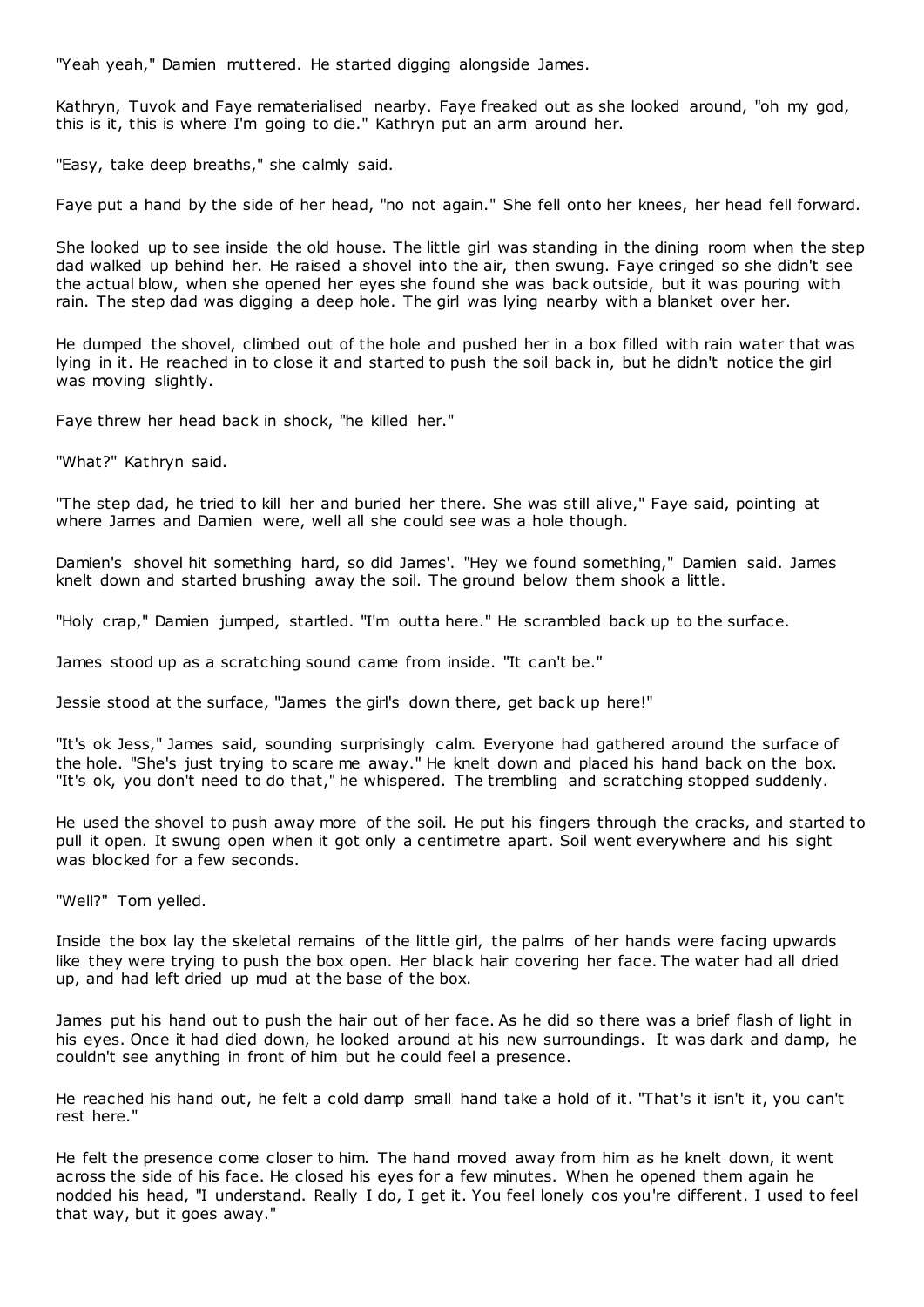"Seven days," the girl whispered, less menacing than she usually does.

"Don't worry, you won't have to stay here much longer," James said gently. "I'll help you."

The light blinded him again, he found himself back in the hole. He looked up at everyone.

"Guys, you have to help me get this 'coffin' out!" he yelled up.

"What, why?" Jessie asked.

#### **Later:**

The full awayteam were standing around a small fire, the coffin was lying there slowly burning to cinder.

"Her people can't rest until their body is destroyed," James said.

"How do you know that?" Kathryn asked.

"She told me," James replied.

"How do you know she wasn't tricking you into helping her out for a bad cause?" Tom questioned.

"She was just a lost little girl who couldn't control her power, didn't understand it or why she had it," James replied. "People treated her differently because of it. I can relate, I know what it's like to lose control."

Faye nodded, "she thought I'd be the best candidate to help her, she freaked me out way too much."

"You're telling me," Tom commented. He walked away muttering to himself.

"So why was she killing people on the seventh day, was it accidents or..." Jessie questioned.

"She only had seven days for each victim, or she'd lose the power over them. She'd lose control out of anger if they didn't help," James replied.

"Yes, just a helpless lost little girl," Damien said, shaking his head. "She gets away with murder, I like her. Such a waste." He walked away too.

"You gotta understand what it was like for her though. Trapped in the dark forever, it would drive anyone crazy," Jessie said.

James sighed, "yeah, we should get rid of all traces of the file after this, just in case. Only then we'll know the curse is lifted." He turned to Jessie, "so, do you feel any better?"

"Lots, as soon as she went in the fire the bad karma must have floated right off me," she replied. "Still a bit shaky though."

James smiled as he put an arm around her, "see I kept my promise."

Jessie smiled and looked up at him, "you really did. What you did, that was really brave."

"Not really, I just had a feeling that I shouldn't run. It's weird," James said.

Jessie moved around so she was facing him. "Still, that was amazing. I'm proud of you." She wrapped her own arms around him.

Kathryn was nearby fidgeting slightly, "there better be some damn coffee left." She rushed off, Tuvok watched her with a raised eyebrow.